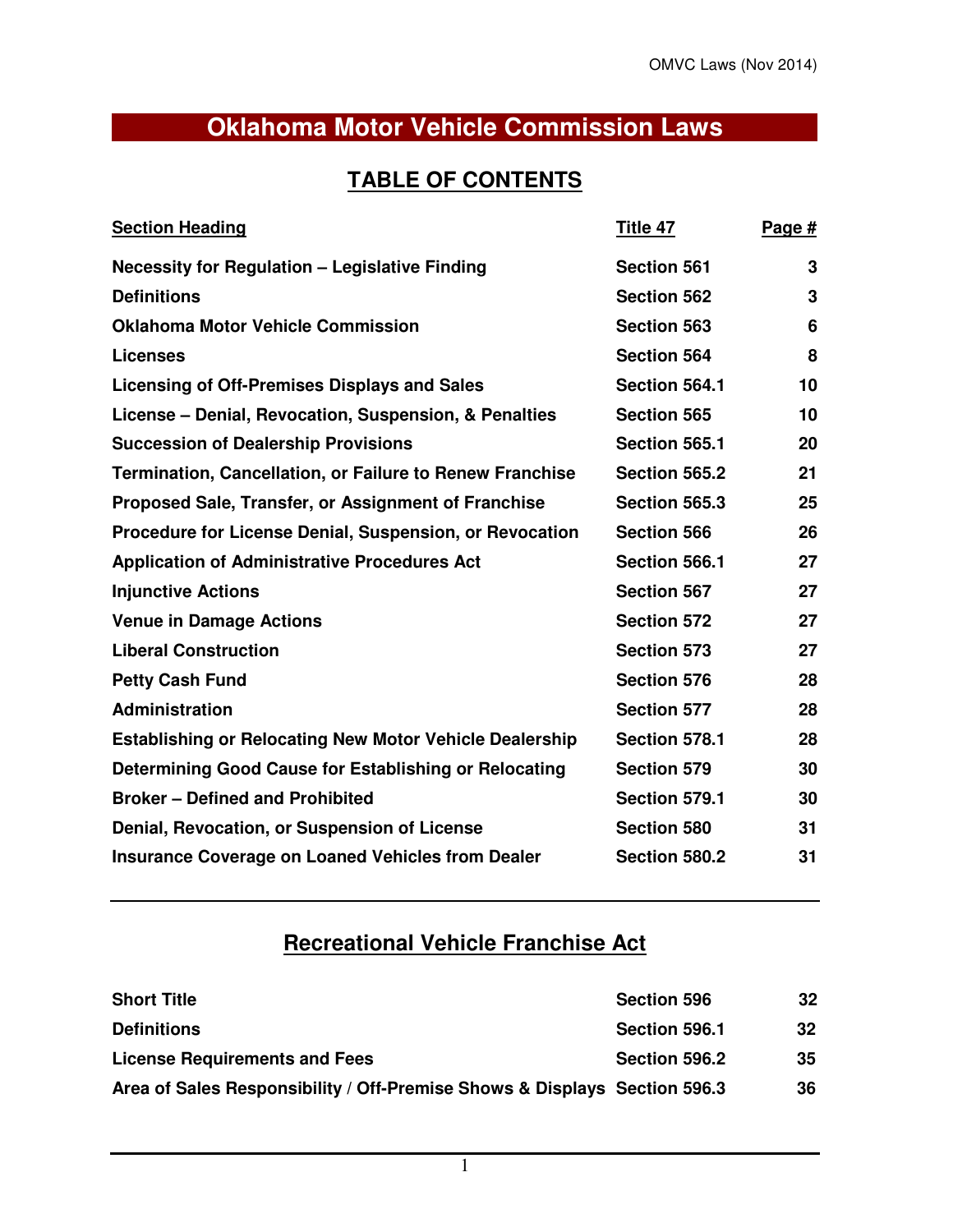# **TABLE OF CONTENTS (continued)**

| <b>Section Heading</b>                                          | Title 47              | Page # |
|-----------------------------------------------------------------|-----------------------|--------|
| <b>Renewal of Dealer Agreement</b>                              | Section 596.4         | 38     |
| <b>Manufacturer Initiated Termination of a Dealer Agreement</b> | Section 596.5         | 38     |
| Dealer Initiated Termination of a Dealer Agreement              | Section 596.6         | 41     |
| Sale of Remaining Inventory Post-Termination                    | Section 596.7         | 43     |
| <b>Change of Ownership of a Dealership</b>                      | Section 596.8         | 43     |
| <b>Warrantor Obligations and Provisions</b>                     | Section 596.9         | 45     |
| <b>Warrantor Obligations and Provisions (continued)</b>         | <b>Section 596.10</b> | 46     |
| <b>Dealer Warranty Service Obligations</b>                      | <b>Section 596.11</b> | 47     |
| Damage to RVs Prior to Arrival at Dealership                    | <b>Section 596.12</b> | 48     |
| <b>Prohibited Activity of a Manufacturer – Coercion</b>         | <b>Section 596.13</b> | 49     |
| <b>Penalties for Violation of the RV Franchise Act</b>          | <b>Section 596.14</b> | 49     |
| <b>Provisions for Civil Action and Mediation</b>                | <b>Section 596.15</b> | 52     |
| <b>Grounds for Grant of Temporary or Permanent Injunction</b>   | <b>Section 596.16</b> | 53     |

# **Additional Laws Related to New Motor Vehicle Dealers**

| <b>Sunday Sales Prohibited</b>     | Title 21 | <b>Section 917 - 919</b> | 54 |
|------------------------------------|----------|--------------------------|----|
| In-Transit License Plates (D-TAGS) | Title 47 | Section 1128             | 55 |
| <b>Damage Disclosure</b>           | Title 47 | <b>Section 1112.1</b>    | 57 |
| <b>Oklahoma Lemon Law</b>          | Title 15 | Section 901 - 901.1      | 58 |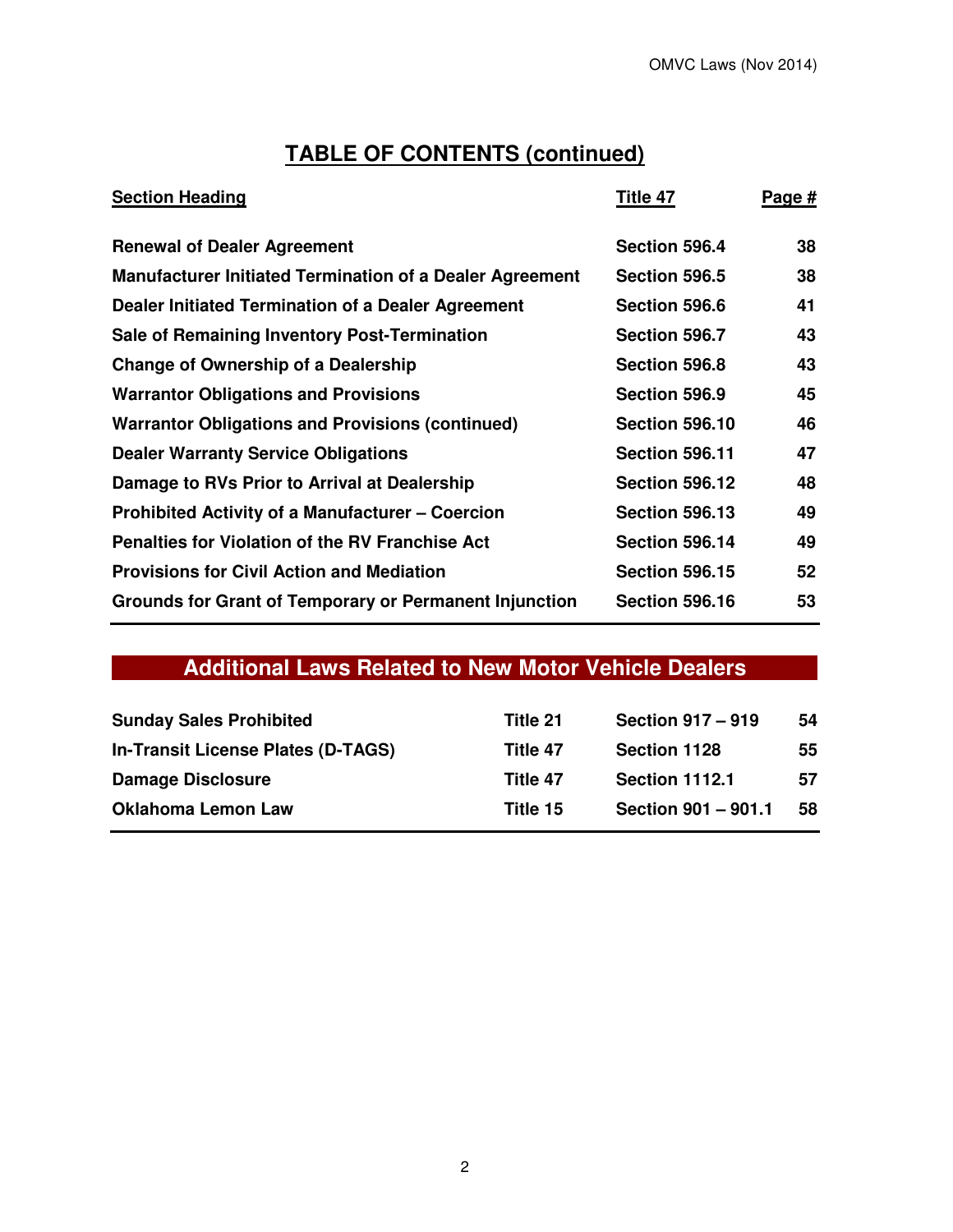# **Oklahoma Motor Vehicle Commission Laws**

# **Oklahoma Statutes Title 47 - Motor Vehicles**

# **Section 561 Necessity for Regulation - Legislative Finding**

The Legislature finds and declares that the distribution and sale of new motor vehicles in the State of Oklahoma vitally affects the general economy of the state and the public interest and the public welfare, and that in order to promote the public interest and the public welfare, and in the exercise of its police powers, it is necessary to regulate and to license motor vehicle manufacturers, distributors, representatives, new motor vehicle dealers and salespersons of new motor vehicles doing business in Oklahoma, in order to prevent frauds, impositions and other abuses upon its citizens and to protect and preserve the investments and properties of the citizens of this state, and in order to avoid undue control of the independent motor vehicle dealer by the motor vehicle manufacturing and distributing organizations, and in order to foster and keep alive vigorous and healthy competition by prohibiting unfair practices by which fair and honest competition is destroyed or prevented, and to protect the public against the creation or perpetuation of monopolies and practices detrimental to the public welfare, to prevent the practice of requiring the buying of special features, appliances and equipment not desired or requested by the purchaser, to prevent false and misleading advertising, to prevent unfair practices by motor vehicle dealers, manufacturers and distributing organizations, to promote the public safety and prevent disruption of the franchise system of distribution of motor vehicles to the public and prevent deterioration of facilities for servicing motor vehicles and keeping same safe and properly functioning, and prevent bankrupting of motor vehicle dealers, who might otherwise be caused to fail because of such unfair practices.

# **Section 562 Definitions**

The following words, terms and phrases, when used in Sections 561 through 567, 572, 578.1, 579 and 579.1 of this title, shall have the meanings respectively ascribed to them in this section, except where the context clearly indicates a different meaning:

- 1. **"Motor vehicle"** means any motor-driven vehicle required to be registered under the Oklahoma Vehicle License and Registration Act. The term "motor vehicle" does not include:
	- a. recreational vehicles, as defined in the Recreational Vehicle Franchise Act, or
	- b. all-terrain vehicles, utility vehicles, and motorcycles used exclusively for off- road use which are sold by a retail implement dealer;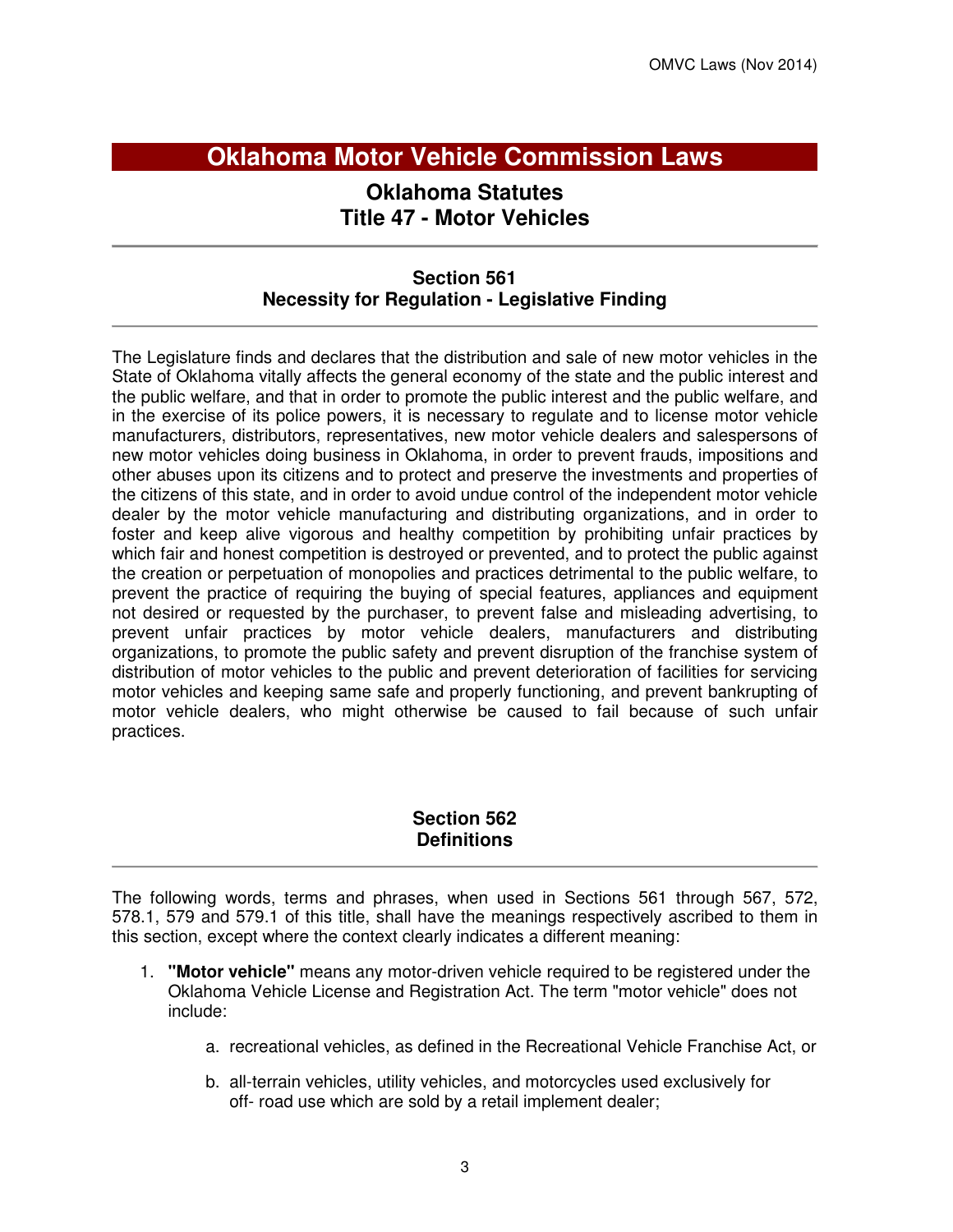- 2. **"New motor vehicle dealer"** means any person, firm, association, corporation or trust not excluded by this paragraph who sells, offers for sale, advertises to sell, leases or displays new motor vehicles and holds a bona fide contract or franchise in effect with a manufacturer or distributor authorized by the manufacturer to make predelivery preparation of such vehicles sold to purchasers and to perform post-sale work pursuant to the manufacturer's or distributor's warranty. As used herein, "authorized predelivery preparation" means the rendition by the dealer of services and safety adjustments on each new motor vehicle in accordance with the procedure and safety standards required by the manufacturer of the vehicle to be made before its delivery to the purchaser. "Performance of authorized post-sale work pursuant to the warranty", as used herein, means the rendition of services which are required by the terms of the warranty that stands extended to the vehicle at the time of its sale and are to be made in accordance with the safety standards prescribed by the manufacturer. The term includes premises or facilities at which a person engages only in the repair of motor vehicles if repairs are performed pursuant to the terms of a franchise and motor vehicle manufacturer's warranty. However, the term shall not include premises or facilities at which a new motor vehicle dealer or dealers within the area of responsibility of such dealer or dealers as defined in the manufacturer's franchise agreement of such dealer or dealers performs motor vehicle repairs pursuant to the terms of a franchise and motor vehicle manufacturer's warranty. For the purpose of Sections 561 through 567, 572, 578.1, 579 and 579.1 of this title, the terms "new motor vehicle dealer" and "new motor vehicle dealership" shall be synonymous. The term "new motor vehicle dealer" does not include:
	- a. receivers, trustees, administrators, executors, guardians or other persons appointed by or acting under judgment or order of any court,
	- b. public officers while performing or in operation of their duties, or
	- c. employees of persons, corporations or associations enumerated in subparagraph a of this paragraph when engaged in the specific performance of their duties as such employees;
- 3. **"Motor vehicle salesperson"** means any person who, for gain or compensation of any kind, either directly or indirectly, regularly or occasionally, by any form of agreement or arrangement, sells or negotiates for the sale of any new motor vehicle for any new motor vehicle dealer to any one or more third parties;
- 4. **"Commission"** means the Oklahoma Motor Vehicle Commission;
- 5. **"Manufacturer"** means any person, firm, association, corporation or trust, resident or nonresident, who manufactures or assembles new and unused motor vehicles or who engages in the fabrication or assembly of motorized vehicles of a type required to be registered in the State of Oklahoma;
- 6. **"Distributor"** means any person, firm, association, corporation or trust, resident or nonresident, who, being authorized by the original manufacturer, in whole or in part sells or distributes new and unused motor vehicles to motor vehicle dealers, or who maintains distributor representatives;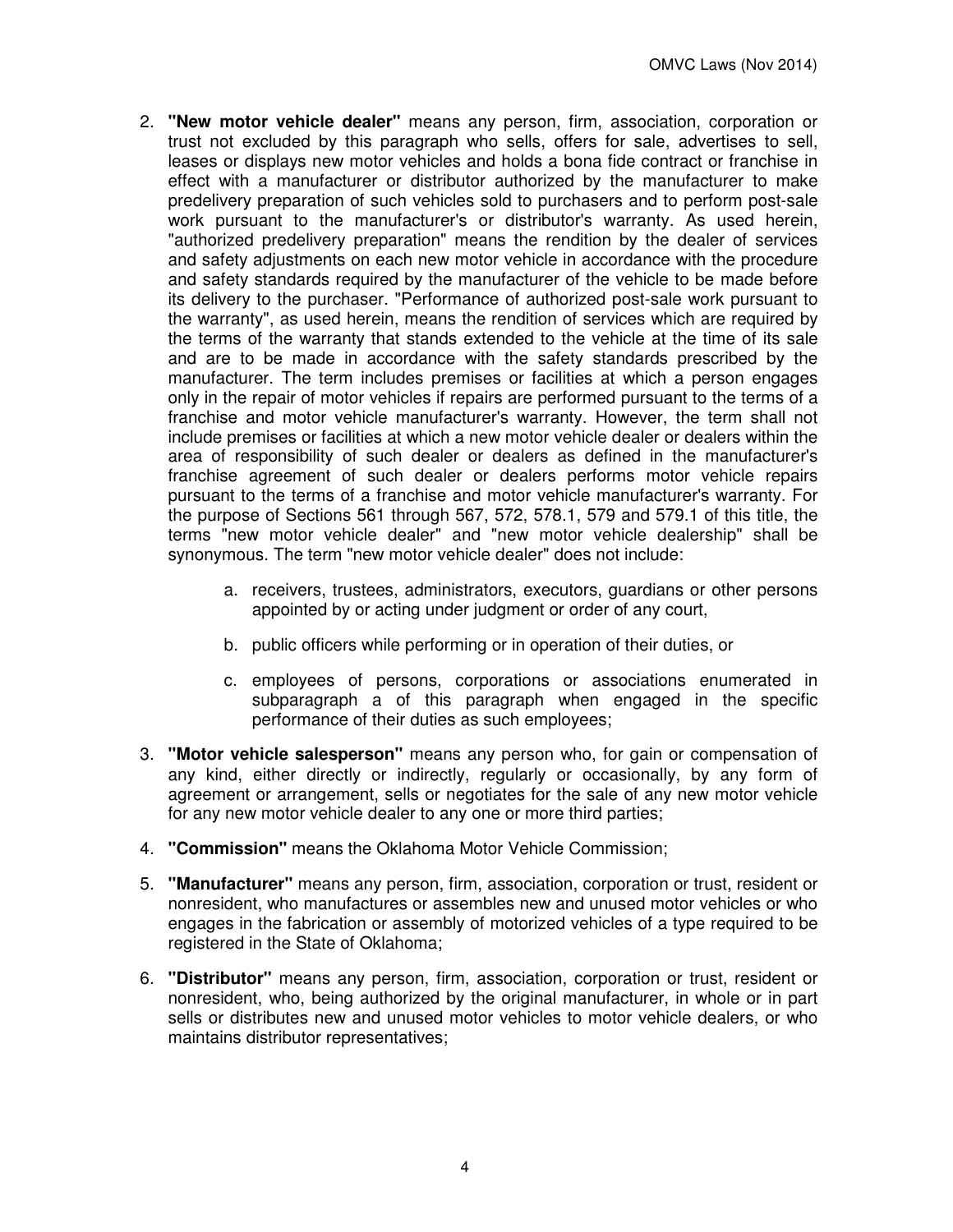- 7. **"Factory branch"** means any branch office maintained by a person, firm, association, corporation or trust who manufactures or assembles motor vehicles for the sale of motor vehicles to distributors, or for the sale of motor vehicles to motor vehicle dealers, or for directing or supervising, in whole or in part, its representatives;
- 8. **"Distributor branch"** means any branch office similarly maintained by a distributor for the same purposes a factory branch is maintained;
- 9. **"Factory representative"** means any officer or agent engaged as a representative of a manufacturer of motor vehicles or by a factory branch, for the purpose of making or promoting the sale of its motor vehicles, or for supervising or contacting its dealers or prospective dealers;
- 10. **"Distributor representative"** means any person, firm, association, corporation or trust and each officer and employee thereof engaged as a representative of a distributor or distributor branch of motor vehicles, for the purpose of making or promoting the sale of its motor vehicles, or for supervising or contacting its dealers or prospective dealers;
- 11. "**Franchise"** means any contract or agreement between a motor vehicle dealer and a manufacturer of a new motor vehicle or its distributor or factory branch by which the dealer is authorized to engage in the business of selling any specified make or makes of new motor vehicles;
- 12. **"New or unused motor vehicle"** means a vehicle which is in the possession of the manufacturer or distributor or has been sold only to the holder of a valid selling agreement, franchise or contract, granted by the manufacturer or distributor for the sale of that make of new vehicle so long as the manufacturer's statement of origin has not been assigned to anyone other than a licensed franchised new motor vehicle dealer of the same line-make;
- 13. **"Area of responsibility"** means the geographical area, as designated by the manufacturer, factory branch, factory representative, distributor, distributor branch or distributor representative, in which the new motor vehicle dealer is held responsible for the promotion and development of sales and rendering of service for the make of motor vehicle for which the motor vehicle dealer holds a franchise or selling agreement;
- 14. **"Off premises"** means at a location other than the address designated on the new motor vehicle dealer's license;
- 15. **"Sponsoring entity"** means any person, firm, association, corporation or trust which has control, either permanently or temporarily, over the real property upon which the off-premise sale or display is conducted;
- 16. **"Product"** means new motor vehicles and new motor vehicle parts;
- 17. **"Service"** means motor vehicle warranty repairs including both parts and labor;
- 18. **"Lead"** means a consumer contact in response to a factory program designed to generate interest in purchasing or leasing a new motor vehicle;
- 19. **"Sell or sale"** means to sell or lease; and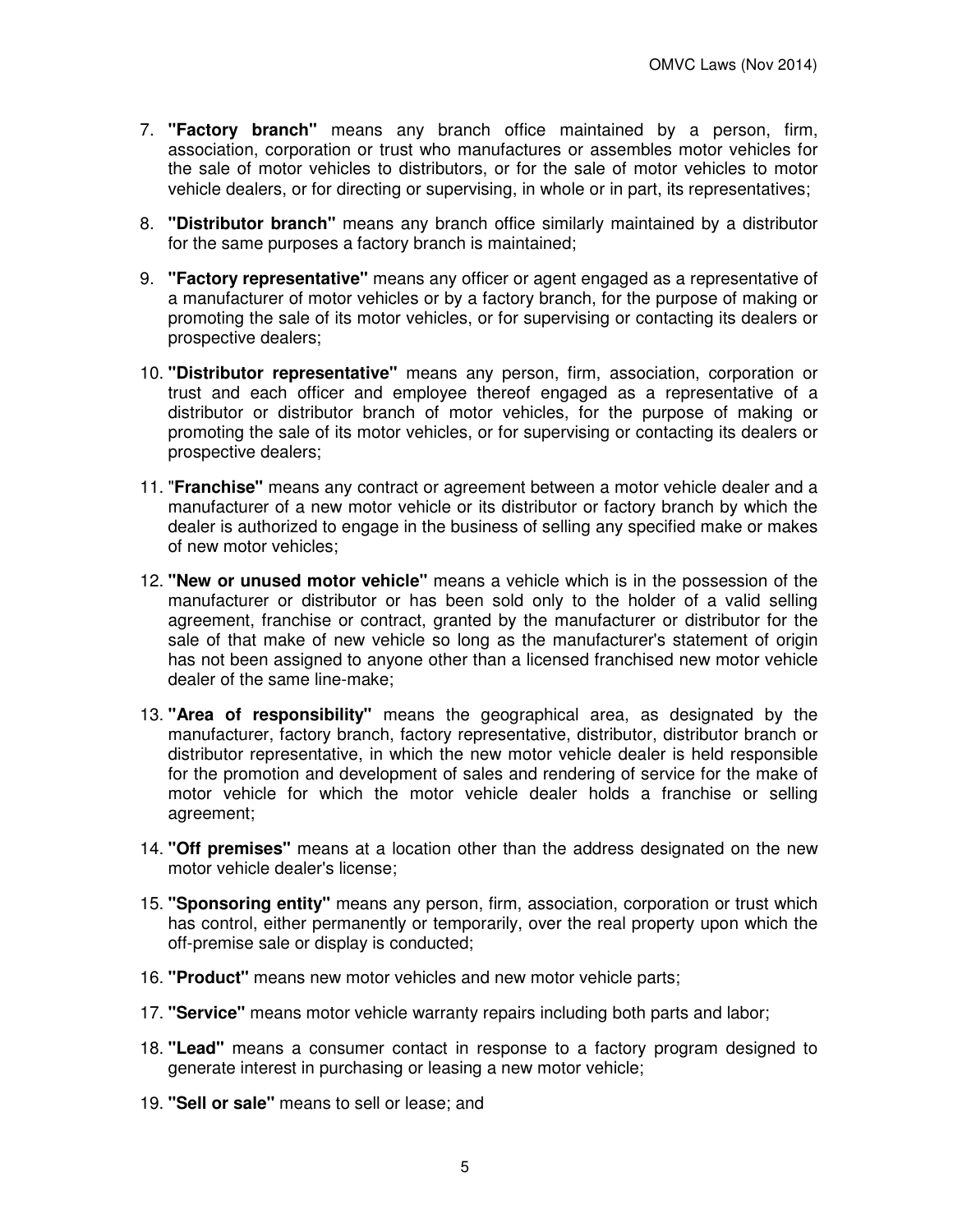- 20. **"Factory"** means a manufacturer, distributor, factory branch, distributor branch, factory representative or distributor representative, which manufactures or distributes vehicle products.
- 21. **"Powersports vehicle"** means motorcycles, scooters, mopeds, all-terrain vehicles, and utility vehicles;
- 22. **"Powersports vehicle dealer"** means any person, firm, or corporation who is in the business of selling any new powersports vehicles except for retail implement dealers; and
- 23. **"Retail implement dealer"** means a business engaged primarily in the sale of farm tractors as defined in Section 1-118 of this title or implements of husbandry as defined in Section 1-125 of this title or a combination thereof.

# **Section 563 Oklahoma Motor Vehicle Commission**

- A. There is hereby created the Oklahoma Motor Vehicle Commission, to be composed of nine (9) members. Seven of the members shall have been engaged in the manufacture, distribution or sale of new motor vehicles and two members shall be lay members, all to be appointed by the Governor of the State of Oklahoma, with the advice and consent of the State Senate. Such appointments shall be made within thirty (30) days after the effective date of this section. Each of the Commissioners thus appointed shall, at the time of the appointment, be a resident in good faith of the State of Oklahoma; and each shall be of good moral character and each of the industry related Commissioners shall have been actually engaged in the manufacture, distribution or sale of such new motor vehicles for not less than ten (10) years next preceding such appointment. The members of the Commission shall serve at the pleasure of the Governor.
- B. 1. The Commissioners shall elect a Chairman from amongst them whose term shall be for one (1) year with the right to succeed him or herself.
	- 2. There shall be three at large members of the Commission. Six members of the Commission shall be appointed from the following geographical areas with at least one member from each area:
		- a. four areas of the state shall be the northwest, northeast, southwest and southeast sections designated by Interstate 35 dividing the state east and west and Interstate 40 dividing the state north and south, excluding Oklahoma County and Tulsa County, and
		- b. two additional areas shall be Oklahoma County and Tulsa County.

There shall not be more than two members of the Commission from any one area.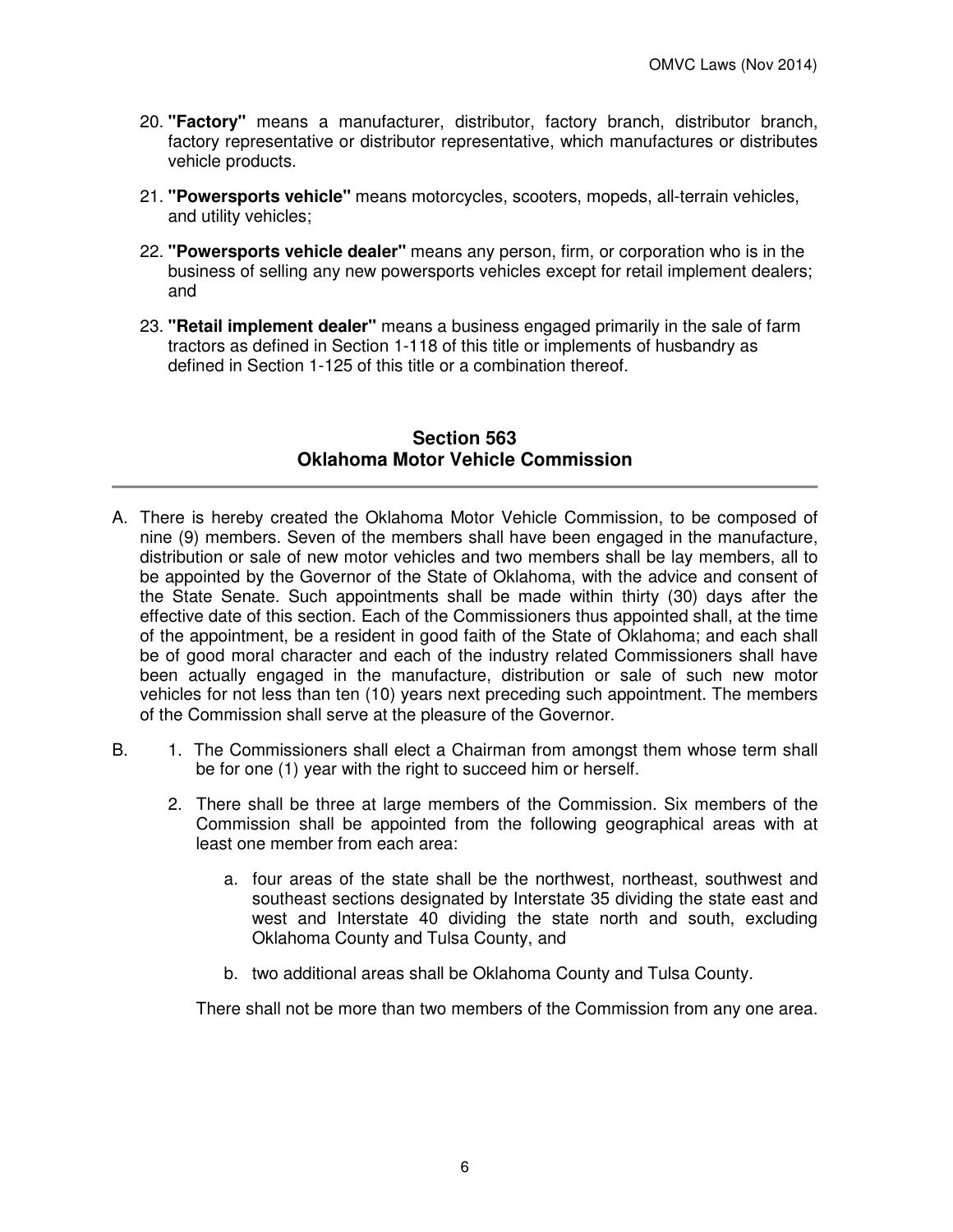- C. The terms of office of the members first appointed to the Commission shall be as follows:
	- 1. The members appointed from the northwest, northeast and southwest areas shall serve until June 30, 1987;
	- 2. The members appointed from the southeast area and Oklahoma County and Tulsa County shall serve until June 30, 1989; and
	- 3. The members appointed at large shall serve until June 30, 1991.

Each member shall serve until his successor is appointed and qualifies. Thereafter, the term of office of each member of the Commission shall be for six (6) years. The term of office of any member will automatically expire if the member moves out of the geographical area from which the member was appointed. In event of death, resignation, removal, or term automatically expiring, of any person serving on the Commission, the vacancy shall be filled by appointment as provided for the unexpired portion of the term. The Commission shall meet at Oklahoma City and complete its organization immediately after the membership thereof has been appointed and has qualified. The Chairman and each member of the Commission shall take and subscribe to the oath of office required of public officers.

- D. The members of the Commission shall receive reimbursement for subsistence and traveling expenses necessarily incurred in the performance of their duties as provided by the State Travel Reimbursement Act.
- E. The Commission shall appoint a qualified person to serve as Executive Director thereof, which person shall have had not less than ten (10) years of experience in the motor vehicle industry. The Executive Director shall be appointed for a term of six (6) years, and shall not be subject to dismissal or removal without cause. The Commission shall fix the salary and prescribe the duties of the Executive Director. The Executive Director shall devote such time as necessary to fulfill the duties thereof, and before entering upon such duties shall take and subscribe to the oath of office. The Executive Director may employ such clerical, technical and other help and legal services and incur such expenses as may be necessary for the proper discharge of the duties of the Executive Director under this act. The Commission shall maintain its office and transact its business in Oklahoma City, and it is authorized to adopt and use a seal. The Executive Director is hereby authorized to hire, retain or otherwise acquire the services of an attorney to represent the Commission in any and all state and federal courts, and assist the Commission in any and all business or legal matters that may come before it. The attorney so representing the Commission shall discharge the duties under the direction of the Executive Director.
- F. The Commission is hereby vested with the powers necessary to enable it to fully and effectively carry out the provisions and objects of this act, and is hereby authorized and empowered to make and enforce all reasonable rules and to adopt and prescribe all forms necessary to accomplish such purpose. All forms used by a new motor vehicle dealer to facilitate the delivery of a vehicle pending approval of financing shall be approved by the Commission.
- G. All fees, charges and fines collected under the provisions of this act shall be deposited by the Executive Director in the State Treasury in accordance with the depository laws of this state in a special fund to be known as the "Oklahoma Motor Vehicle Commission Fund", which is hereby created, and except as hereinafter provided the monies in the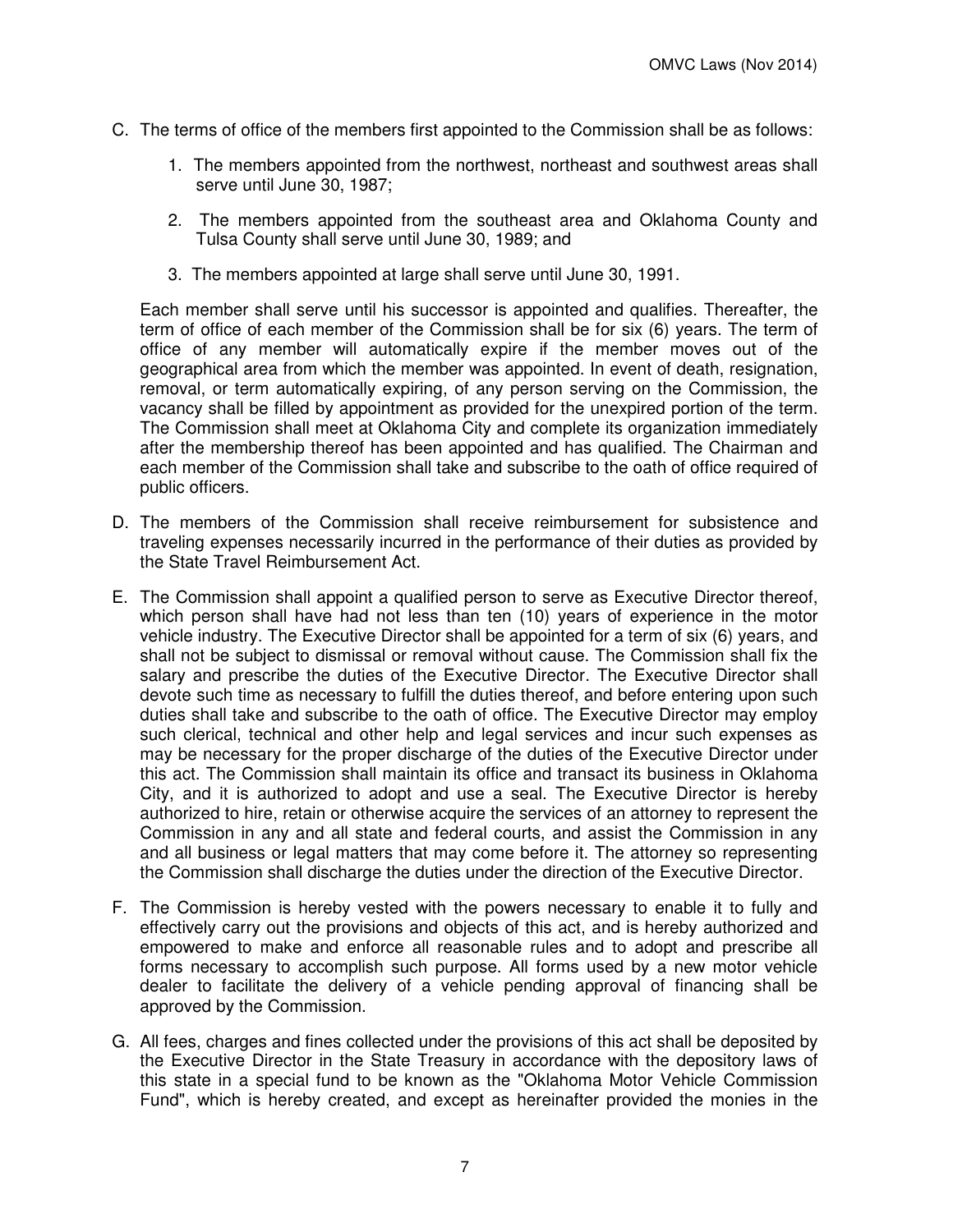fund shall be used by the Commission for the purpose of carrying out and enforcing the provisions of this act. Expenditures from the fund shall be made upon vouchers approved by the Commission or its authorized officers.

At the close of each fiscal year, the Commission shall file with the Governor and the State Auditor and Inspector a true and correct report of all fees, fines and charges collected and received by it during the preceding fiscal year and shall at the same time pay into the General Revenue Fund of the state a sum equal to ten percent (10%) of the fees, fines and charges so collected and received.

All expenses incurred by the Commission in carrying out the provisions of this act, including but not limited to per diem, wages, salaries, rent, postage, advertising, supplies, bond premiums, travel and subsistence for the Commissioners, the Executive Director, employees, and legal counsel, and printing and utilities, shall be a proper charge against such fund, exclusive of the portion thereof to be paid into the General Revenue Fund as above set out. In no event shall liability ever accrue hereunder against the State of Oklahoma in any sum whatsoever, or against the Oklahoma Motor Vehicle Commission Fund, in excess of the ninety percent (90%) of the fees, fines and charges deposited therein.

# **Section 564 Licenses**

- A. It shall be unlawful for any person, firm, association, corporation or trust to engage in business as, or serve in the capacity of, or act as a motor vehicle dealer, or motor vehicle salesperson, or manufacturer or distributor of new motor vehicles, or factory branch, distributor branch or factory representative or distributor representative, as such, in this state without first obtaining a license therefor as provided for by law. Any person, firm, association, corporation or trust engaging in more than one of such capacities or having more than one place where such business is carried on or conducted shall be required to obtain and hold a current license for each thereof. Provided that, a new motor vehicle dealer's license shall authorize one person to sell without a salesperson's license in the event such person shall be the owner of a proprietorship, or the person designated as principal in the dealer's franchise or the managing officer or one partner if no principal person is named in the franchise.
- B. Applications for licenses required to be obtained under provisions of Section 561 et seq. of this title shall be verified by the oath or affirmation of the applicant and shall be on forms prescribed by the Oklahoma Motor Vehicle Commission and furnished to such applicants, and shall contain such information as the Commission deems necessary to enable it to fully determine the qualifications and eligibility of the several applicants to receive the license or licenses applied for. The Commission shall require in such application, or otherwise, information relating to the applicant's financial standing, the applicant's business integrity, whether the applicant has an established place of business and is primarily engaged in the pursuit, avocation or business for which a license, or licenses, are applied for, and whether the applicant is able to properly conduct the business for which a license, or licenses, are applied for, and such other pertinent information consistent with the safeguarding of the public interest and the public welfare. All such applications for license or licenses shall be accompanied by the appropriate fee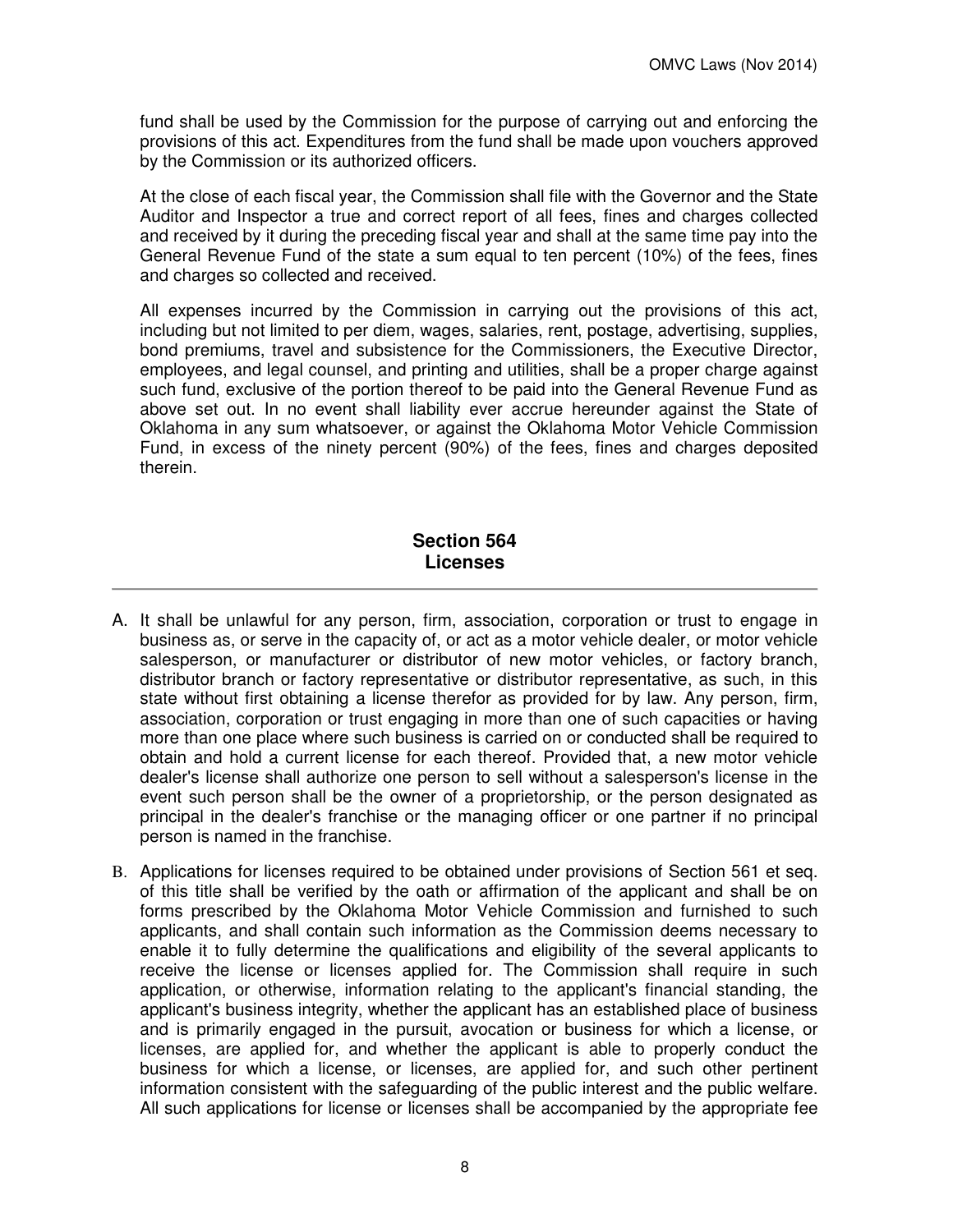or fees therefor in accordance with the schedule thereof hereinafter set out. In the event any such application is denied and the license applied for is not issued, the entire license fee shall be returned to the applicant. All licenses issued under the provisions of Section 561 et seq. of this title shall expire on June 30, following the date of issue and shall be nontransferable. All applications for renewal of a license for a new motor vehicle dealer, salesperson, manufacturer, distributor or manufacturer's or distributor's representative shall be submitted by June 1 of each year, and such license or licenses will be issued by July 1. If applications have not been made for renewal of licenses at the times described in this subsection, it shall be illegal for any person to represent himself or herself and act as a dealer, salesperson, manufacturer, distributor or manufacturer's or distributor's representative. Motor license agents will be notified not to accept such dealers' titles until such time as licenses have been issued by the Commission.

Dealers' payrolls and other evidence will be checked to ascertain that all salespersons for such dealers are licensed.

- C. The schedule of license fees to be charged and received by the Commission for the licenses issued hereunder shall be as follows:
	- 1. For each factory branch or distributor branch, Four Hundred Dollars (\$400.00) initial fee with annual renewal fee of Three Hundred Dollars (\$300.00);
	- 2. For each manufacturer or distributor of new motor vehicles, Four Hundred Dollars (\$400.00) initial fee with annual renewal fee of Three Hundred Dollars (\$300.00);
	- 3. For each factory representative or distributor representative, One Hundred Dollars (\$100.00) annually;
	- 4. For each new motor vehicle dealer, except powersports vehicle dealers, initial fee of Three Hundred Dollars (\$300.00) per franchise sold at each location licensed, with an annual renewal fee of One Hundred Dollars (\$100.00) per franchise sold at each location per year;
	- 5. For each powersports vehicle dealer, initial fee of Three Hundred Dollars (\$300.00) per manufacturer represented by the dealer at each location licensed, with an annual renewal fee of One Hundred Dollars (\$100.00) per manufacturer represented by the dealer at each location licensed per year; and
	- 6. For each salesperson, Twenty-Five Dollars (\$25.00) renewed annually.
- D. The licenses issued to each new motor vehicle dealer, manufacturer, distributor, factory branch, distributor branch or representative, if a corporation, shall specify the location of the factory, office or branch thereof. In case such location is changed, the Commission may endorse the change of location on the license without charge unless the change of address triggers a relocation of a new motor vehicle dealer pursuant to the provisions of Section 578.1 of this title. The license of each dealer shall be posted in a conspicuous place in the dealer's place or places of business.

Every motor vehicle salesperson, factory representative or distributor representative if an individual shall physically possess the license when engaged in business, and shall display same upon request. The name of the employer of such salesperson, factory representative or distributor representative shall be stated on the license and, in case of a change of employer, the holder of such license shall immediately mail same to the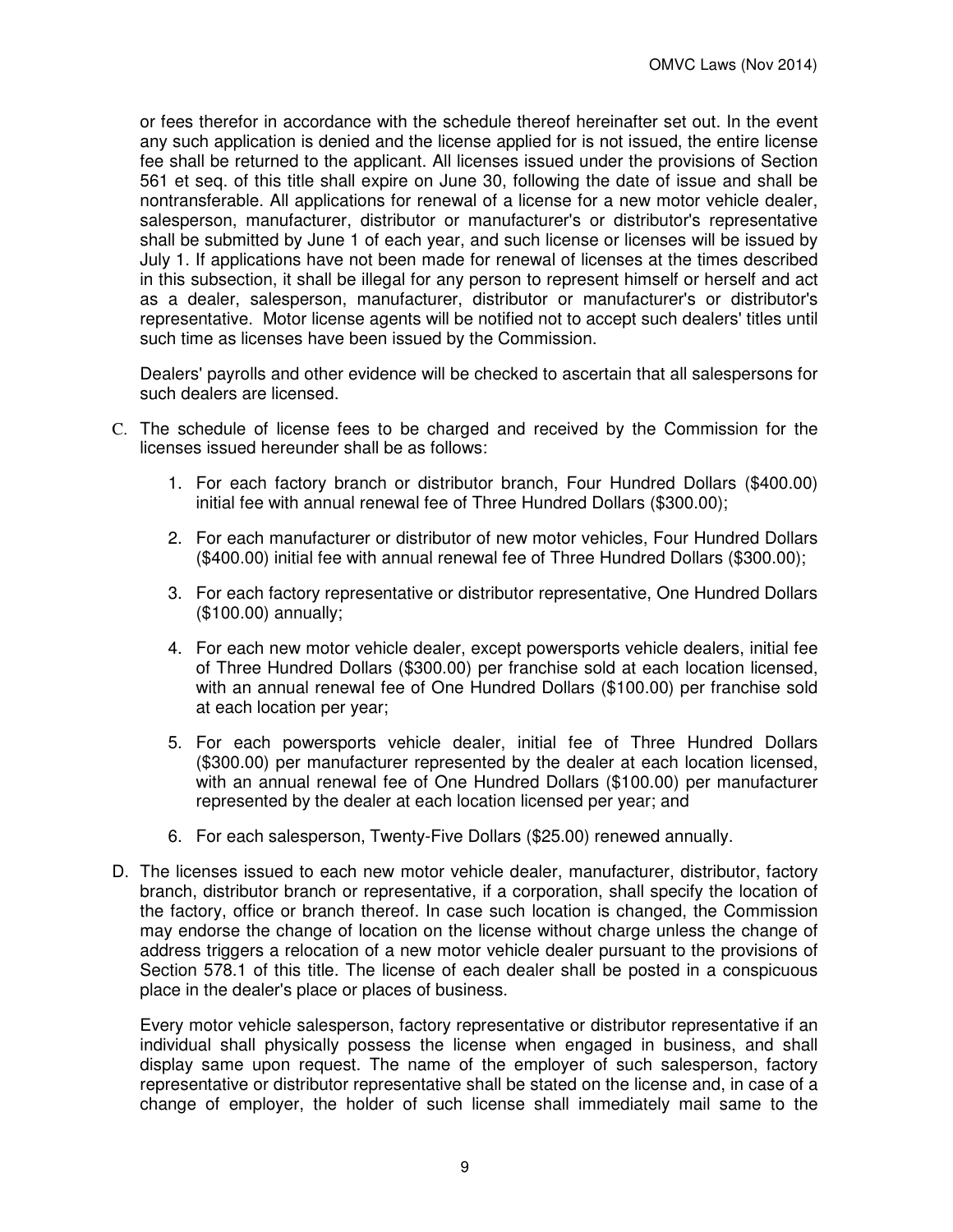Commission for its endorsement of such change thereon. The Commission shall endorse each such change of employer on licenses for a fee of Ten Dollars (\$10.00).

E. The powersports dealer license shall only allow the sale of the specific types of powersports vehicles authorized by the manufacturer and agreed to by the powersports dealer.

## **Section 564.1 Licensing of Off-Premises Displays and Sales**

Licensing of off-premises displays of new motor vehicles and off-premise sales of new motorized recreational vehicles.

- A. The Oklahoma Motor Vehicle Commission shall provide for off-premise displays of new motor vehicles by currently licensed new motor vehicle dealers. An off-premise event may be held for display purposes only under the following conditions:
	- 1. The motor vehicles are for display purposes only and not for sale at the off-premise display event;
	- 2. No selling activities shall be conducted;
	- 3. The display is in dealer's factory-approved area of sales and service responsibility;
	- 4. The dealer must obtain written approval from the manufacturer or distributor; and
	- 5. The dealer is responsible to obtain approval for the display location from the sponsoring entity.
- B. The Oklahoma Motor Vehicle Commission is authorized to provide a variance to the distance requirements specified in this section for any off-premise display event if:
	- 1. The off-premise display is conducted within municipal, county, or state-owned or controlled facilities or within the grounds of any county, district, or state fair; and
	- 2. The request for the variance must be in writing to the Commission no less than thirty (30) days prior to the off-premise display event.

# **Section 565 Application for License - Denial, Revocation, Suspension and Penalties**

A. The Oklahoma Motor Vehicle Commission may deny an application for a license, or revoke or suspend a license or impose a fine not to exceed Ten Thousand Dollars (\$10,000.00) against a manufacturer or distributor or a fine not to exceed One Thousand Dollars (\$1,000.00) against a dealer per occurrence that any provision of Sections 561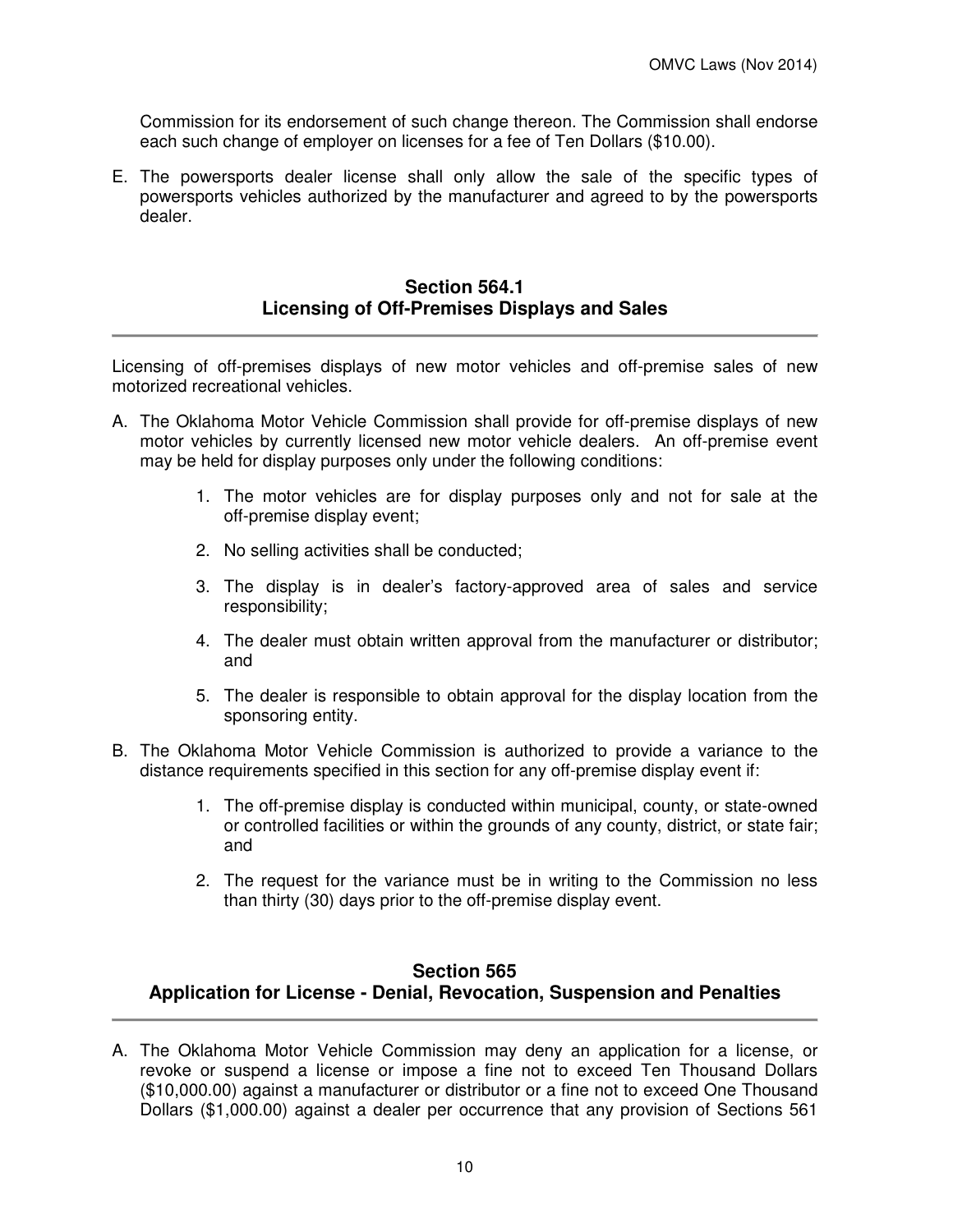through 567, 572, 578.1, 579 and 579.1 of this title is violated or for any of the following reasons:

- 1. On satisfactory proof of unfitness of the applicant in any application for any license under the provisions of Section 561 et seq. of this title;
- 2. For any material misstatement made by an applicant in any application for any license under the provisions of Section 561 et seq. of this title;
- 3. For any failure to comply with any provision of Section 561 et seq. of this title or any rule promulgated by the Commission under authority vested in it by Section 561 et seq. of this title;
- 4. A change of condition after license is granted resulting in failure to maintain the qualifications for license;
- 5. Being a new motor vehicle dealer or new motor vehicle salesperson who:
	- a. has required a purchaser of a new motor vehicle, as a condition of sale and delivery thereof, to also purchase special features, appliances, accessories or equipment not desired or requested by the purchaser and installed by the dealer,
	- b. uses any false or misleading advertising in connection with business as a new motor vehicle dealer or vehicle salesperson,
	- c. has committed any unlawful act which resulted in the revocation of any similar license in another state,
	- d. has failed or refused to perform any written agreement with any retail buyer involving the sale of a motor vehicle,
	- e. has been convicted of a crime involving moral turpitude,
	- f. has committed a fraudulent act in selling, purchasing or otherwise dealing in new motor vehicles or has misrepresented the terms and conditions of a sale, purchase or contract for sale or purchase of a new motor vehicle or any interest therein including an option to purchase such vehicle, or
	- g. has failed to meet or maintain the conditions and requirements necessary to qualify for the issuance of a license; or
	- h. completes any sale or transaction of an extended service contract, extended maintenance plan, or similar product using contract forms that do not conspicuously disclose the identity of the service contract provider;
- 6. Being a new motor vehicle salesperson who is not employed as such by a licensed new motor vehicle dealer;
- 7. Being a new motor vehicle dealer who:
	- a. does not have an established place of business,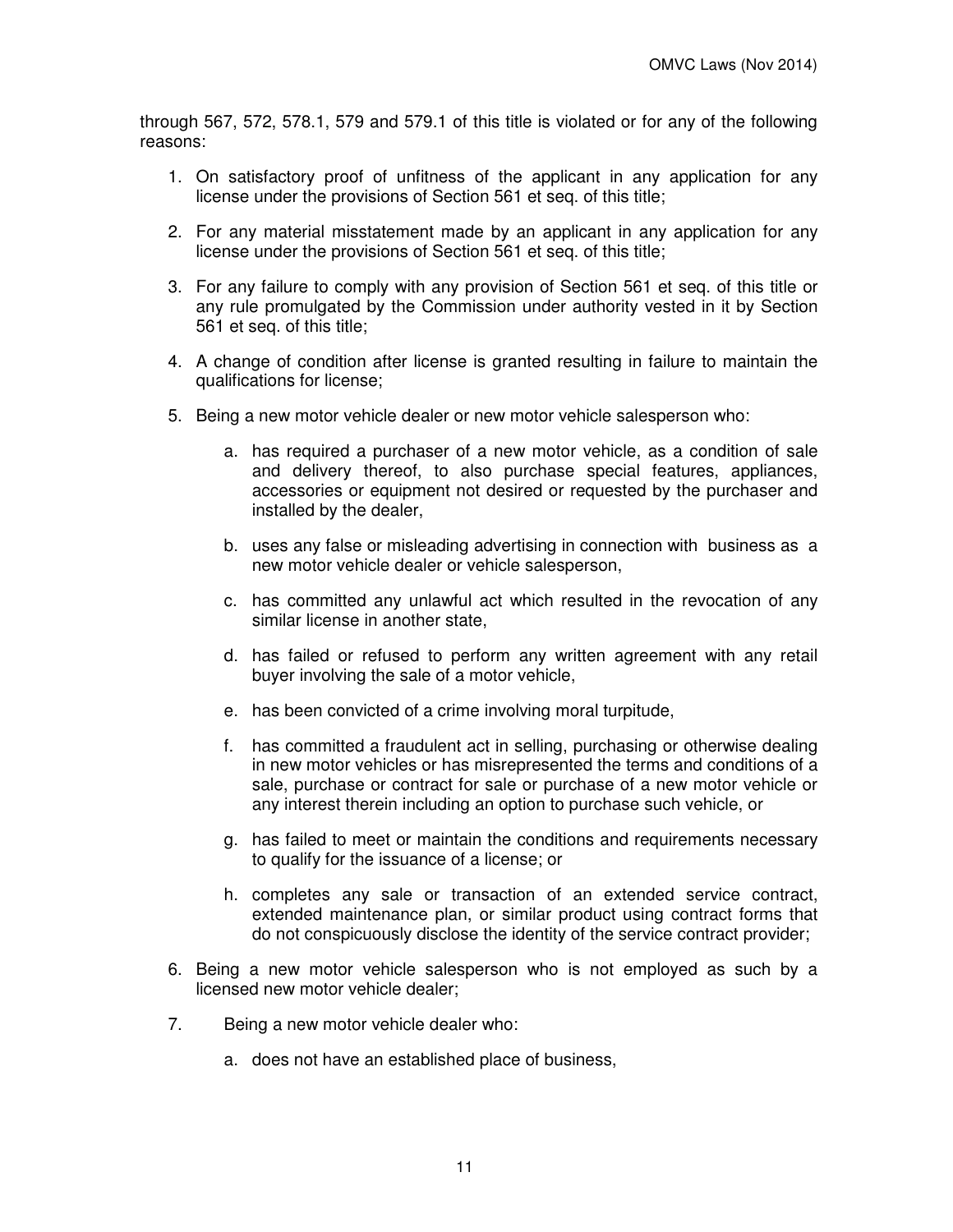- b. does not provide for a suitable repair shop separate from the display room with ample space to repair or recondition one or more vehicles at the same time, and which is equipped with such parts, tools and equipment as may be requisite for the servicing of motor vehicles in such a manner as to make them comply with the safety laws of this state and to properly fulfill the dealer's or manufacturer's warranty obligation,
- c. does not hold a franchise in effect with a manufacturer or distributor of new or unused motor vehicles for the sale of the same and is not authorized by the manufacturer or distributor to render predelivery preparation of such vehicles sold to purchasers and to perform any authorized post-sale work pursuant to the manufacturer's or distributor's warranty,
- d. employs unlicensed salespersons, or employs or utilizes the services of used motor vehicle lots or dealers or other unlicensed persons in connection with the sale of new motor vehicles,
- e. does not properly service a new motor vehicle before delivery of same to the original purchaser thereof, or
- f. fails to order and stock a reasonable number of new motor vehicles necessary to meet customer demand for each of the new motor vehicles included in the new motor vehicle dealer's franchise agreement, unless the new motor vehicles are not readily available from the manufacturer or distributor due to limited production;
- 8. Being a factory that has:
	- a. either induced or attempted to induce by means of coercion or intimidation, any new motor vehicle dealer:
		- (1) to accept delivery of any motor vehicle or vehicles, parts or accessories therefor, or any other commodities including advertising material which shall not have been ordered by the new motor vehicle dealer,
		- (2) to order or accept delivery of any motor vehicle with special features, appliances, accessories or equipment not included in the list price of the motor vehicles as publicly advertised by the manufacturer thereof, or
		- (3) to order or accept delivery of any parts, accessories, equipment, machinery, tools, appliances or any commodity whatsoever, or
	- b. induced under threat or discrimination by the withholding from delivery to a motor vehicle dealer certain models of motor vehicles, changing or amending unilaterally the dealer's allotment of motor vehicles and/or withholding and delaying delivery of such vehicles out of the ordinary course of business, in order to induce by such coercion any such dealer to participate or contribute to any local or national advertising fund controlled directly or indirectly by the factory or for any other purposes such as contest, "give-aways" or other so-called sales promotional devices and/or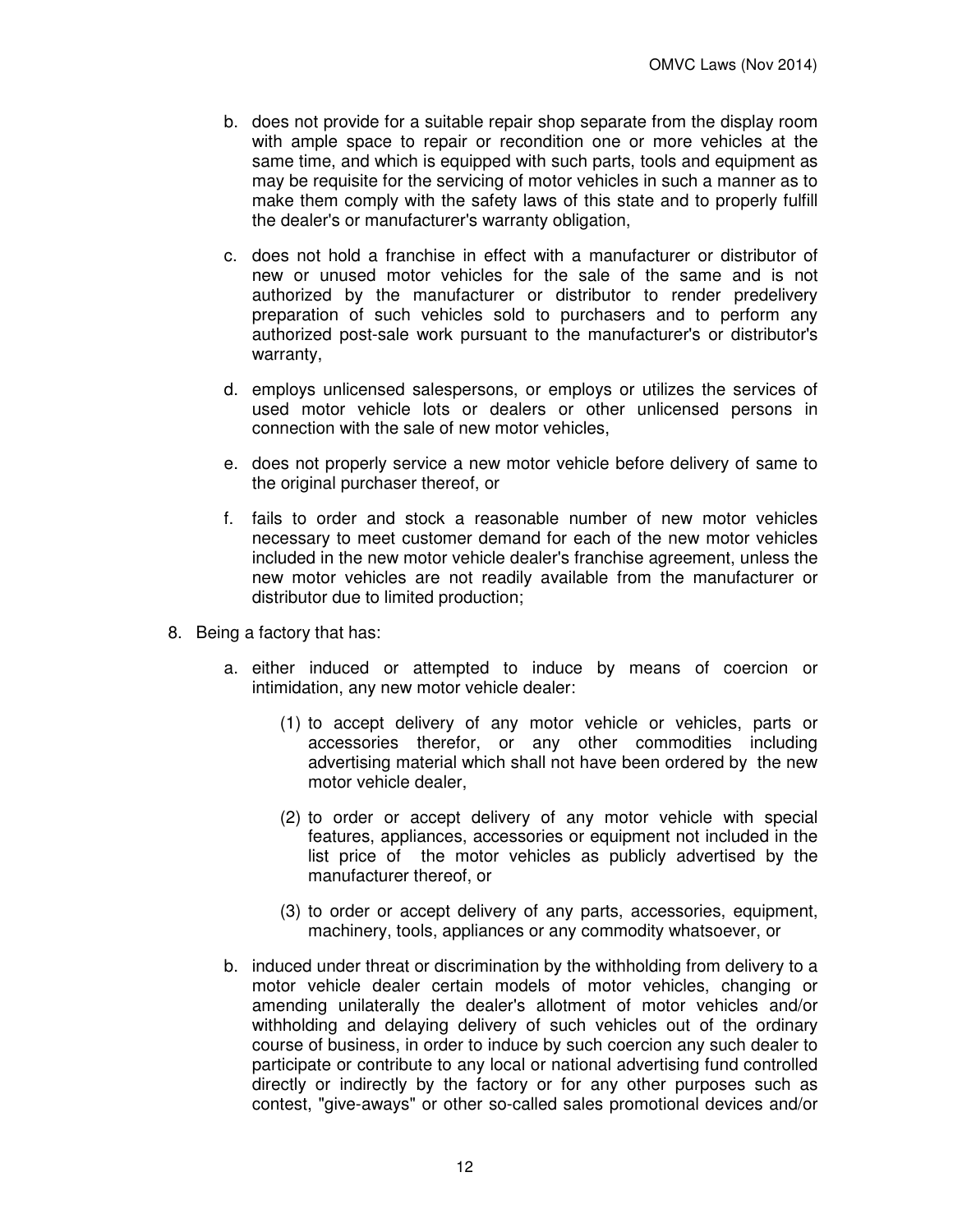change of quotas in any sales contest; or has required motor vehicle dealers, as a condition to receiving their vehicle allotment, to order a certain percentage of the vehicles with optional equipment not specified by the new motor vehicle dealer; however, nothing in this section shall prohibit a factory from supporting an advertising association which is open to all dealers on the same basis;

- 9. Being a factory that:
	- a. has attempted to coerce or has coerced any new motor vehicle dealer to enter into any agreement or to cancel any agreement, or fails to act in good faith and in a fair, equitable and nondiscriminatory manner; or has directly or indirectly coerced, intimidated, threatened or restrained any motor vehicle dealer; or has acted dishonestly, or has failed to act in accordance with the reasonable standards of fair dealing,
	- b. has failed to compensate its dealers for the work and services they are required to perform in connection with the dealer's delivery and preparation obligations according to the agreements on file with the Commission which must be found by the Commission to be reasonable, or fail to adequately and fairly compensate its dealers for labor, parts and other expenses incurred by such dealer to perform under and comply with manufacturer's warranty agreements. Adequate and fair compensation for parts shall be established by the dealer submitting to the manufacturer or distributor one hundred sequential nonwarranty customer-paid service repair orders which contain warranty-like parts, or ninety (90) consecutive days of nonwarranty customer-paid service repair orders which contain warranty-like parts, whichever is less, covering repairs made no more than one hundred eighty (180) days before the submission and declaring the average percentage markup. Adequate and fair compensation for labor shall be established by the dealer submitting to the manufacturer or distributor one hundred sequential customer-paid service repair orders which contain labor charges, or ninety (90) consecutive days of customerpaid service repair orders which contain labor charges, whichever is less. When submitting repair orders to calculate a labor rate, a dealer need not include repair orders for routine maintenance. A manufacturer or distributor may, not later than thirty (30) days after submission, rebut that declared rate in writing by reasonably substantiating that the rate is inaccurate or unreasonable in light of the practices of all other franchised motor vehicle dealers in an economically similar part of the state offering the same line-make vehicles. The retail rate shall go into effect thirty (30) days following the approval by the manufacturer, subject to audit of the submitted repair orders by the franchisor and a rebuttal of the declared rate as described above. If the declared rate is rebutted, the manufacturer or distributor shall propose an adjustment in writing of the average percentage markup based on that rebuttal not less than thirty (30) days after submission. If the dealer does not agree with the proposed average percentage markup, the dealer may file a protest with the Commission not later than thirty (30) days after receipt of that proposal by the manufacturer or distributor. In the event a protest is filed, the manufacturer or distributor shall have the burden of proof to establish the new motor vehicle dealer's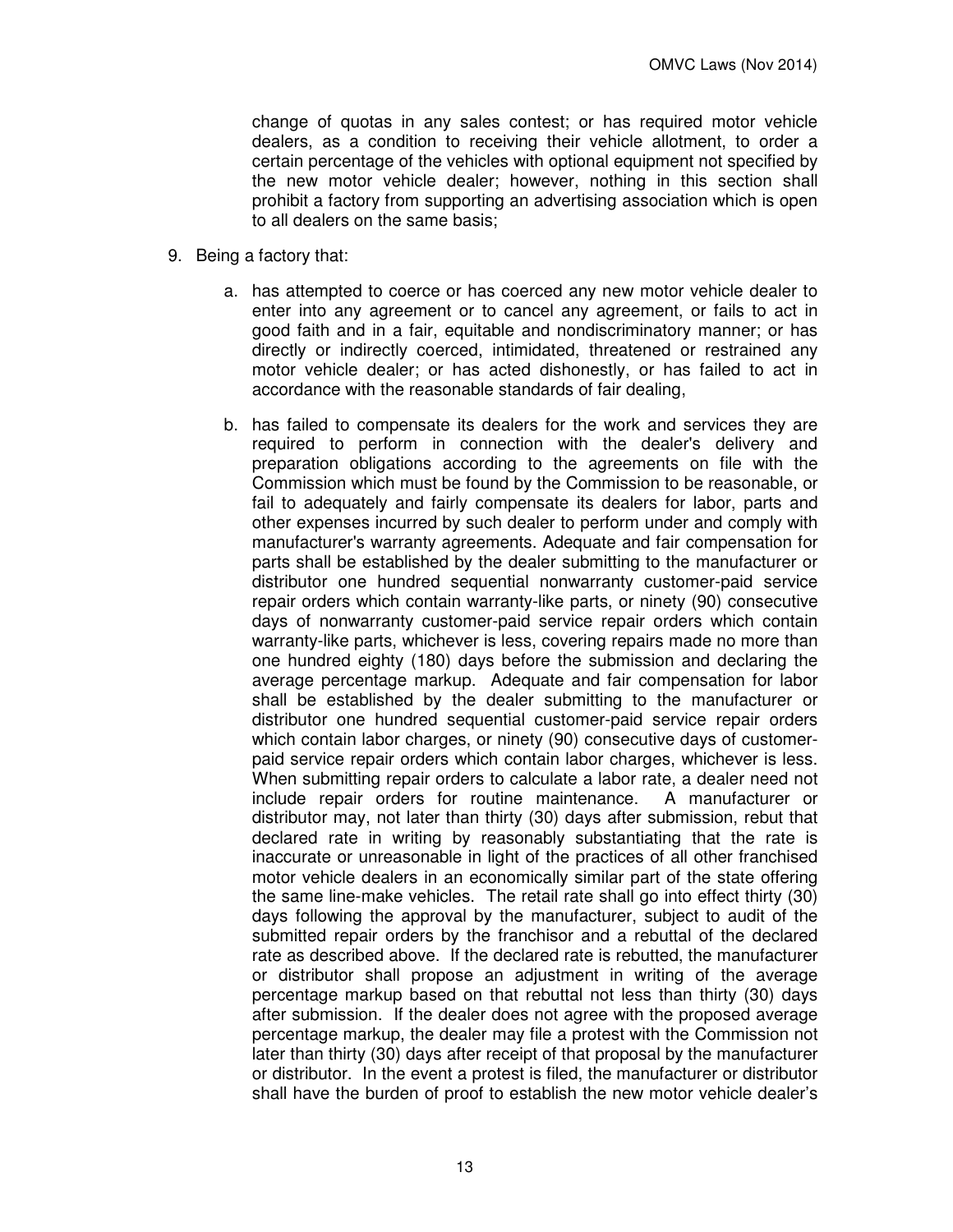submitted rate was inaccurate or unreasonable in light of the practices of all other franchised motor vehicle dealers in an economically similar part of the state. A manufacturer of distributor may not retaliate against any new motor vehicle dealer seeking to exercise its rights under this provision. A manufacturer of distributor may require a dealer to submit repair orders in accordance with this section in order to validate a dealer's retail rate for parts or labor not more often than once every twelve (12) months. All claims made by dealers for compensation for delivery, preparation and warranty work shall be paid within thirty (30) days after approval and shall be approved or disapproved within thirty (30) days after receipt. When any claim is disapproved, the dealer shall be notified in writing of the grounds for disapproval. The dealer's delivery, preparation and warranty obligations as filed with the Commission shall constitute the dealer's sole responsibility for product liability as between the dealer and manufacturer. A factory may reasonably and periodically audit a new motor vehicle dealer to determine the validity of paid claims for dealer compensation or any charge-backs for warranty parts or service compensation. Except in cases of suspected fraud, audits of warranty payments shall only be for the one-year period immediately following the date of the payment. A manufacturer shall reserve the right to reasonable, periodic audits to determine the validity of paid claims for dealer compensation or any charge-backs for consumer or dealer incentives. Except in cases of suspected fraud, audits of incentive payments shall only be for a one-year period immediately following the date of the payment. A factory shall not deny a claim or charge a new motor vehicle dealer back subsequent to the payment of the claim unless the factory can show that the claim was false or fraudulent or that the new motor vehicle dealer failed to reasonably substantiate the claim by the written reasonable procedures of the factory. The factory shall provide written notice to a dealer of a proposed chargeback that is the result of an audit along with the specific audit results and proposed charge-back amount. A dealer that receives notice of a proposed charge-back pursuant to a factory's audit has the right to file a protest with the Commission within thirty (30) days after receipt of the notice of the charge-back or audit results, whichever is later. The factory is prohibited from implementing the charge-back or debiting the dealer's account until either the time frame for filing a protest has passed or a final adjudication is rendered by the Commission, whichever is later, unless the dealer has agreed to the charge-back or charge-backs,

c. unreasonably fails or refuses to offer to its same line-make franchised dealers all models manufactured for that line-make, or unreasonably requires a dealer to pay any extra fee, purchase unreasonable advertising displays or other materials, or remodel, renovate, or recondition the dealer's existing facilities as a prerequisite to receiving a model or series of vehicles. The failure to deliver any such new motor vehicle shall not be considered a violation of the section if the failure is not arbitrary or is due to lack of manufacturing capacity or to a strike or labor difficulty, a shortage of materials, a freight embargo or other cause over which the manufacturer has no control. However, this subparagraph shall not apply to recreational vehicles or limited production model vehicles,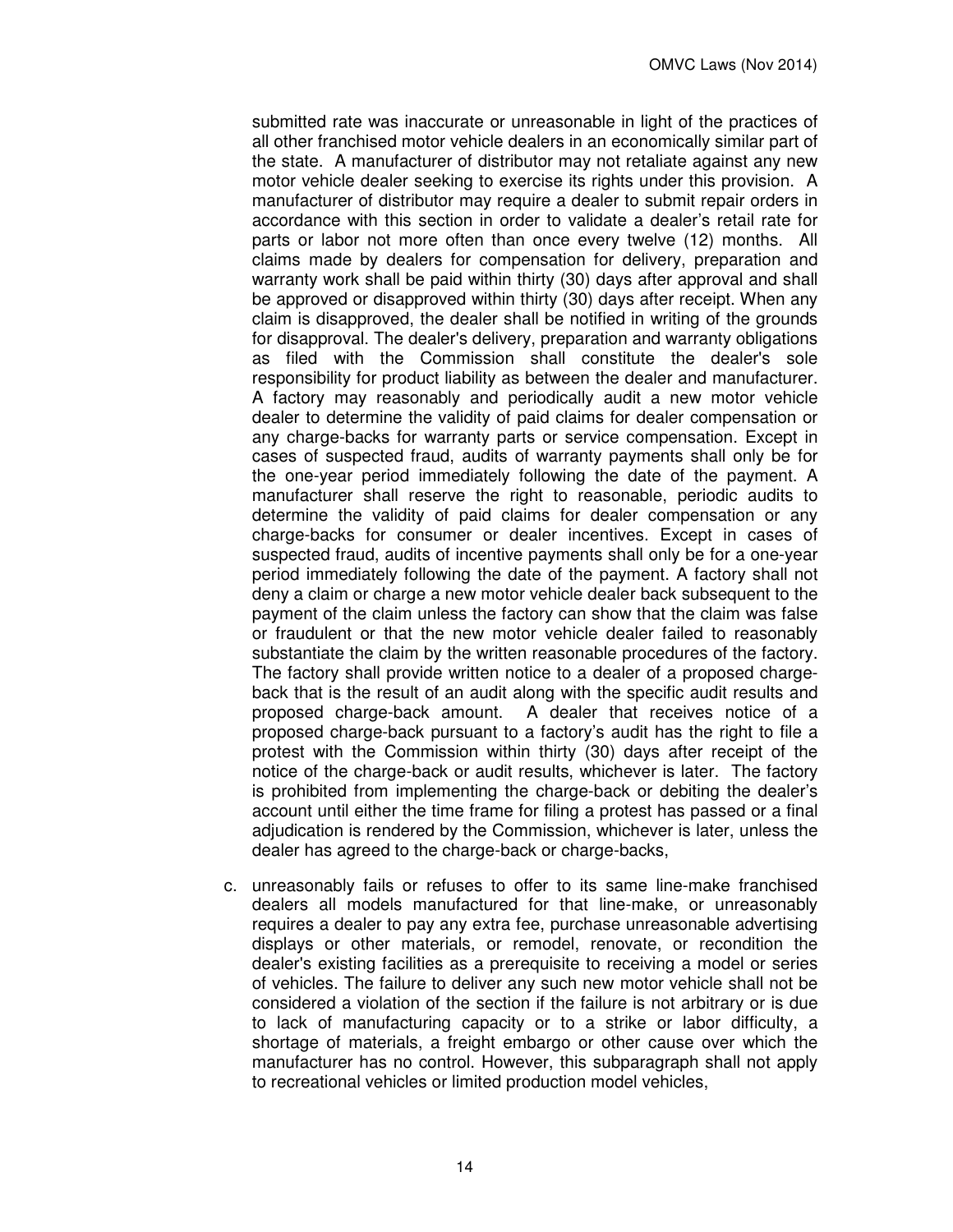- d. except as necessary to comply with a health or safety law, or to comply with a technology requirement which is necessary to sell or service a motor vehicle that the franchised motor vehicle dealer is authorized or licensed by the franchisor to sell or service, requires a new motor vehicle dealer to construct a new facility or substantially renovate the new motor vehicle dealer's existing facility unless the facility construction or renovation is justified by the economic conditions existing at the time, as well as the reasonably foreseeable projections, in the automotive industry. However, this subparagraph shall not apply if the factory provides money, credit, allowance, reimbursement, or additional vehicle allocation to a dealer to compensate the dealer for the cost of, or a portion of the cost of, the facility construction or renovation,
- e. requires a new motor vehicle dealer to establish an exclusive facility, unless supported by reasonable business, market and economic considerations; provided, that this provision shall not restrict the terms of any agreement for such exclusive facility voluntarily entered into and supported by valuable consideration separate from the new motor vehicle dealer's right to sell and service vehicles for the franchisor,
- f. requires a new motor vehicle dealer to enter into a site-control agreement covering any or all of the new motor vehicle dealer's facilities or premises; provided, that this provision shall not restrict the terms of any site-control agreement voluntarily entered into and supported by valuable consideration separate from the new motor vehicle dealer's right to sell and service motor vehicles from the franchisor. Notwithstanding the foregoing or the terms of any site-control agreement, a site-control agreement automatically extinguishes if all of the factory's franchises that operated from the location that are the subject of the site-control agreement are terminated by the factory as part of the discontinuance of a product line, or
- g. requires a new motor vehicle dealer to purchase goods or services for the construction, renovation, or improvement of the dealer's facility from a vendor chosen by the factory if goods or services available from other sources are of substantially similar quality and design and comply with all applicable laws; provided, however, that such goods are not subject to the factory's intellectual property or trademark rights and the new motor vehicle dealer has received the factory's approval, which approval may not be unreasonably withheld. Nothing in the subparagraph may be construed to allow a new motor vehicle dealer to impair or eliminate a factory's intellectual property, trademark rights or trade dress usage guidelines. Nothing in the section prohibits the enforcement of a voluntary agreement between the factory and the new motor vehicle dealer where separate and valuable consideration has been offered and accepted;
- 10. Being a factory that establishes a system of motor vehicle allocation or distribution which is unfair, inequitable or unreasonably discriminatory. Upon the request of any dealer franchised by it, a factory shall disclose in writing to the dealer the basis upon which new motor vehicles are allocated, scheduled and delivered among the dealers of the same line-make for that factory;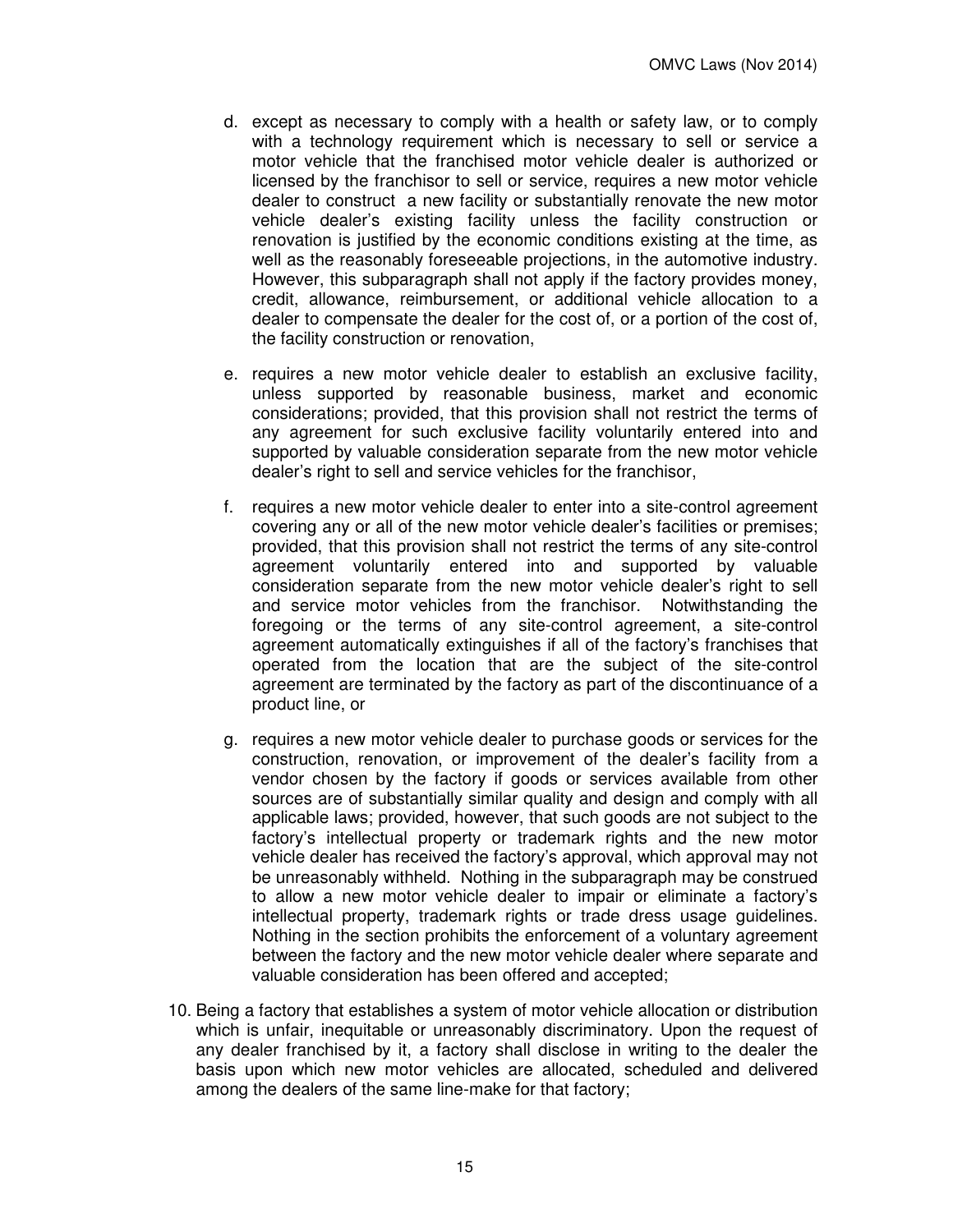- 11. Being a factory that sells directly or indirectly new motor vehicles to any retail consumer in the state except through a new motor vehicle dealer holding a franchise for the line-make that includes the new motor vehicle. This paragraph does not apply to factory sales of new motor vehicles to its employees, family members of employees, retirees and family members of retirees, not-for-profit organizations or the federal, state or local governments. The provisions of this paragraph shall not preclude a factory from providing information to a consumer for the purpose of marketing or facilitating a sale of a new motor vehicle or from establishing a program to sell or offer to sell new motor vehicles through participating dealers;
- 12. a. Being a factory which directly or indirectly:
	- (1) owns any ownership interest or has any financial interest in a new motor vehicle dealer or any person who sells products or services to the public,
	- (2) operates or controls a new motor vehicle dealer, or
	- (3) acts in the capacity of a new motor vehicle dealer.
	- b. (1) This paragraph does not prohibit a factory from owning or controlling a new motor vehicle dealer while in a bona fide relationship with a dealer development candidate who has made a substantial initial investment in the franchise and whose initial investment is subject to potential loss. The dealer development candidate can reasonably expect to acquire full ownership of a new motor vehicle dealer within a reasonable period of time not to exceed ten (10) years and on reasonable terms and conditions. The ten-year acquisition period may be expanded for good cause shown.
		- (2) This paragraph does not prohibit a factory from owning, operating, controlling or acting in the capacity of a motor vehicle dealer for a period not to exceed twelve (12) months during the transition from one dealer to another dealer if the dealership is for sale at a reasonable price and on reasonable terms and conditions to an independent qualified buyer. On showing by a factory of good cause, the Oklahoma Motor Vehicle Commission may extend the time limit set forth above; extensions may be granted for periods not to exceed twelve (12) months.
		- (3) This paragraph does not prohibit a factory from owning, operating or controlling or acting in the capacity of a motor vehicle dealer which was in operation prior to January 1, 2000.
		- (4) This paragraph does not prohibit a factory from owning, directly or indirectly, a minority interest in an entity that owns, operates or controls motor vehicle dealerships of the same line-make franchised by the manufacturer, provided that each of the following conditions are met: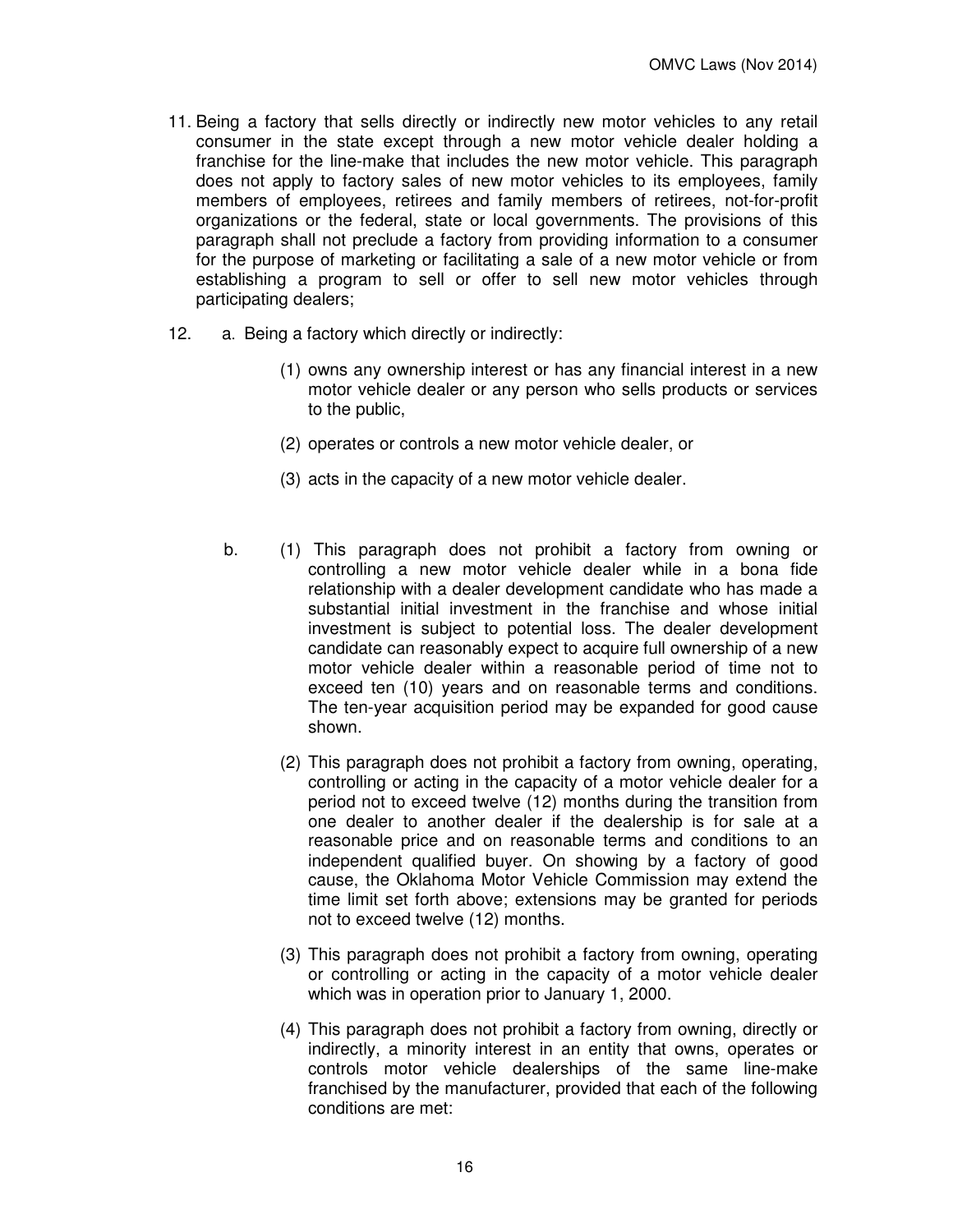- (a) all of the motor vehicle dealerships selling the motor vehicles of that manufacturer in this state trade exclusively in the line-make of that manufacturer,
- (b) all of the franchise agreements of the manufacturer confer rights on the dealer of the line-make to develop and operate, within a defined geographic territory or area, as many dealership facilities as the dealer and manufacturer shall agree are appropriate,
- (c) at the time the manufacturer first acquires an ownership interest or assumes operation, the distance between any dealership thus owned or operated and the nearest unaffiliated motor vehicle dealership trading in the same line-make is not less than seventy (70) miles,
- (d) during any period in which the manufacturer has such an ownership interest, the manufacturer has no more than three franchise agreements with new motor vehicle dealers licensed by the Oklahoma Motor Vehicle Commission to do business within the state, and
- (e) prior to January 1, 2000, the factory shall have furnished or made available to prospective motor vehicle dealers an offering-circular in accordance with the Trade Regulation Rule on Franchising of the Federal Trade Commission, and any guidelines and exemptions issued thereunder, which disclose the possibility that the factory may from time to time seek to own or acquire, directly or indirectly, ownership interests in retail dealerships;
- 13. Being a factory which directly or indirectly makes available for public disclosure any proprietary information provided to the factory by a new motor vehicle dealer, other than in composite form to dealers in the same line-make or in response to a subpoena or order of the Commission or a court. Proprietary information includes, but is not limited to, information based on:
	- a. any information derived from monthly financial statements provided to the factory, and
	- b. any information regarding any aspect of the profitability of a particular new motor vehicle dealer;
- 14. Being a factory which does not provide or direct leads in a fair, equitable and timely manner. Nothing in this paragraph shall be construed to require a factory to disregard the preference of a consumer in providing or directing a lead;
- 15. Being a factory which used the customer list of a new motor vehicle dealer for the purpose of unfairly competing with dealers;
- 16. Being a factory which prohibits a new motor vehicle dealer from relocating after a written request by such new motor vehicle dealer if: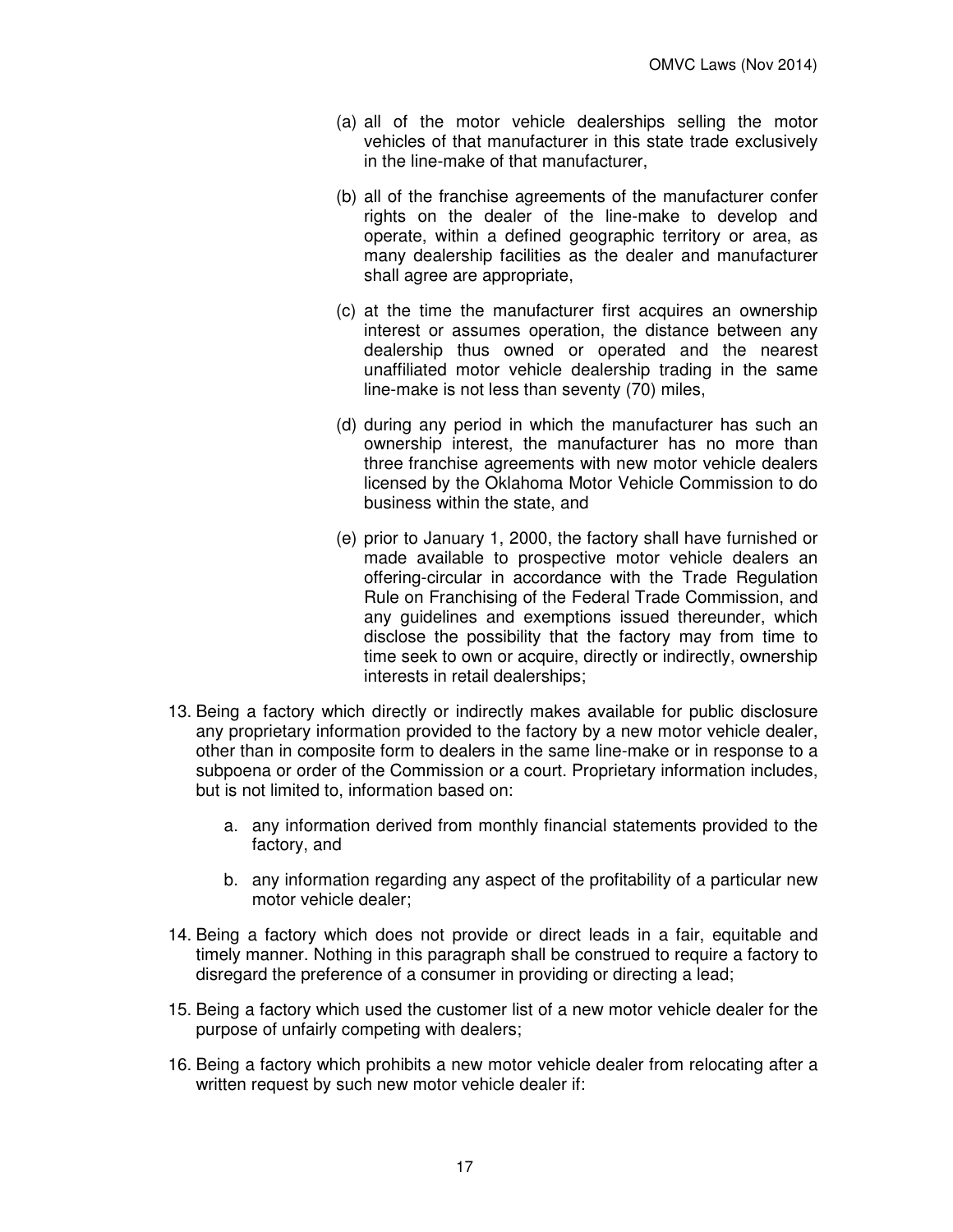- a. the facility and the proposed new location satisfies or meets the written reasonable guidelines of the factory. Reasonable guidelines do not include site control unless agreed to as set forth in subparagraphs e and f of paragraph 9 of this subsection,
- b. the proposed new location is within the area of responsibility of the new motor vehicle dealer pursuant to Section 578.1 of this title, and
- c. the factory has sixty (60) days from receipt of the new motor vehicle dealer's relocation request to approve or deny the request. The failure to approve or deny the request within the sixty-day time frame shall constitute approval of the request;
- 17. Being a factory which prohibits a new motor vehicle dealer from adding additional line-makes to its existing facility, if, after adding the additional line-makes, the facility satisfies the written reasonable capitalization standards and facility guidelines of each factory. Reasonable facility guidelines do not include a requirement to maintain site control unless agreed to by the dealer as set forth in subparagraphs e and f of paragraph 9 of this subsection;
- 18. Being a factory that increases prices of new motor vehicles which the new motor vehicle dealer had ordered for retail consumers and notified the factory prior to the dealer's receipt of the written official price increase notification. A sales contract signed by a retail consumer accompanied with proof of order submission to the factory shall constitute evidence of each such order, provided that the vehicle is in fact delivered to the customer. Price differences applicable to new models or series shall not be considered a price increase for purposes of this paragraph. Price changes caused by any of the following shall not be subject to the provisions of this paragraph:
	- a. the addition to a motor vehicle of required or optional equipment pursuant to state or federal law,
	- b. revaluation of the United States dollar in the case of foreign-made vehicles or components, or
	- c. an increase in transportation charges due to increased rates imposed by common or contract carriers;
- 19. Being a factory that requires a new motor vehicle dealer to participate monetarily in an advertising campaign or contest, or purchase any promotional materials, showroom or other display decoration or materials at the expense of the motor vehicle dealer without consent of the dealer, which consent shall not be unreasonably withheld;
- 20. Being a factory that denies any new motor vehicle dealer the right of free association with any other new motor vehicle dealer for any lawful purpose, unless otherwise permitted by the chapter; or
- 21. Being a factory that requires a new motor vehicle dealer to sell, offer to sell or sell exclusively an extended service contact, extended maintenance plan or similar product, such as gap products offered, endorsed or sponsored by the factory by the following means: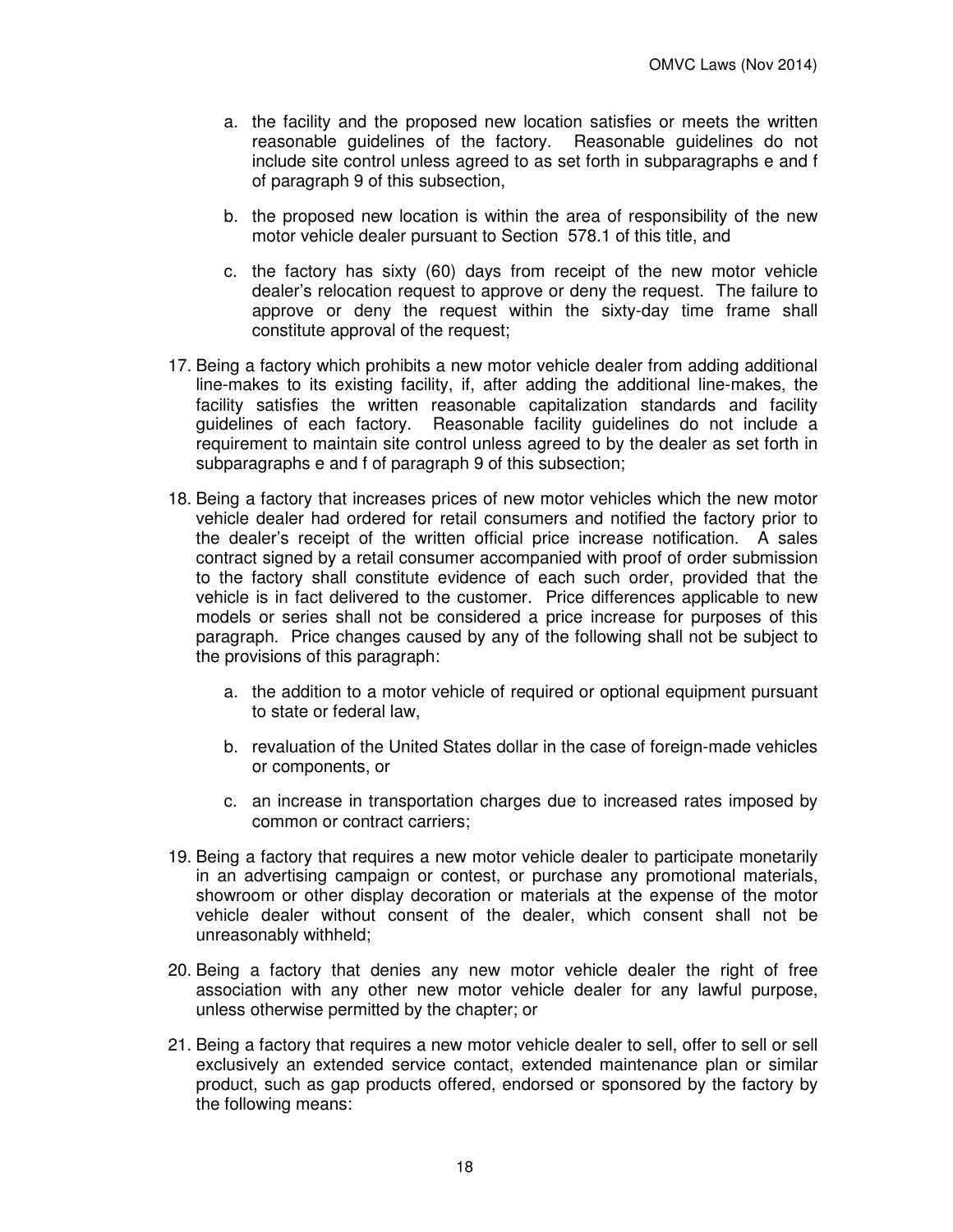- a. by an act or statement from the factory that will in any manner adversely impact the dealer,
- b. by measuring the dealer's performance under the franchise based on the sale of extended service contracts, extended maintenance plans or similar products offered, endorsed or sponsored by the manufacturer or distributor.
- B. Notwithstanding the terms of any franchise agreement, in the event of a proposed sale or transfer of a dealership, the manufacturer or distributor shall be permitted to exercise a right of first refusal to acquire the assets or ownership interest of the dealer of the new vehicle dealership, if such sale or transfer is conditioned upon the manufacturer or dealer entering into a dealer agreement with the proposed new owner or transferee, only if all the following requirements are met:
	- 1. To exercise its right of first refusal, the factory must notify the dealer in writing within sixty (60) days of receipt of the completed proposal for the proposed sale transfer;
	- 2. The exercise of the right of first refusal will result in the dealer and the owner of the dealership receiving the same or greater consideration as they have contracted to receive in connection with the proposed change of ownership or transfer;
	- 3. The proposed sale or transfer of the assets of the dealership does not involve the transfer or sale to a member or members of the family of one or more dealer owners, or to a qualified manager or a partnership or corporation controlled by such persons; and
	- 4. The factory agrees to pay the reasonable expenses, including attorney fees which do not exceed the usual, customary and reasonable fees charged for similar work done for other clients incurred by the proposed new owner and transferee prior to the exercise by the factory of its right of first refusal in negotiating and implementing the contract for the proposed sale or transfer of the dealership or dealership assets. Notwithstanding the foregoing, no payment of expenses and attorney fees shall be required if the proposed new dealer or transferee has not submitted or caused to be submitted an accounting of those expenses within thirty (30) days of receipt of the written request of the factory for such an accounting. The accounting may be requested by a factory before exercising its right of first refusal.
- C. Nothing in this section shall prohibit, limit, restrict or impose conditions on:
	- 1. Business activities, including without limitation the dealings with motor vehicle manufacturers and the representatives and affiliates of motor vehicle manufacturers, of any person that is primarily engaged in the business of shortterm, not to exceed twelve (12) months, rental of motor vehicles and industrial and construction equipment and activities incidental to that business, provided that:
		- a. any motor vehicle sold by that person is limited to used motor vehicles that have been previously used exclusively and regularly by that person in the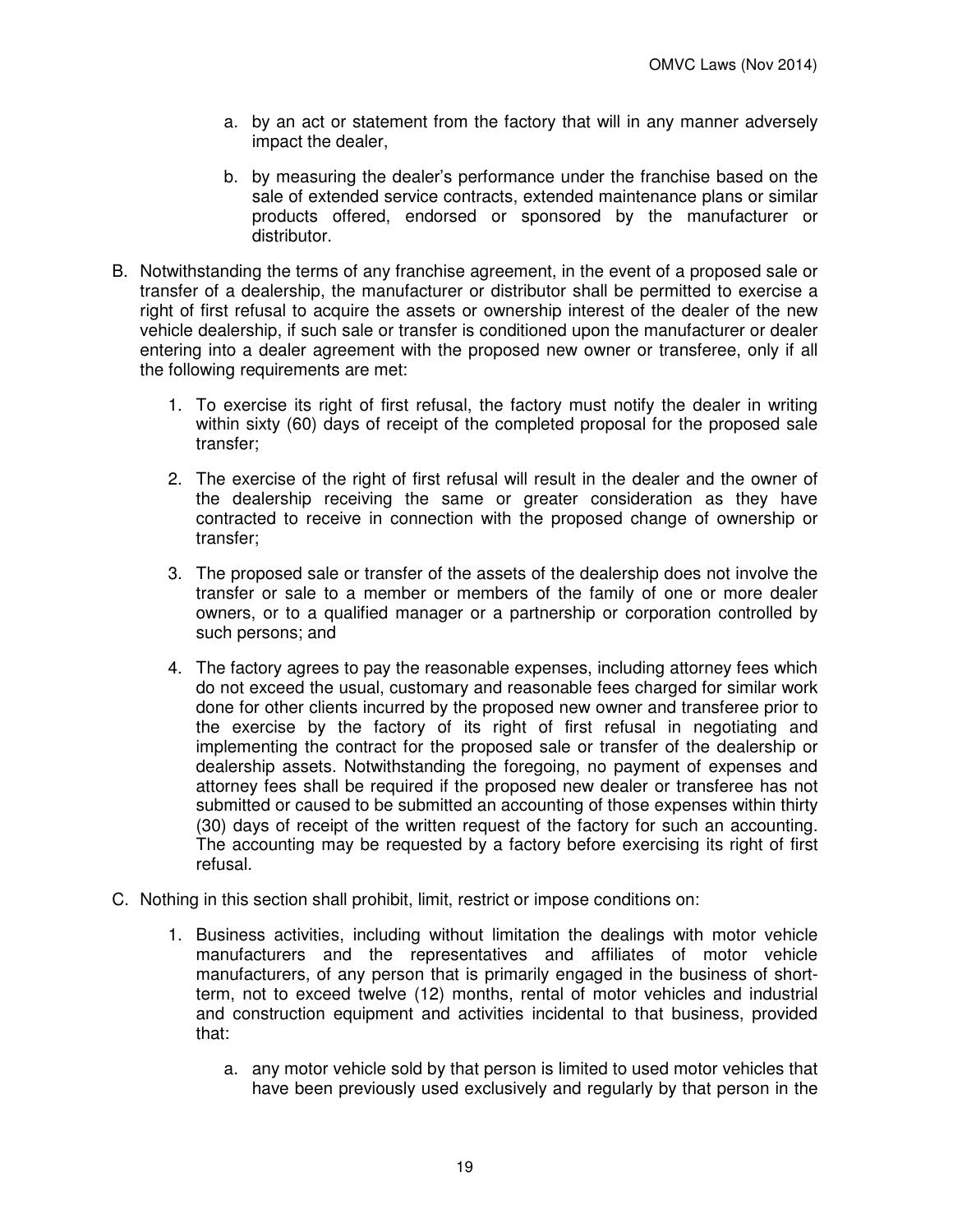conduct of business and used motor vehicles traded in on motor vehicles sold by that person,

- b. warranty repairs performed by that person on motor vehicles are limited to those motor vehicles that it owns, previously owned or takes in trade, and
- c. motor vehicle financing provided by that person to retail consumers for motor vehicles is limited to used vehicles sold by that person in the conduct of business; or
- 2. The direct or indirect ownership, affiliation or control of a person described in paragraph 1 of this subsection.

#### **Section 565.1 Procedure for Prevention or Refusal to Honor Succession to Dealership by Legal Heir or Devisee**

Notwithstanding the terms of any franchise agreement, and subject to the following conditions contained in paragraphs 1 through 5 of this section, any manufacturer or distributor who prevents or refuses to honor the succession to a dealership by any legal heir or devisee under the will of a new motor vehicle dealer or under the laws of descent and distribution of this state without good cause or good faith, as defined in this section, shall be subject to the following procedure:

- 1. Within one hundred twenty (120) days after the death of the new motor vehicle dealer, the manufacturer shall receive a written notice from any legal heir or devisee who intends to establish a successor dealership. If timely notice is not so received, then this paragraph shall not apply, and any succession shall be governed solely by the terms of the franchise;
- 2. Within thirty (30) days of receipt of the legal heir's or devisee's timely written notice, the manufacturer may request, and the legal heir or devisee shall, within a reasonable time, provide any information which is reasonably necessary for the manufacturer to evaluate the proposed successor dealer and dealership, including, but not limited to, applications, proposals for facilities and financing;
- 3. Within sixty (60) days of receipt of such information, the manufacturer shall approve or disapprove the proposed successor dealership, and in case of disapproval shall communicate in writing such disapproval and grounds for disapproval to the legal heir or devisee;
- 4. Failure of the manufacturer to act in a timely manner with respect to any time period described above shall constitute a waiver of the manufacturer's right to disapprove the proposed succession;
- 5. Within ten (10) days of its receipt of the manufacturer's notice of disapproval, the legal heir or devisee may file a protest of the manufacturer's decision with the Oklahoma Motor Vehicle Commission and request a hearing. Such hearing shall be heard in a substantially similar manner as provided by Section 566 of this title, except that the Commission shall render a final decision within sixty (60) days of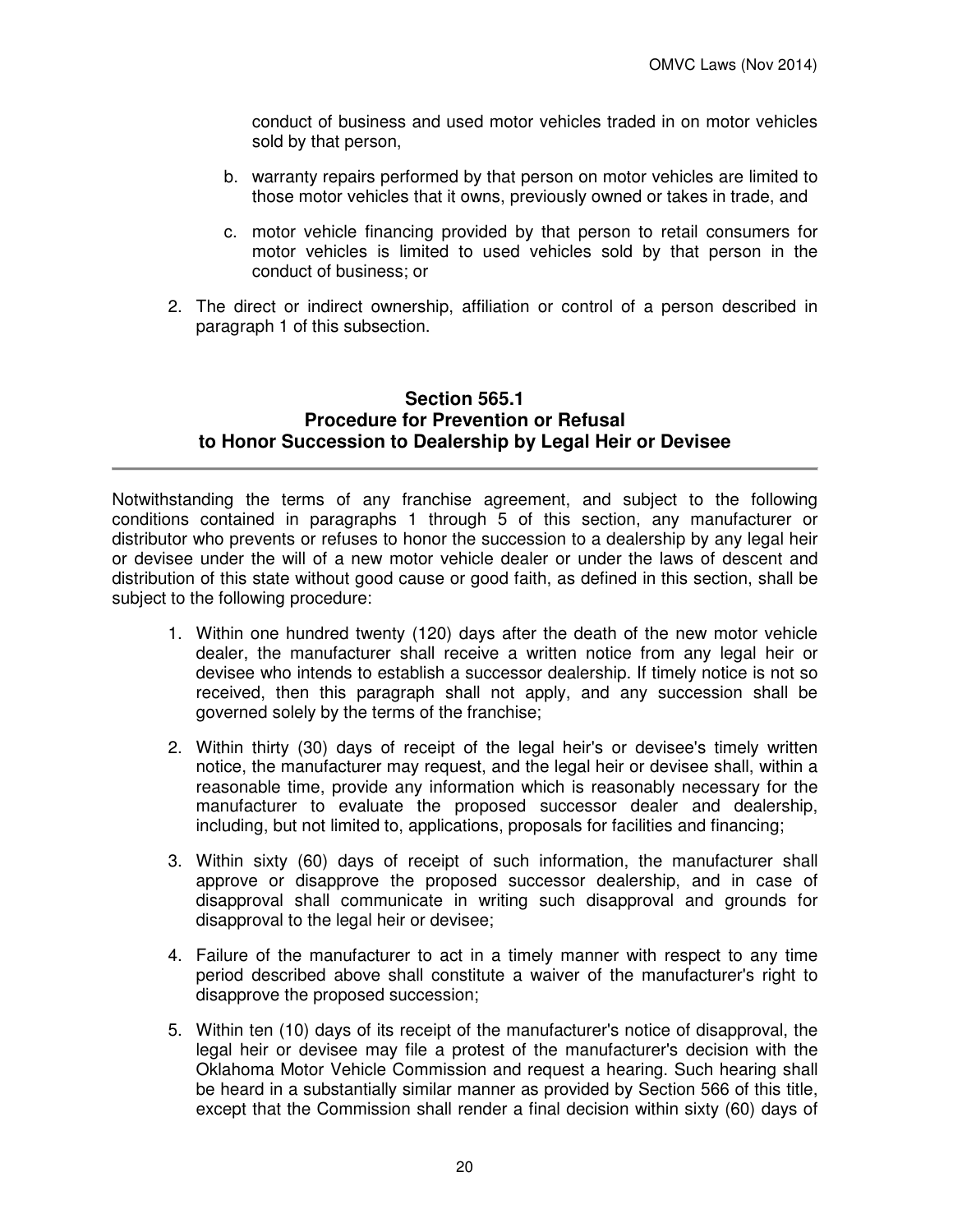the filing of the protest. The manufacturer shall have the burden of proof to show that its disapproval was for a good cause and in good faith. A denial shall not be for good cause and in good faith unless the factory establishes that the legal heir or devisee, or the legal heir or devisee's controlling executive management, is not of good moral character or fails to meet the written, reasonable and uniformly applied requirements of the manufacturer or distributor relating to financial qualifications, general business experience, and other requirements relating to prospective franchisees. However, a legal heir that is of good moral character in accordance with the factory's qualifications and meets the factory's financial qualifications may rely on controlling executive management that is of good moral character and meets the factory's qualifications for general business experience and other requirements relating to prospective franchises. The disapproval by the manufacturer shall be final if the legal heir or devisee fails to file a timely protest of such disapproval. In the event that the Commission finds that the manufacturer's disapproval was not made for good cause, then it shall issue a final order requiring the manufacturer to honor the successor designated in the notice sent by the legal heir or devisee. Notwithstanding anything to the contrary in this section, a new motor vehicle dealer may designate any person as successor by filing a written instrument pursuant to the franchise with the manufacturer during the new motor vehicle dealer's lifetime. In such a case, the written instrument and franchise shall govern the dealership succession.

The suspension, revocation or refusal to issue or renew a license or the imposition of any other penalty by the Commission shall be in addition to any penalty which might be imposed upon any licensee upon judgment or conviction in a court of competent jurisdiction for any violation of the provisions of Sections 561 through 567, 572, 578.1, 579 and 579.1 of this title.

# **Section 565.2 Termination, Cancellation, or Failure to Renew Franchise**

- A. Irrespective of the terms, provisions or conditions of any franchise, or the terms or provisions of any waiver, no manufacturer shall terminate, cancel or fail to renew any franchise with a licensed new motor vehicle dealer unless the manufacturer has satisfied the notice requirements as provided in this section and has good cause for cancellation, termination or nonrenewal. The manufacturer shall not attempt to cancel or fail to renew the franchise agreement of a new motor vehicle dealer in this state unfairly and without just provocation or without due regard to the equities of the dealer or without good faith as defined herein. As used herein, "good faith" means the duty of each party to any franchise agreement to act in a fair and equitable manner toward each other, with freedom from coercion or intimidation or threats thereof from each other.
- B. Irrespective of the terms, provisions or conditions of any franchise, or the terms or provisions of any waiver, good cause shall exist for the purpose of a termination, cancellation, or nonrenewal when: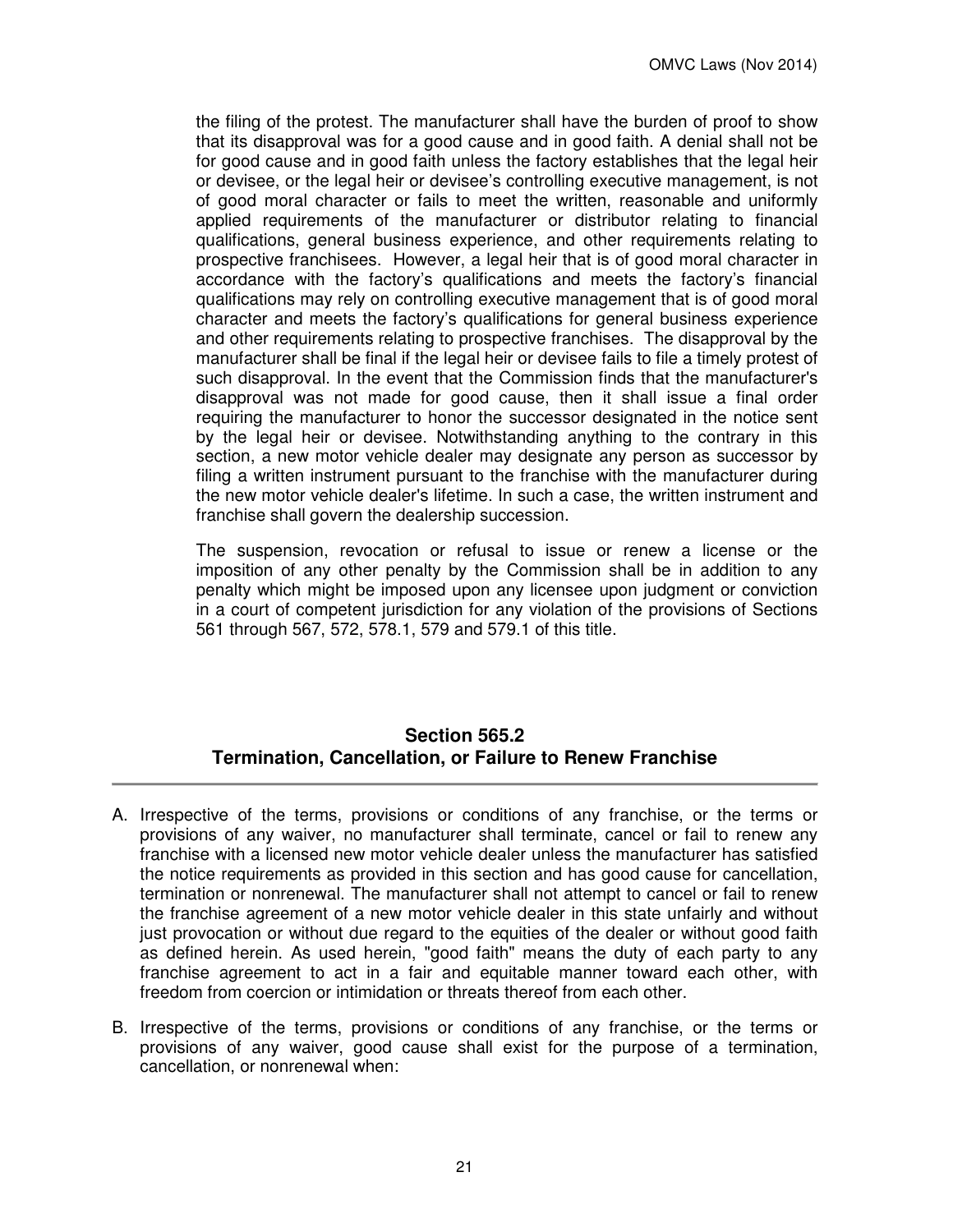- 1. The new motor vehicle dealer has failed to comply with a provision of the franchise, which provision is both reasonable and of material significance to the franchise relationship, or the new motor vehicle dealer has failed to comply with reasonable performance criteria for sales or service established by the manufacturer, and the dealer has been notified by written notice from the manufacturer; and
- 2. The new motor vehicle dealer has received written notification of failure to comply with the manufacturer's reasonable sales performance standards, capitalization requirements, facility commitments, business related equipment acquisitions or other such remediable failings exclusive of those reasons enumerated in paragraph 1 of subsection C of this section, and the new motor vehicle dealer has been afforded a reasonable opportunity of not less than six (6) months to comply with such a provision or criteria.
- C. Irrespective of the terms, provisions or conditions of any franchise agreement prior to the termination, cancellation or nonrenewal of any franchise, the manufacturer shall furnish notification of such termination, cancellation or nonrenewal to the new motor vehicle dealer and the Oklahoma Motor Vehicle Commission as follows:
	- 1. Not less than ninety (90) days prior to the effective date of such termination, cancellation or nonrenewal unless for a cause described in paragraph 2 of this subsection;
	- 2. Not less than fifteen (15) days prior to the effective date of such termination, cancellation or nonrenewal with respect to any of the following:
		- a. insolvency of the new motor vehicle dealer, or the filing of any petition by or against the motor vehicle dealer under any bankruptcy or receivership law,
		- b. failure of the new motor vehicle dealer to conduct its customary sales and service operations during its customary business hours for seven (7) consecutive business days, provided that such failure to conduct business shall not be due to act of God or circumstances beyond the direct control of the new motor vehicle dealer, or
		- c. conviction of the new motor vehicle dealer of any felony which is punishable by imprisonment or a violation of the Federal Odometer Act; and
	- 3. Not less than one hundred eighty (180) days prior to the effective date of such termination or cancellation where the manufacturer or distributor is discontinuing the sale of the product line.

The notification required by this subsection shall be by certified mail, return receipt requested, and shall contain a statement of intent to terminate, to cancel or to not renew the franchise, a statement of the reasons for the termination, cancellation or nonrenewal and the date the termination shall take effect.

D. Upon the affected new motor vehicle dealer's receipt of the aforementioned notice of termination, cancellation or nonrenewal, the new motor vehicle dealer shall have the right to file a protest of such threatened termination, cancellation or nonrenewal with the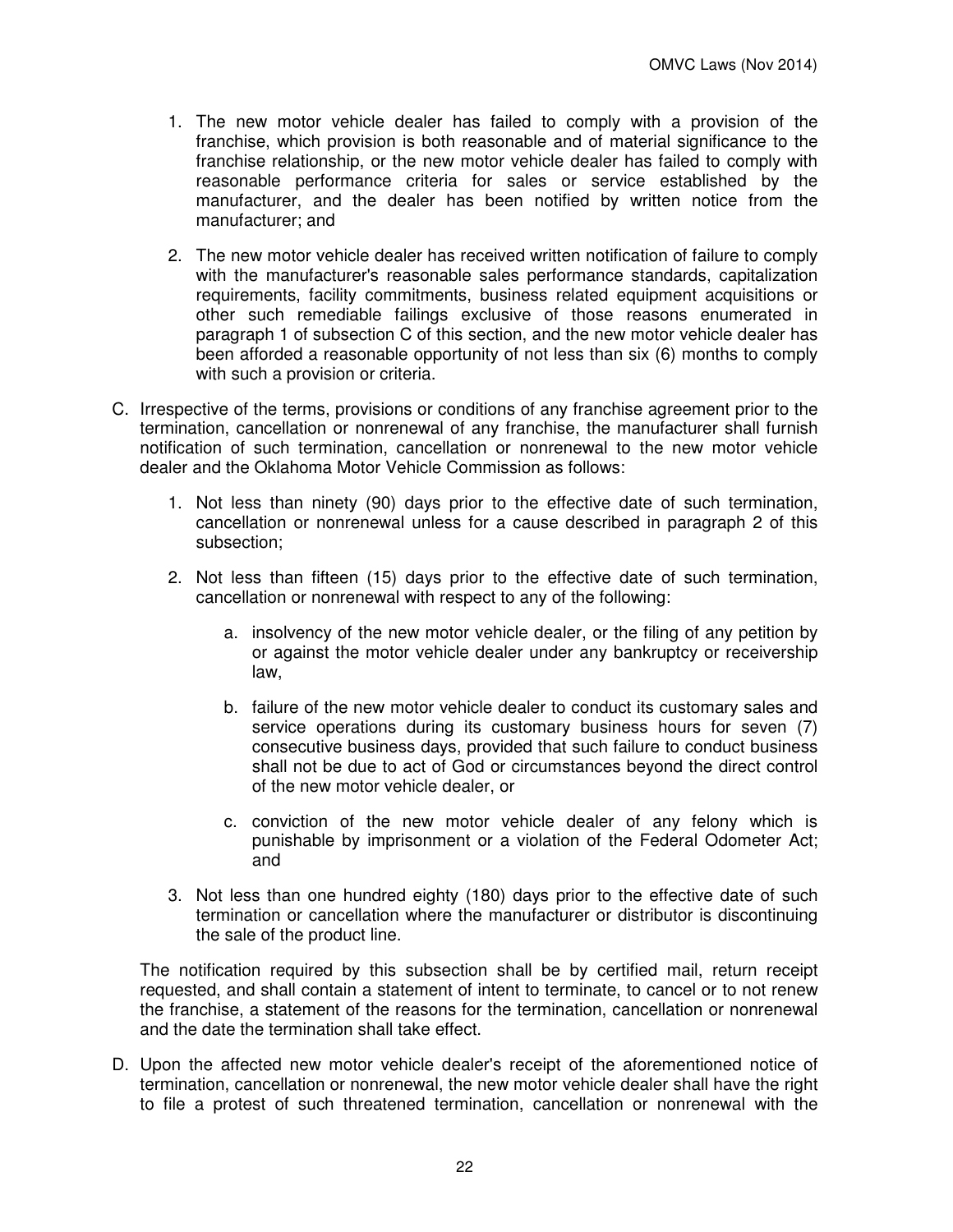Commission within thirty (30) days and request a hearing. Such hearing shall be held in accordance with the provisions of the Administrative Procedures Act, Sections 301 through 326 of Title 75 of the Oklahoma Statutes, to determine if the threatened cancellation, termination or nonrenewal of the franchise has been for good cause and if the factory has complied with its obligations pursuant to subsections A, B and C of this section and the factory shall have the burden of proof. If the Commission finds that the threatened cancellation, termination or nonrenewal of the franchise has not been for good cause or violates subsection A, B or C of this section, then it shall issue a final order stating that the threatened termination is wrongful. A factory shall have the right to appeal such order. During the pendency of the hearing and after the decision, the franchise shall remain in full force and effect, including the right to transfer the franchise. If the Commission finds that the threatened cancellation, termination or nonrenewal is for good cause and does not violate subsection A, B or C of this section, the new motor vehicle dealer shall have the right to an appeal. During the pendency of the action, including the final decision or appeal, the franchise shall remain in full force and effect, including the right to transfer the franchise. If the new motor vehicle dealer prevails in the threatened termination action, the Commission shall award to the new motor vehicle dealer the attorney fees and costs incurred to defend the action.

- E. If the factory prevails in an action to terminate, cancel or not renew any franchise, the new motor vehicle dealer shall be allowed fair and reasonable compensation by the manufacturer for:
	- 1. New current and previous model year vehicle inventory which has been acquired from the manufacturer, and which is unused and has not been damaged or altered while in the dealer's possession;
	- 2. Supplies and parts which have been acquired from the manufacturer, for the purpose of this section, limited to any and all supplies and parts that are listed on the current parts price sheet available to the dealer;
	- 3. Equipment and furnishings, provided the new motor vehicle dealer purchased them from the manufacturer or its approved sources; and
	- 4. Special tools, with such fair and reasonable compensation to be paid by the manufacturer within ninety (90) days of the effective date of the termination, cancellation or nonrenewal, provided the new motor vehicle dealer has clear title to the inventory and other items and is in a position to convey that title to the manufacturer.
		- a. For the purposes of paragraph 1 of this subsection, fair and reasonable compensation shall be no less than the net acquisition price of the vehicle paid by the new motor vehicle dealer.
		- b. For the purposes of paragraphs 2, 3 and 4 of this subsection, fair and reasonable compensation shall be the net acquisition price paid by the new motor vehicle dealer less a twenty-percent (20%) straight-line depreciation for each year following the dealer's acquisition of the supplies, parts, equipment, furnishings and/or special tools.
- F. If a factory prevails in an action to terminate, cancel or not renew any franchise and the new motor vehicle dealer is leasing the dealership facilities, the manufacturer shall pay a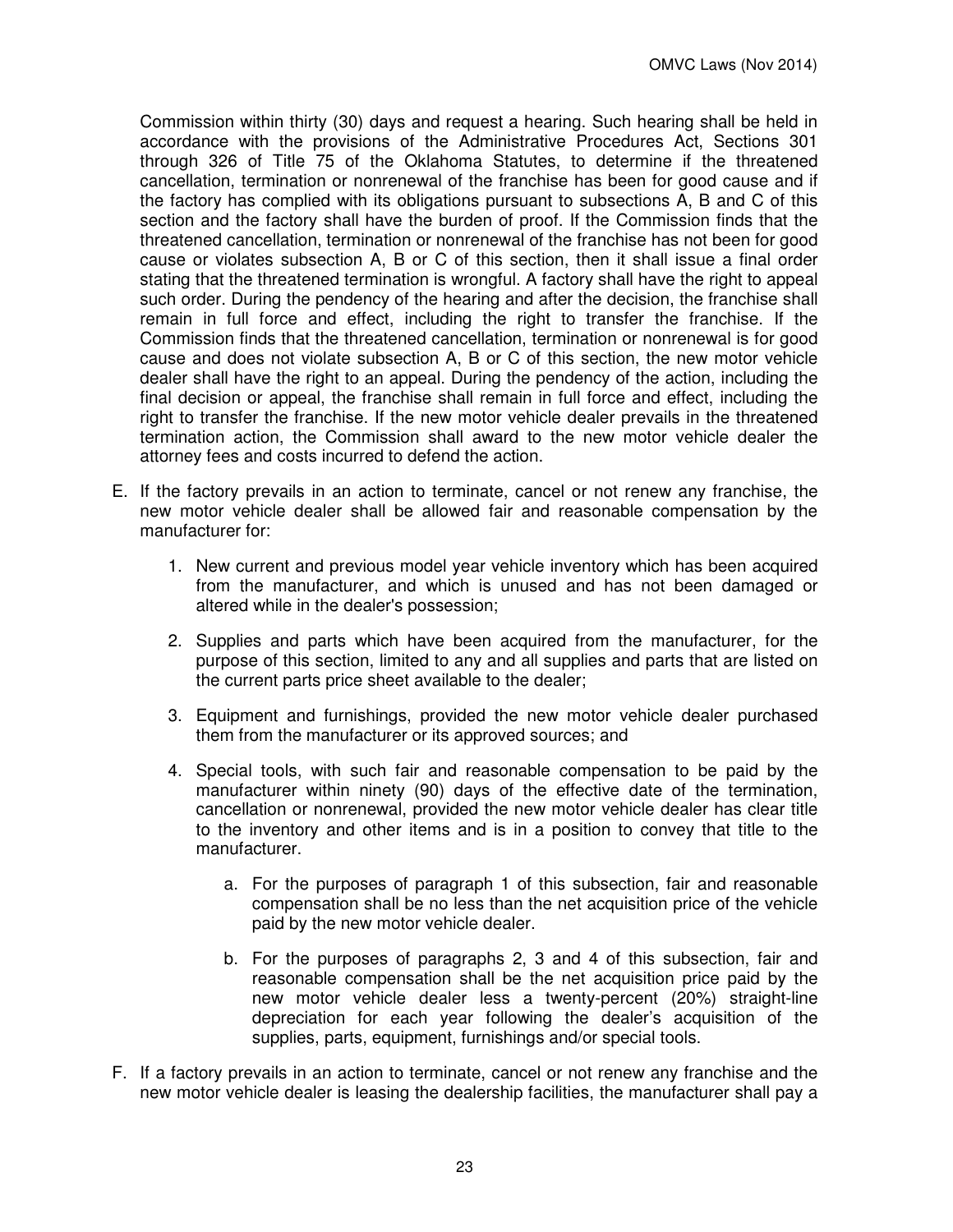reasonable rent to the lessor in accordance with and subject to the provisions of subsection G of this section. Nothing in this section shall be construed to relieve a dealer of its duty to mitigate damages.

- G. 1. Such reasonable rental value shall be paid only to the extent the dealership premises are recognized in the franchise and only if they are:
	- a. used solely for performance in accordance with the franchise. If the facility is used for the operation of more than one franchise, the reasonable rent shall be paid based upon the portion of the facility utilized by the franchise being terminated, canceled or nonrenewed, and
	- b. not substantially in excess of facilities recommended by the manufacturer.
	- 2. If the facilities are owned by the new motor vehicle dealer, within ninety (90) days following the effective date of the termination, cancellation or nonrenewal the manufacturer will either:
		- a. locate a qualified purchaser who will offer to purchase the dealership facilities at a reasonable price,
		- b. locate a qualified lessee who will offer to lease the premises for the remaining lease term at the rent set forth in the lease, or
		- c. failing the foregoing, lease the dealership facilities at a reasonable rental value for the portion of the facility that is recognized in the franchise agreement for one (1) year.
	- 3. If the facilities are leased by the new motor vehicle dealer, within ninety (90) days following the effective date of the termination, cancellation or nonrenewal the manufacturer will either:
		- a. locate a tenant or tenants satisfactory to the lessor, who will sublet or assume the balance of the lease,
		- b. arrange with the lessor for the cancellation of the lease without penalty to the dealer, or
		- c. failing the foregoing, lease the dealership facilities at a reasonable rent for the portion of the facility that is recognized in the franchise agreement for one (1) year.
	- 4. The manufacturer shall not be obligated to provide assistance under this section if the new motor vehicle dealer:
		- a. fails to accept a bona fide offer from a prospective purchaser, subleases or assignee,
		- b. refuses to execute a settlement agreement with the lessor if such agreement with the lessor would be without cost to the dealer, or
		- c. fails to make written request for assistance under this section within ninety (90) days after the effective date of the termination, cancellation or nonrenewal.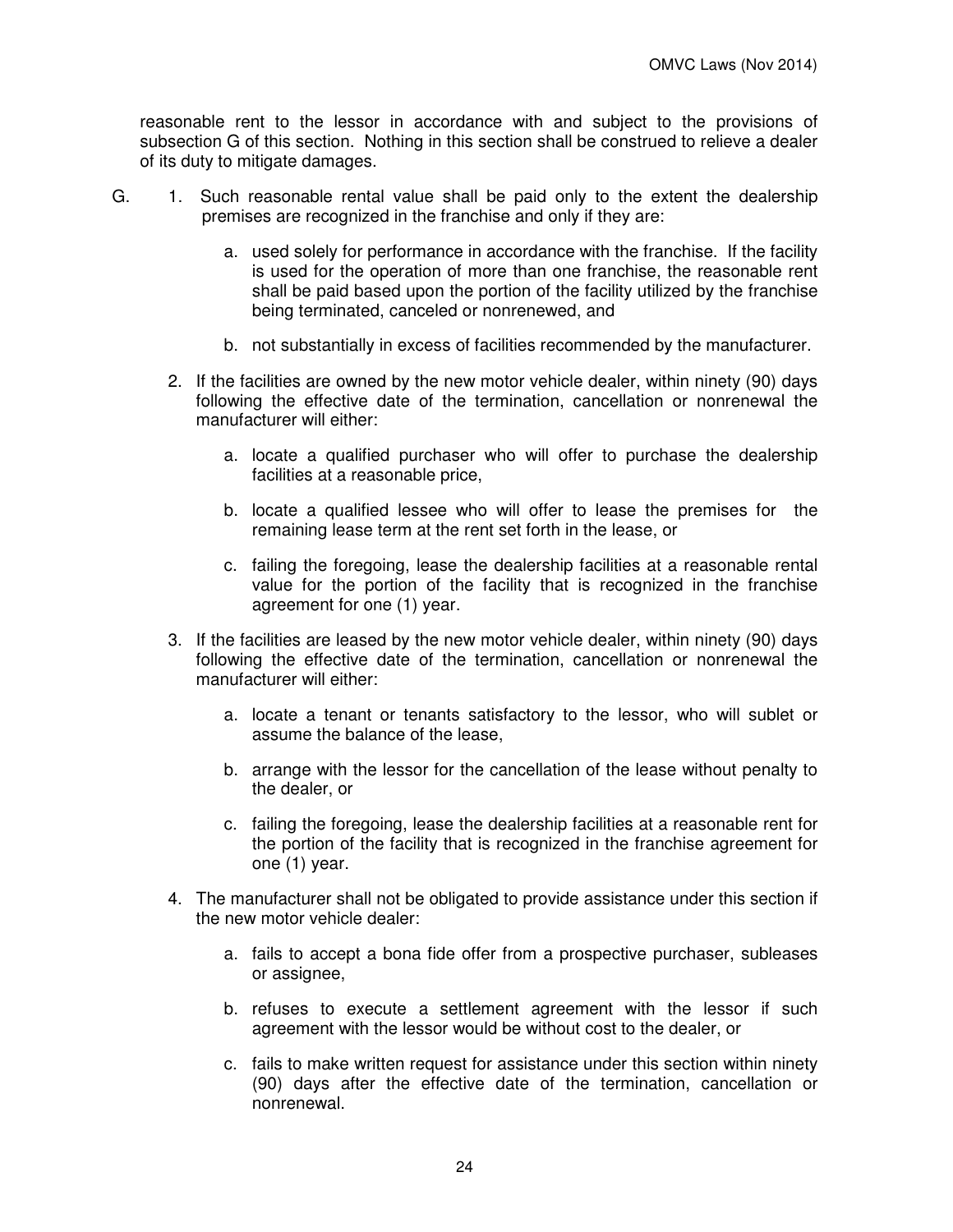- 5. The manufacturer shall be entitled to occupy and use any space for which it pays rent required by this section.
- H. In addition to the repurchase requirements set forth in subsections E and G of this section, in the event the termination or cancellation is the result of a discontinuance of a product line, the manufacturer or distributor shall compensate the new motor vehicle dealer in an amount equivalent to the fair market value of the terminated franchise as of the date of the manufacturer's or distributor's announcement or provide the new motor vehicle dealer with a replacement franchise on substantially similar terms and conditions as those offered to other same line-make dealers. The dealer may immediately request payment under this provision following the announcement in exchange for cancelling any further franchise rights, except payments owed to the dealer in the ordinary course of business, or may request payment under this provision upon the final termination, cancellation, or nonrenewal of the franchise. In either case, payment under this provision shall be made not later than ninety (90) days after the fair market value is determined. If the factory and dealer cannot agree on the fair market value of the terminated franchise or agree to a process to determine the fair market value, then the factory and dealer shall utilize a neutral third party mediator to resolve the disagreement.

# **Section 565.3 Notice to Manufacturer or Distributor of Proposed Sale, Transfer, or Assignment of Franchise**

- A. A franchised vehicle dealer proposing a sale, transfer, or assignment of a franchise agreement or the business and assets of a dealership or an interest in a dealership to another person, hereinafter transferee, shall notify the manufacturer or distributor whose vehicles the dealer is franchised to sell of the proposed action of the dealer. The manufacturer or distributor may make written request to the transferee to submit completed application forms and related information generally utilized by a manufacturer to evaluate such a proposal and a copy of all agreements related to the proposed sale, transfer, or assignment.
- B. The approval by the manufacturer or distributor of the sale, transfer, or assignment shall not be unreasonably withheld unless the transferee is not of good moral character or fails to meet the written, reasonable, and uniformly applied requirements of the manufacturer or distributor relating to prospective franchisees. Approval of the transfer shall not be made contingent upon the transferee meeting unreasonable facility requirements or performance standards, but may be made contingent upon the transferee meeting reasonable written requirements. The burden of proof shall be upon the manufacturer or distributor to show good cause existed to withhold approval. The manufacturer or distributor that has made such a determination shall send a letter by certified mail to the dealer and the applicant of its refusal to approve the proposal, which shall include a statement of the specific grounds for refusal, with sixty (60) days after the later of:
	- 1. Receipt by the manufacturer or distributor of the notice of the proposed sale, transfer, or assignment; or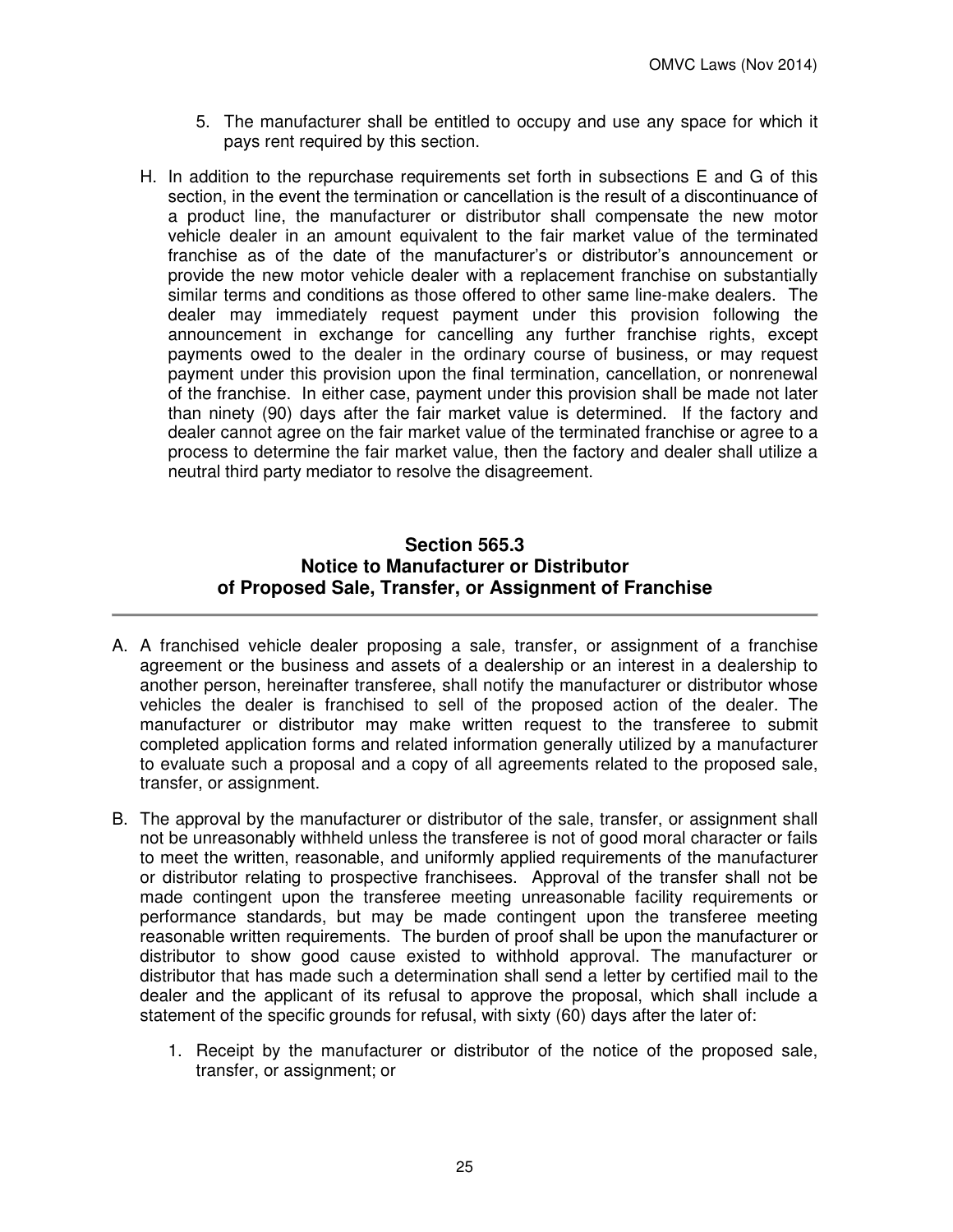- 2. Receipt by the manufacturer or distributor of the information requested from the transferee pursuant to subsection A of this section if the manufacturer or distributor has requested such information within fifteen (15) days of receipt of written notice of the proposed sale, transfer, or assignment.
- C. Failure of the manufacturer or distributor to send its notice of refusal pursuant to subsection B of this section shall mean that the application for the proposed sale, transfer, or assignment is approved.
- D. A dealer receiving notice of refusal of the sale, transfer, or assignment shall have the right to file a protest with the Commission within thirty (30) days of receipt of the refusal. A dealer receiving notice that the sale, transfer or assignment is contingent upon the transferee meeting facility and/or performance standards shall have the right to file a protest with the Commission within thirty (30) days of receipt of the notice. In the event a protest is filed, the manufacturer or distributor shall have the burden of proof to establish the transferee or the transferee's controlling executive management is not of good moral character or fails to meet the written reasonable and uniformly applied requirements of the manufacturer or distributor relating to prospective franchisees or that the facility requirements are not reasonable based on the reasons set forth in subparagraph d of paragraph 9 of Section 565 of this title.

# **Section 566 Denial, Suspension or Revocation of License - Procedures and Fines**

The Commission may deny any application for license, or suspend or revoke a license issued or impose a fine, only after a hearing of which the applicant, or licensee affected, shall be given at least ten (10) days' written notice specifying the reason for denying the applicant a license, or, in the case of a revocation or suspension or imposition of a fine, the offenses of which the licensee is charged. Such notices may be served as provided by law for the service of notices, or mailing a copy by registered mail to the last-known residence or business address of such applicant or licensee. The hearing on such charges shall be at such time and place as the Commission may prescribe and the aforementioned notice shall further specify the time and place. If such applicant or licensee is a motor vehicle salesperson, factory representative or distributor representative, the Commission shall in like manner also notify the person, firm, association, corporation or trust with whom he or she is associated, or in whose association he or she is about to enter. The Commission shall have the power to compel the production of all records, papers and other documents which may be deemed relevant to the proceeding bearing upon the complaints. The Commission shall have the power to subpoena and bring before it any person, or take testimony of any such person by deposition, with the same fees and mileage and in the same manner as prescribed in proceedings before courts of the state in civil cases. Any party to such hearing shall have the right to the attendance of witnesses in his behalf upon designating to the Commission the person or persons sought to be subpoenaed.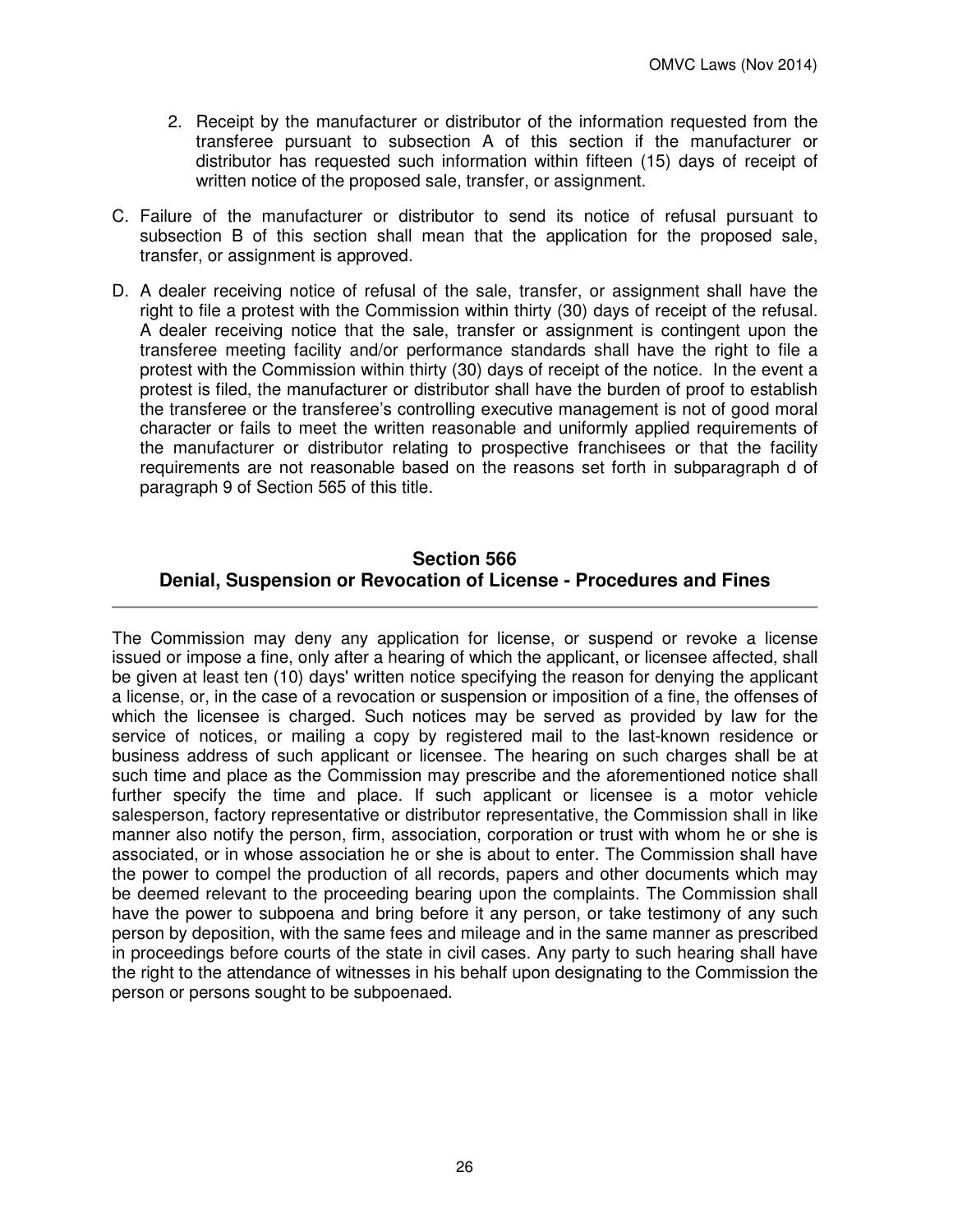### **Section 566.1 Application Of Administrative Procedures Act**

All rulings, orders, decisions, procedures or acts of the Oklahoma Motor Vehicle Commission shall be subject to the provisions of the Administrative Procedures Act, Sections 301 through 326 of Title 75 of the Oklahoma Statutes.

# **Section 567 Injunctions**

The Oklahoma Motor Vehicle Commission is hereby authorized, without cost bond or deposit, to institute injunctive actions in courts of competent jurisdiction, in the name of the State of Oklahoma on the relation of the Commission, to enforce the provisions of Sections 561 through 567, 572, 578.1, 579 and 579.1 of this title. Any licensee or other person who violates or threatens to violate any provision of this chapter or rule promulgated thereunder or order of the Commission may be enjoined from so doing.

## **Section 572 Venue in Damage Actions**

Any action brought to recover any damages that may be sustained by any motor vehicle dealer may be brought in the county in which said dealer is located and in addition to the action for damages he shall be entitled to sue for and have injunctive relief against the threatened loss, damage or injury to his business or property because of any violation of Sections 565 through 566 and 579 of this title or the threatened cancellation, termination or failure to renew any franchise agreement between any factory and said dealer, and the court may grant such injunctive relief, including temporary restraining orders, as it deems just and proper, notwithstanding any other provisions of law, and in addition to any other remedy which may be afforded under any other statute of this state.

# **Section 573 Liberal Construction**

All provisions in this chapter shall be liberally interpreted to protect the public from fraud in the business of purchasing or selling motor vehicles and to protect the investments of its citizens in motor vehicles and dealerships and to protect the transportation system of the state and shall further be interpreted to affect existing as well as future franchise agreements.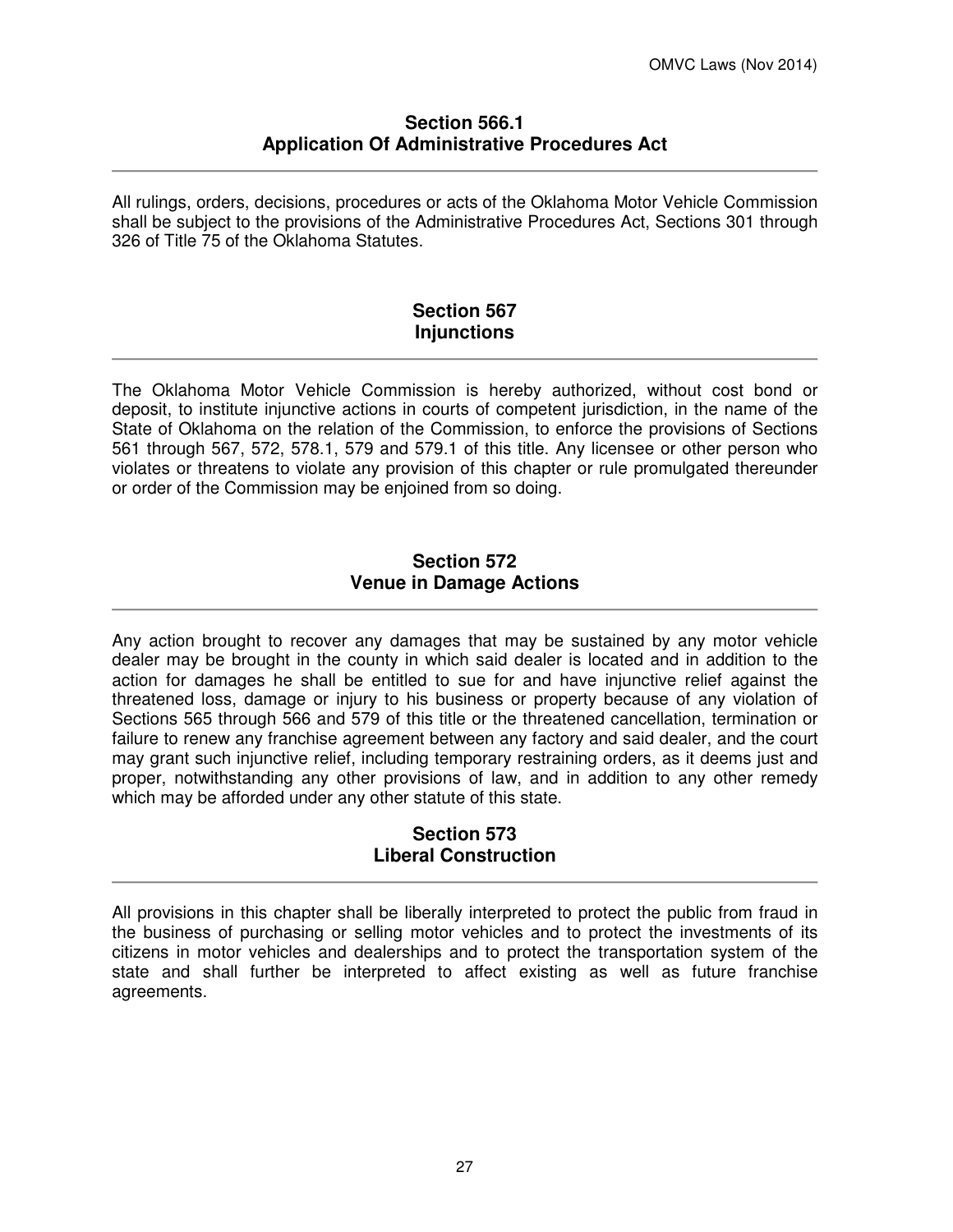### **Section 576 Petty Cash Fund - Creation**

There is hereby created a petty cash fund not to exceed One Hundred Dollars (\$100.00) for the Oklahoma Motor Vehicle Commission, which may be expended for small authorized expenses of the Commission.

## **Section 577 Administration**

The Director of State Finance is authorized to prescribe forms, systems and procedures for its administration. The petty cash fund may be reimbursed from time to time by the filing of proper claims, accompanied by valid receipts for expenditures made.

# **Section 578.1 Procedure for Establishing New or Relocating Existing New Motor Dealership**

# **Sixty Day Notice – Terms – Exceptions**

- A. Notwithstanding the terms of a franchise and notwithstanding the terms of a waiver, if a factory intends or proposes to enter into a franchise to establish an additional new motor vehicle dealer or to relocate an existing new motor vehicle dealer within or into a relevant market area in which the same line-make of motor vehicle is currently represented, the factory shall provide at least sixty (60) days advance written notice to the Commission and to each new motor vehicle dealer of the same line-make in the relevant market area, of the intention of the factory to establish an additional new motor vehicle dealer or to relocate an existing new motor vehicle dealer within or into the relevant market area. For purposes of this section, the "relevant market area" means the area within a radius of fifteen (15) miles of the site of the proposed new motor vehicle dealership. The notice shall be sent by certified mail to each party and shall include the following information:
	- 1. The specific location at which the additional or relocated motor vehicle dealer will be established;
	- 2. The date on or after which the additional or relocated motor vehicle intends to commence business at the proposed location;
	- 3. The identity of all motor vehicle dealers who are franchised to sell the same linemake vehicles as the proposed dealer and who have licensed locations within the relevant market area;
	- 4. proposed additional or relocated motor vehicle dealership, the principal investors in the proposed additional or relocated motor vehicle dealership, and the proposed dealer operator of the proposed additional or relocated motor vehicle dealership; and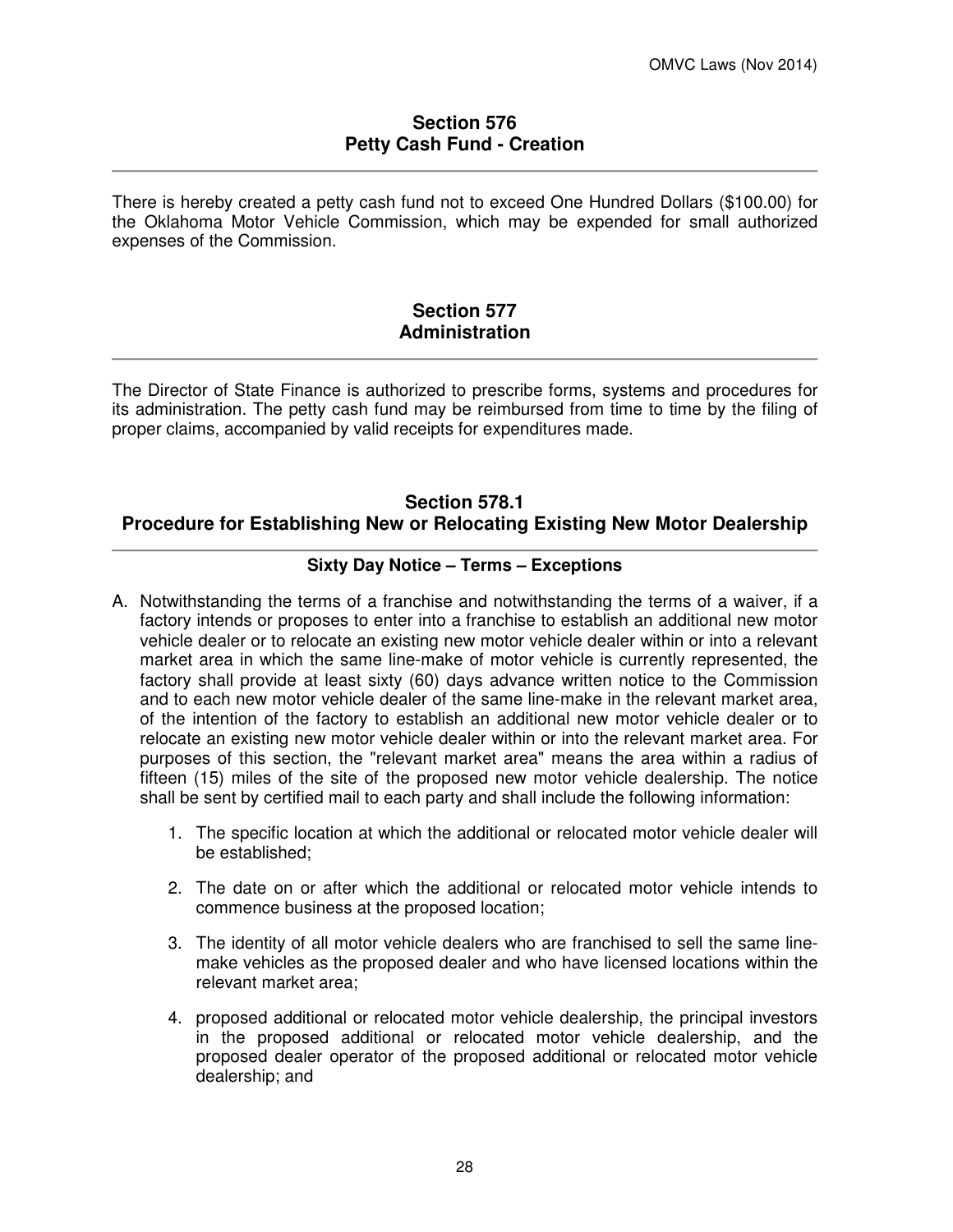- 5. The specific grounds or reasons for the proposed establishment of an additional motor vehicle dealer or relocation of an existing dealer.
- B. This section does not apply:
	- 1. To the relocation of an existing new motor vehicle dealer within the relevant market area of that dealer; provided, that the relocation not be at a site within ten (10) miles of a licensed new motor vehicle dealer for the same line-make of motor vehicle;
	- 2. To a proposed additional new motor vehicle dealer which is to be established at or within two (2) miles of a location at which a former licensed new motor vehicle dealer for the same line-make of new motor vehicle had ceased operating within the previous two (2) years;
	- 3. To the relocation of an existing new motor vehicle dealer within two (2) miles of the existing site of the new motor vehicle dealership; or
	- 4. To the relocation of an existing new motor vehicle dealer if the proposed site of the relocated new motor vehicle dealership is farther away from all other new motor vehicle dealers of the same line-make in that relevant market area.

### **Protest of Proposed New or Relocated Dealership – Hearing**

C. Within thirty (30) days after receipt of the notice, or within thirty (30) days after the end of an appeal procedure provided by the factory, whichever is greater, a new motor vehicle dealer so notified or entitled to notice may file a petition with the Commission protesting the proposed establishment or relocation. The petition shall contain a short statement setting forth the reasons for the objection of the dealer to the proposed establishment or relocation. Upon filing of a protest, the Commission shall promptly notify the factory that a timely protest has been filed and shall schedule a hearing, which shall be held within one hundred twenty (120) days of the filing of a timely protest. The factory shall not establish or relocate the new motor vehicle dealer until the Commission has held a hearing and has determined that there is good cause for permitting the proposed establishment or relocation. When more than one protest is filed against the establishment or relocation of the same dealer, the Commission shall consolidate the hearings to expedite disposition of the matter.

#### **Burden of Proof**

D. The burden of proof to establish that good cause exists for permitting the proposed establishment of a new motor vehicle dealer or relocating an existing new motor vehicle dealership shall be on the applicant who seeks to establish a new motor vehicle dealership or the relocation of an existing new motor vehicle dealership.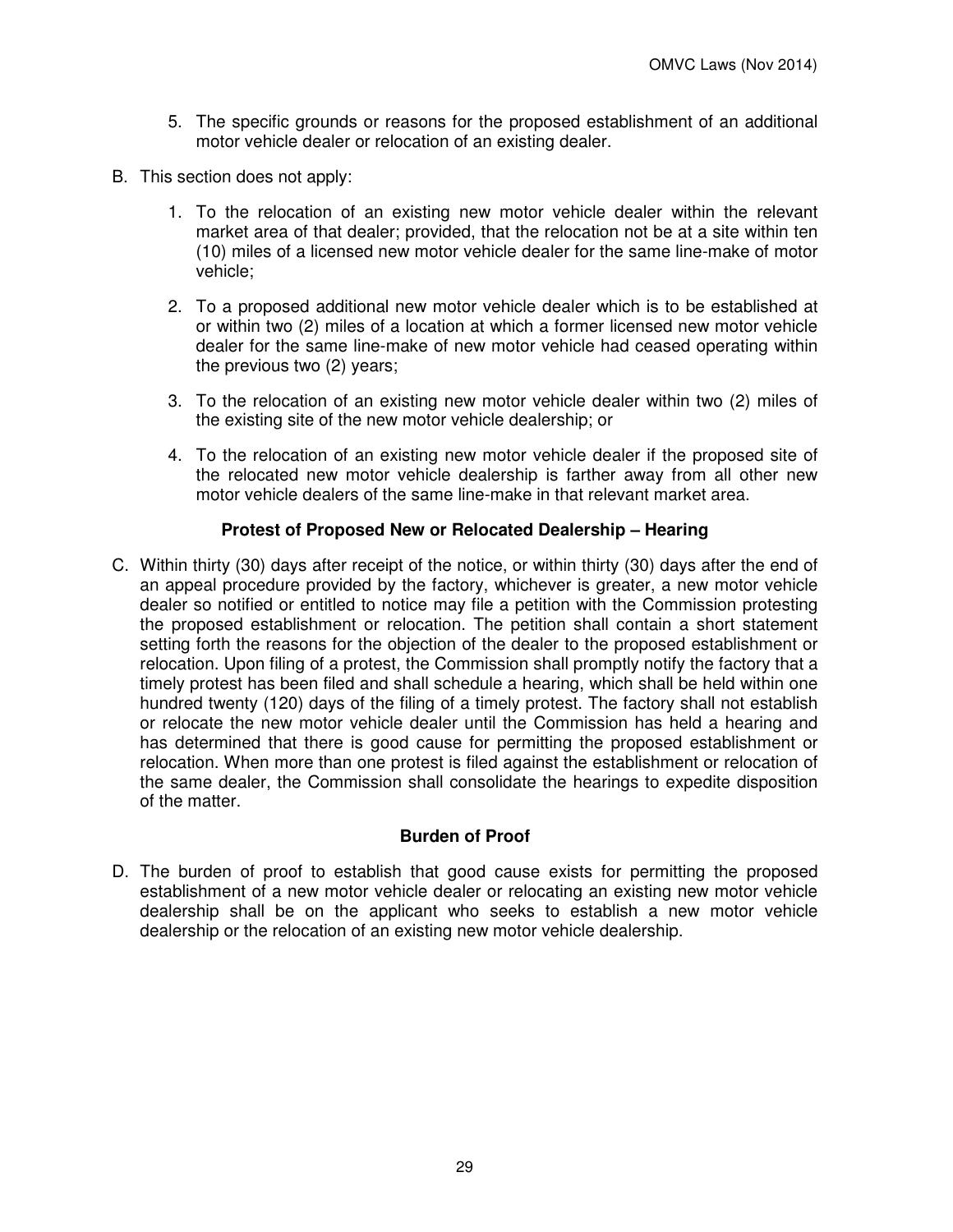# **Section 579 Circumstances to be Considered in Determining Good Cause for Establishing or Relocating Franchise**

In determining whether good cause has been established for permitting the proposed establishment or relocation of an additional franchise for the same line-make, the Oklahoma Motor Vehicle Commission shall take into consideration, and must be persuaded, that good cause exists for entering into or relocating an additional franchise for the same line-make by the greater weight of facts and the existing circumstances, including, but not limited to:

- 1. Permanency of the investment of the proposed dealership;
- 2. Effect on the retail new motor vehicle business and the consuming public in the relevant market area;
- 3. Whether it is injurious to the public welfare for an additional new motor vehicle dealership to be established;
- 4. Whether the new motor vehicle dealers of the same line-make in that relevant market area are providing adequate competition and convenient consumer care for the motor vehicle sales and service facilities, equipment, supply of motor vehicle parts, and qualified service personnel; and
- 5. Whether the establishment of an additional new motor vehicle dealership would increase competition, and therefore be in the public interest.

## **Section 579.1 Broker – Defined and Prohibited**

- A. It shall be unlawful to be a broker.
- B. For the purposes of this section, "broker" means a person who, for a fee, commission or other valuable consideration, arranges or offers to arrange a transaction involving the sale of a new motor vehicle, and who is not:
	- 1. A new motor vehicle dealer or employee of such a dealer;
	- 2. A distributor or employee of such a distributor;
	- 3. A motor vehicle manufacturer or employee of such a manufacturer; or
	- 4. An auctioneer or any other person engaged in the auto auction business.

However, an individual shall not be deemed to be a broker if the individual is the owner of the new or used motor vehicle which is the object of the brokering transaction.

C. Any person convicted of being a broker as defined by this section shall, upon conviction, be guilty of a misdemeanor punishable by imprisonment in the county jail for not more than one (1) year and a fine of not more than One Thousand Dollars (\$1,000.00). Any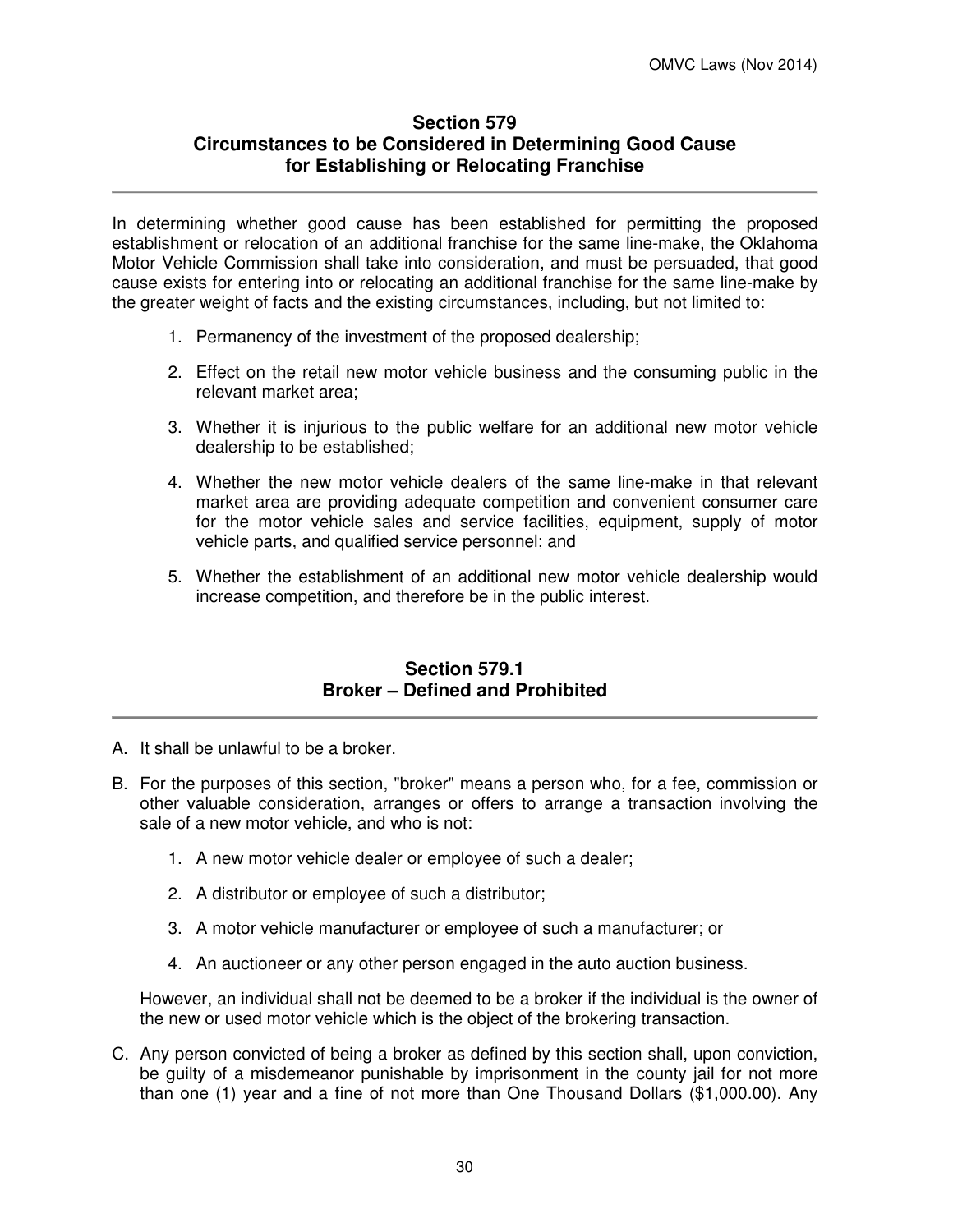person convicted of a second or subsequent offense shall be guilty of a Schedule G felony offense, and the fine for a felony violation of this section shall be not less than One Thousand Dollars (\$1,000.00) nor more than Five Thousand Dollars (\$5,000.00).

# **Section 580 Licenses - Cause for Denial, Revocation or Suspension**

The Commission may deny an application for a license, or revoke or suspend a license after it has been granted, if any party fails to comply with Section 3 or 4 of this act (Section 578 or 579 of this title).

# **Section 580.2 Insurance Coverage on Loaned Vehicles from Authorized Motor Vehicle Dealer**

During the time a person is operating a motor vehicle with the express or implied permission of an authorized motor vehicle dealer, as defined in Section 562 of this title, such person's motor vehicle liability policy shall have primary coverage with the motor vehicle liability policy of the dealer having secondary coverage until the vehicle is returned. The change in financial responsibility shall be evidenced by a release signed by the person operating the vehicle with the express or implied permission of the dealer with the release to be returned to the person upon the return of the motor vehicle to the dealer. The motor vehicle liability policy of such person shall meet the minimum financial responsibility requirements found in Section 47-7- 324 of this title.

This section shall apply only to the loan of a motor vehicle by an authorized motor vehicle dealer which loan occurs without financial remuneration in the form of a fee or lease charge.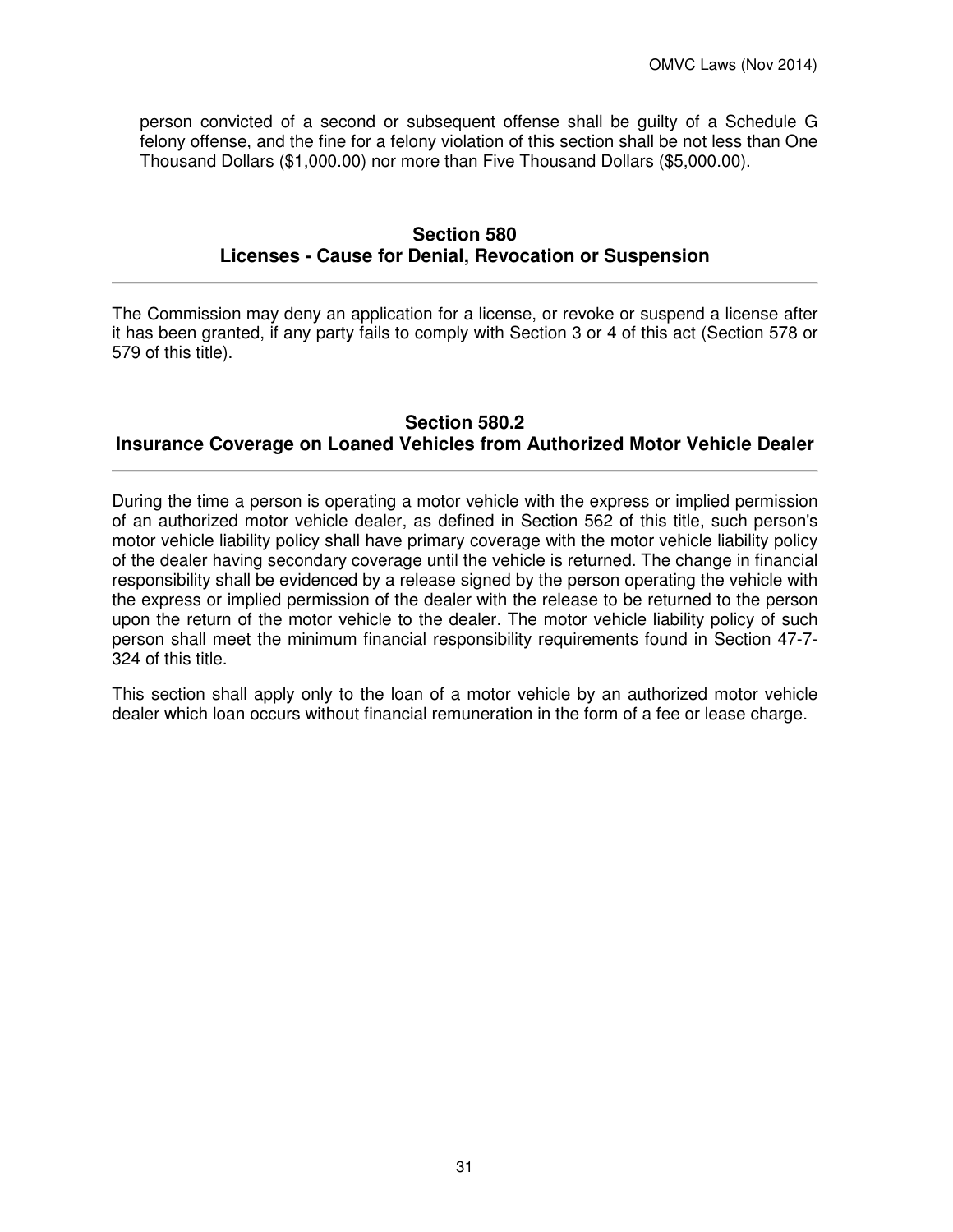# **Recreational Vehicle Franchise Act**

# **Legislative Finding and Necessity for Regulation**

The Legislature finds and declares that the distribution and sale of recreational vehicles in the State of Oklahoma vitally affects the general economy of the state and the public interest and the public welfare, and that in order to promote the public interest and the public welfare, and in the exercise of its police powers, it is necessary to regulate and to license recreational vehicle manufacturers, distributors, representatives, dealers and salespersons of recreational vehicles doing business in Oklahoma, in order to prevent frauds, impositions and other abuses upon its citizens and to protect and preserve the investments and properties of the citizens of this state, and in order to avoid undue control of the recreational vehicle dealer by the recreational vehicle manufacturing and distributing organizations, and in order to foster and keep alive vigorous and healthy competition by prohibiting unfair practices by which fair and honest competition is destroyed or prevented, and to protect the public against the creation or perpetuation of monopolies and practices detrimental to the public welfare, to prevent the practice of requiring the buying of special features, appliances and equipment not desired or requested by the dealer or purchaser, to prevent false and misleading advertising, to prevent unfair practices by recreational vehicle dealers, manufacturers and distributing organizations, to promote the public safety and prevent disruption of the franchise system of distribution of recreation vehicles to the public and prevent deterioration of facilities for servicing recreational vehicles and keeping same safe and properly functioning, and prevent bankrupting of recreational vehicle dealers, who might otherwise be caused to fail because of such unfair practices.

# **Section 596 Short Title**

Sections 2 through 19 of this act shall be known and may be cited as the "Recreational Vehicle Franchise Act".

# **Section 596.1 Definitions**

As used in this act:

1. **"Area of sales responsibility"** means a geographical area agreed to by a dealer and the manufacturer in a dealer agreement in which the dealer has the exclusive right to display or sell the new recreational vehicles of a manufacturer of a particular line-make to the public;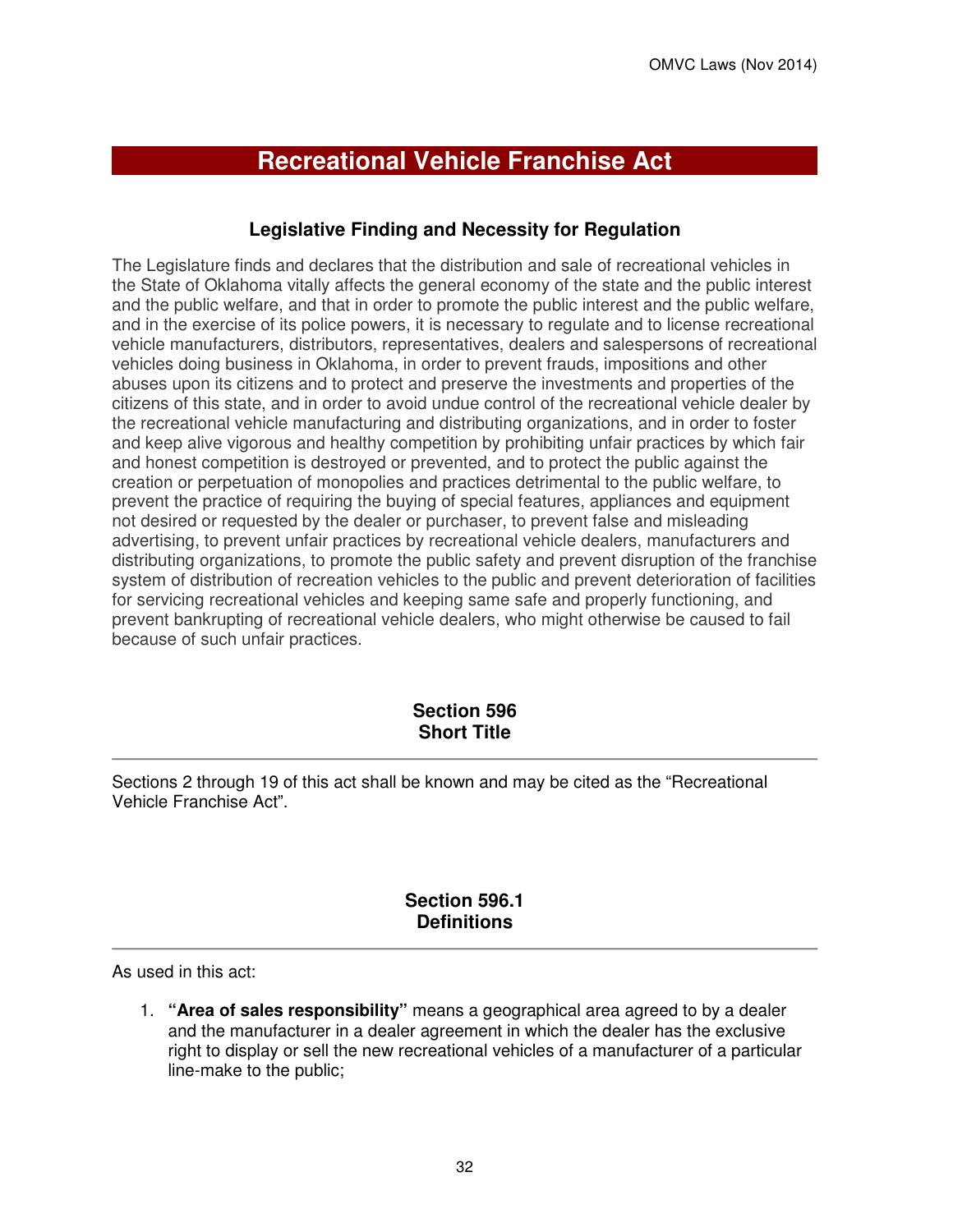- 2. **"Camping trailer"** means a vehicular unit that is mounted on wheels and constructed with collapsible partial side walls that fold for towing by another vehicle and unfold at the campsite to provide temporary living quarters for recreational, camping or travel use;
- 3. **"Dealer"** means any person, firm, corporation, or business entity licensed or required to be licensed pursuant to the provisions of this act to sell new recreational vehicles;
- 4. **"Dealer agreement"** means a written agreement or contract entered into between a manufacturer and a dealer that establishes the legal rights and obligations of the parties to that agreement or contract and pursuant to which the dealer is authorized to sell new recreational vehicles manufactured or distributed by the manufacturer;
- 5. **"Established place of business"** means a permanently enclosed building or structure, easily accessible to the public, with a paved or graveled lot for customer parking and for the showing and storage of vehicles. Established place of business shall not mean tents, temporary stands, lots, or other temporary quarters. The established place of business shall have a sign visible from the outside of the business which identifies the recreational vehicle dealership. The established place of business shall have an indoor office with public areas sufficient to conduct sales transactions with customers and have restroom facilities available for the public. The established place of business shall include a service and parts area, separated from the public areas, equipped with tools, equipment, and replacement parts necessary for reasonably expected warranty and service needs;
- 6. **"Factory campaign"** means an effort by a warrantor to contact recreational vehicle owners or recreational vehicle dealers in order to address an issue concerning a recreational vehicle problem, defective part or equipment;
- 7. **"Factory representative"** means any officer or agent engaged as a representative of a manufacturer of recreational vehicles or a factory branch for the purpose of making or promoting the sale of recreational vehicles of the manufacturer or for supervising or contacting dealers or prospective dealers of the manufacturer;
- 8. **"Family member"** means any of the following:
	- a. a spouse of an individual,
	- b. a child, grandchild, parent, sibling, niece, or nephew of an individual, or
	- c. the spouse of a child, grandchild, parent, sibling, niece, or nephew of an individual;
- 9. **"Fifth wheel trailer"** means a vehicular unit mounted on wheels that is designed to provide temporary living quarters for recreational, camping or travel use of such size and weight as to not require a special highway movement permit and is designed to be towed by a motorized vehicle that contains a towing mechanism that is mounted above or forward of the rear axle of the tow vehicle;
- 10. **"Line-make"** means a specific series of recreational vehicle products that meet all of the following: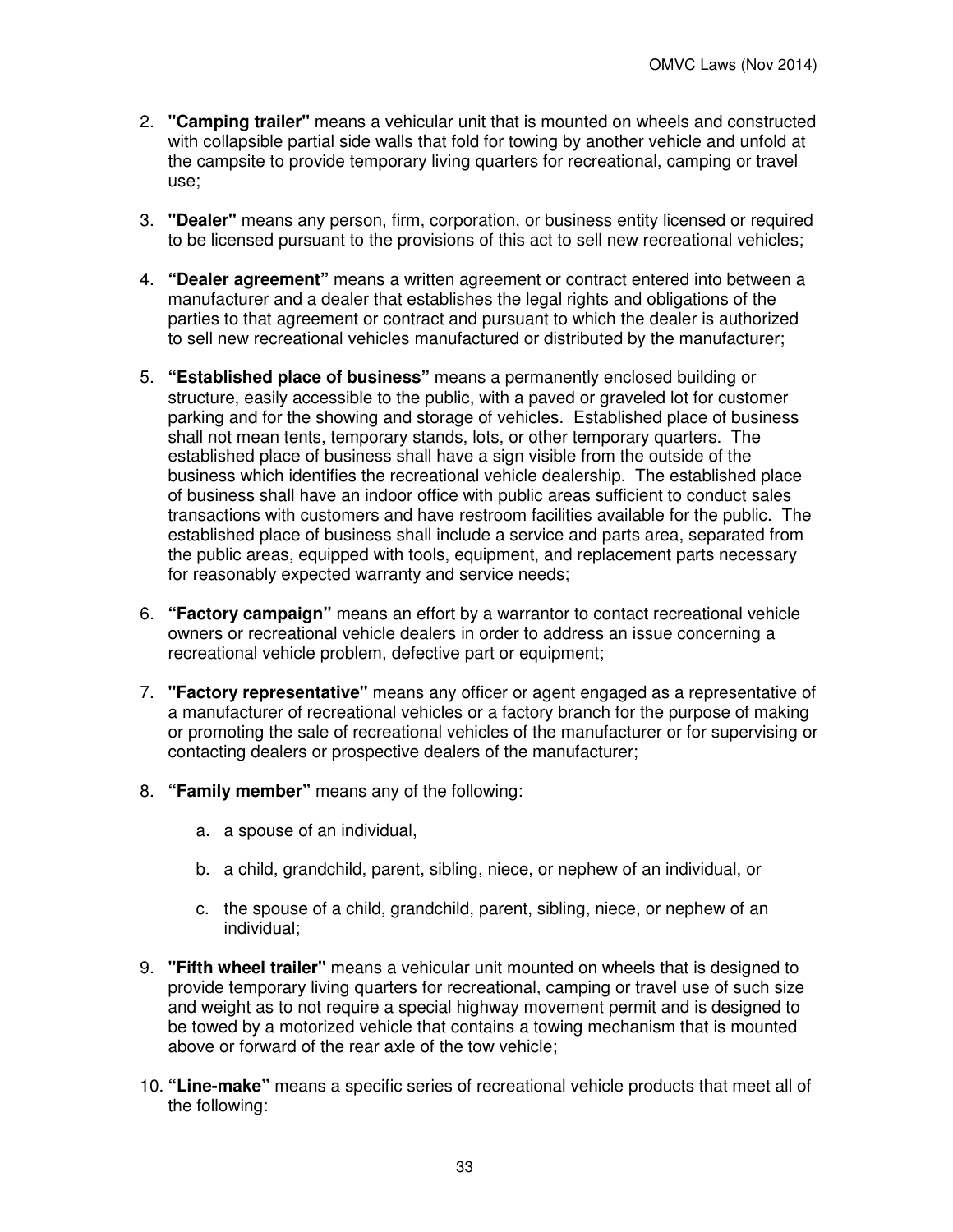- a. are identified by a common series trade name or trademark,
- b. are targeted to a particular market segment based on the decor, features, equipment, size, weight, and price range,
- c. have dimensions and interior floor plans that distinguish the recreational vehicles from recreational vehicles that have substantially the same decor, features, equipment, weight, and price,
- d. belong to a single, distinct classification of recreational vehicle product type that has a substantial degree of commonality in the construction of the chassis, frame, and body, and
- e. are authorized for sale by the dealer in the dealer agreement;
- 11. **"Manufacturer"** means a person that manufactures or wholesales recreational vehicles or that distributes or wholesales recreational vehicles to dealers;
- 12. **"Motor home"** means a motorized, vehicular unit designed to provide temporary living quarters for recreational, camping or travel use;
- 13. **"OMVC"** means the Oklahoma Motor Vehicle Commission;
- 14. **"Person"** means an individual, partnership, corporation, limited liability company, association, trust, estate, or other legal entity;
- 15. **"Proprietary part"** means a recreational vehicle part manufactured by or for a manufacturer and sold exclusively by a manufacturer;
- 16. **"Recreational vehicle"** means a vehicle that:
	- a. is primarily designed as a vehicle that also provides temporary living quarters for noncommercial, recreational or camping use,
	- b. is built to the standards of the National Fire Protection Association for recreational vehicles,
	- c. has its own motive power or is mounted on or towed by another vehicle,
	- d. is regulated by the National Highway Traffic Safety Administration as a vehicle or vehicle equipment,
	- e. does not require a special highway use permit for operation on the highways, and
	- f. an individual can easily transport and set up on a daily basis.

Recreational vehicles includes motor homes, travel trailers, fifth wheel travel trailers, folding camping trailers and truck campers;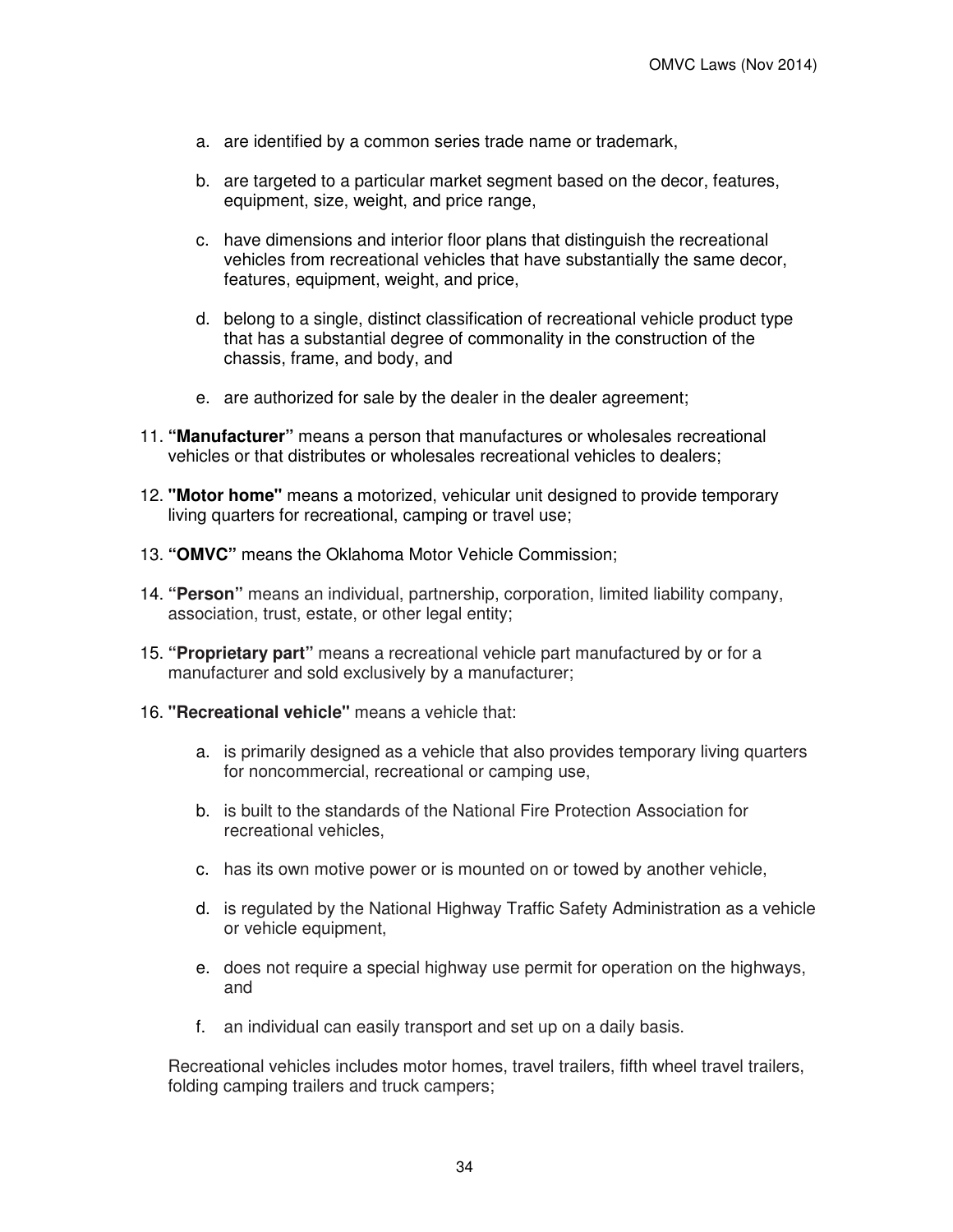- 17. **"Recreational vehicle salesperson"** means any person who, for gain or compensation of any kind, either directly or indirectly, regularly or occasionally, by any form of agreement or arrangement, sells or negotiates for the sale of any new recreational vehicle for any new recreational vehicle dealer to any one or more third parties;
- 18. **"Transient customer"** means a person who:
	- a. owns a recreational vehicle,
	- b. is temporarily traveling through the area of sales responsibility of a dealer,
	- c. engages the dealer to perform service work on that recreational vehicle, and
	- d. requires repairs that relate to the safe operations of that recreational vehicle or, if not undertaken, are of a nature that would render that recreational vehicle unusable;
- 19. **"Travel trailer"** means a vehicular unit mounted on wheels that is designed to provide temporary living quarters for recreational, camping or travel use of such size and weight as to not require a special highway movement permit when towed by a motorized vehicle;
- 20. **"Truck camper"** means a portable unit that is constructed to provide temporary living quarters for recreational, camping or travel use and consists of a roof, floor and sides and is designed to be loaded onto and unloaded from the back of a pickup truck; and
- 21. **"Warrantor"** means a manufacturer or any other person that provides a warranty to the consumer in connection with a new recreational vehicle or parts, accessories, or components of a new recreational vehicle. The term does not include a person that provides a service contract, mechanical or other insurance, or an extended warranty sold for separate consideration by a dealer or other person not controlled by a warrantor.

### **Section 596.2 License Requirements and Fees**

- A. It shall be unlawful for any person, firm, association, corporation or trust to engage in business as, or serve in the capacity of, or act as a new recreational vehicle dealer, or new recreational vehicle salesperson in this state without first obtaining a license as provided for by law.
- B. The schedule of license fees to be charged and received by the OMVC for the licenses issued hereunder shall be as follows:
	- 1. For each manufacturer or distributor of new recreational vehicles, an initial fee of Four Hundred Dollars (\$400.00) with an annual renewal fee of Three Hundred Dollars (\$300.00);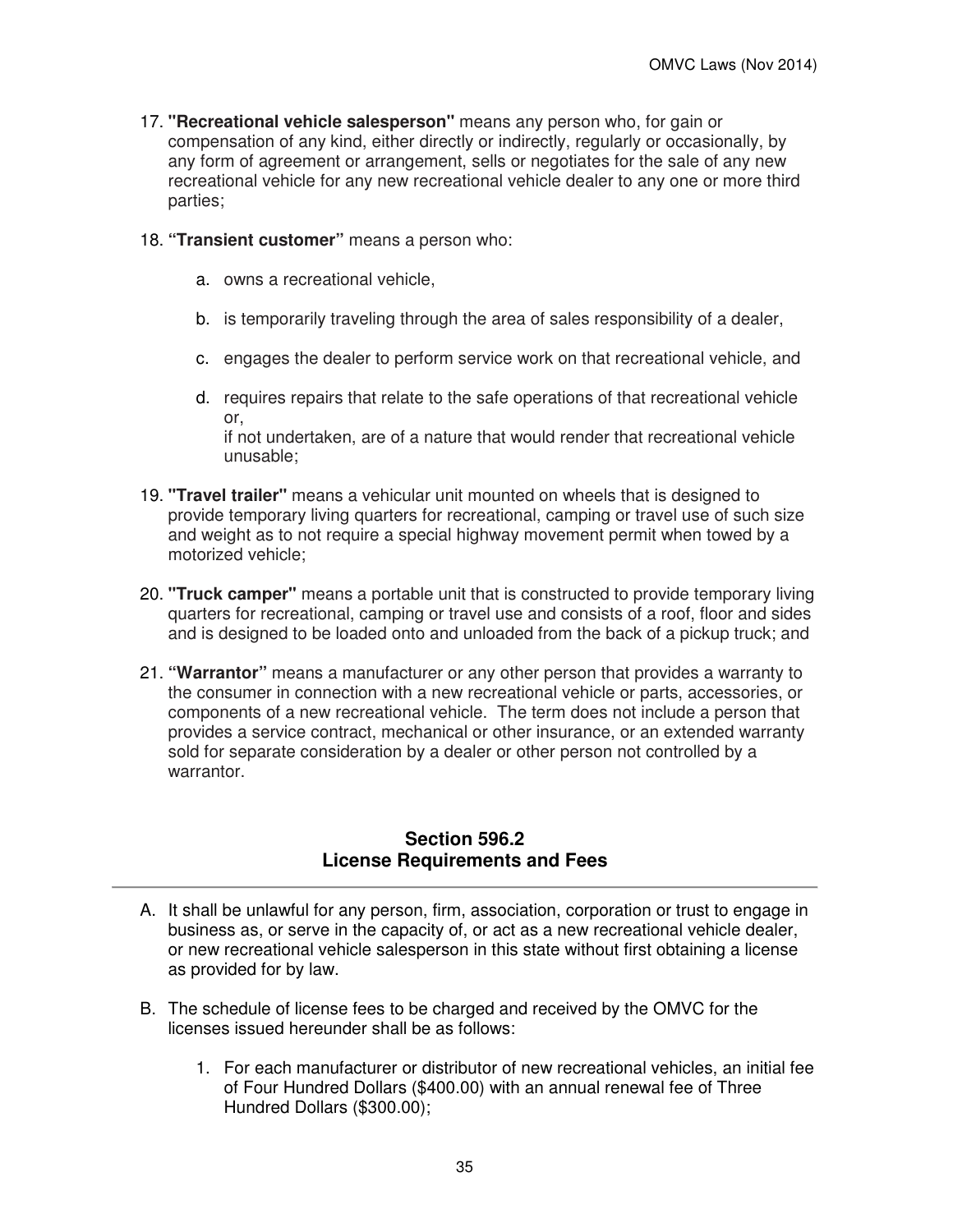- 2. For each factory representative, an initial fee of One Hundred Dollars (\$100.00) with an annual renewal fee of One Hundred Dollars (\$100.00);
- 3. For each new motor home dealer, an initial fee of Three Hundred Dollars (\$300.00) per franchise sold at each licensed location with an annual renewal fee of One Hundred Dollars (\$100.00) per franchise sold at each licensed location;
- 4. For each fifth wheel trailer, travel trailer, camping trailer and truck camper dealer, an initial fee of Three Hundred Dollars (\$300.00) per manufacturer represented at each licensed location with an annual renewal fee of One Hundred Dollars (\$100.00) per manufacturer represented at each location; and
- 5. For each salesperson, an initial fee of Twenty-five Dollars (\$25.00) with an annual renewal fee of Twenty-five Dollars (\$25.00).
- C. A manufacturer shall not sell or display for sale a recreational vehicle in this state except to a dealer or through a dealer that is licensed by the OMVC to sell recreational vehicles in the State of Oklahoma. The manufacturer shall also be required to have a dealer agreement with the dealer that meets the requirements of this act and is signed by both parties.
- D. A dealer shall not sell or display for sale a new recreational vehicle in this state unless the dealer is licensed by the OMVC to sell recreational vehicles in the State of Oklahoma. The dealer shall also be required to have a dealer agreement with the manufacturer of the recreational vehicle that meets the requirements of this act and is signed by both parties.

# **Section 596.3 Area of Sales Responsibility and Off-Premise Sales and Displays**

- A. All of the following conditions shall apply to the area of sales responsibility of a dealer included in a dealer agreement between a manufacturer and a dealer:
	- 1. The manufacturer shall designate in the dealer agreement the area of sales responsibility exclusively assigned to the dealer;
	- 2. The manufacturer shall not change the area of sales responsibility of a dealer or establish another dealer for the same line-make in that area during the term of the dealer agreement; and
	- 3. The area of sales responsibility may not be reviewed or changed without the consent of both parties until one (1) year after the execution of the dealer agreement.
- B. A dealer may not conduct sales activity or display for sale recreational vehicles outside of its designated area of sales responsibility.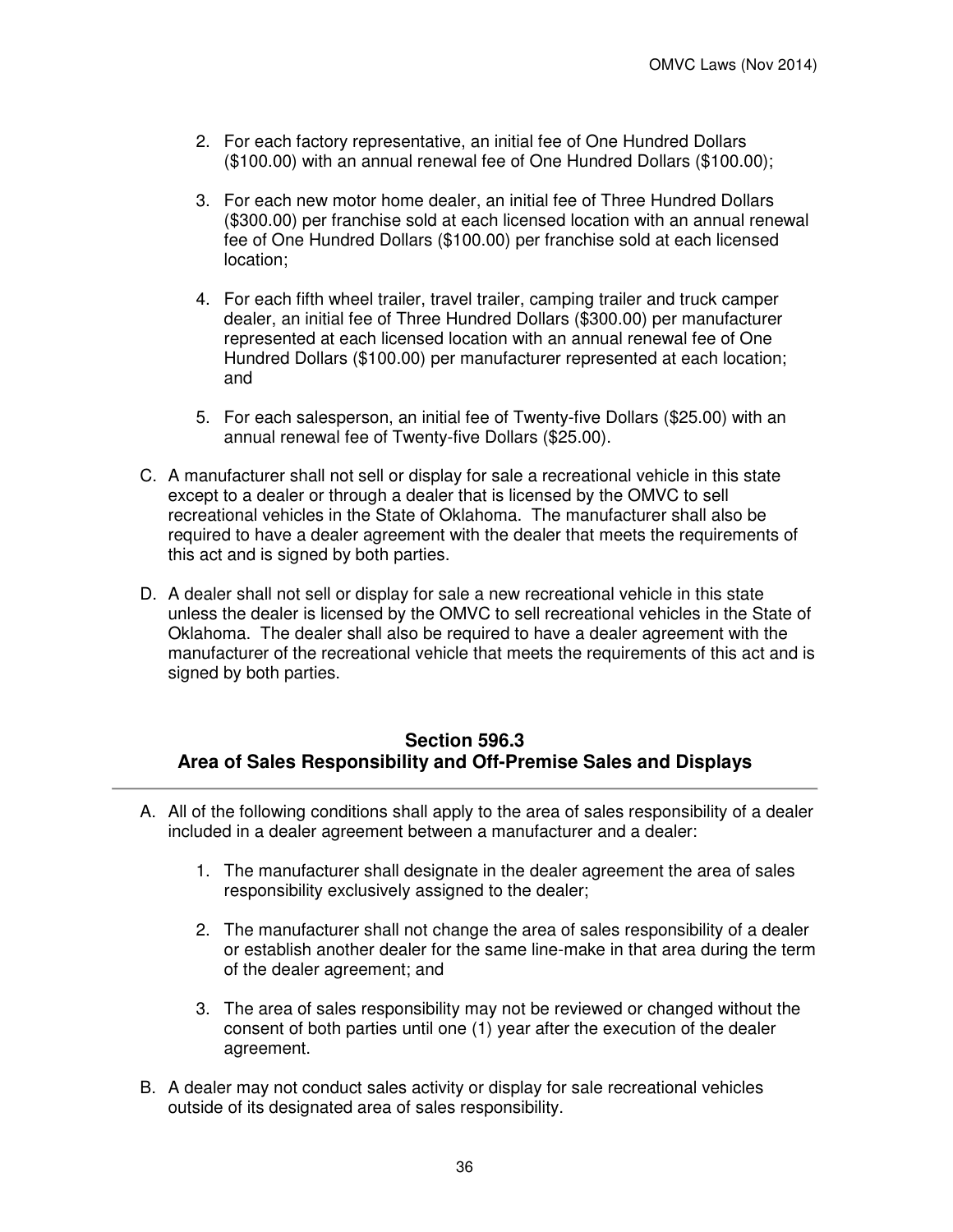- C. A dealer may sell off-premise within the area of sales responsibility of the dealer under the following circumstances:
	- 1. At sanctioned recreational vehicle shows where the sales event is held offpremise and at least sixty-seven percent (67%) of the recreational vehicle dealers that are located within a sixty-mile radius of the location of the show participate in the show. A sanctioned recreational vehicle show may be held only under the following conditions:
		- a. the sponsoring entity of the sales event shall obtain a permit from the OMVC at the rate of Two Hundred Dollars (\$200.00) per event. The permit shall be for a period not to exceed ten (10) consecutive days,
		- b. dealer permits for a sanctioned recreational vehicle show described in this paragraph shall be obtained from the OMVC at a rate of Fifteen Dollars (\$15.00) for each motor home per sanctioned recreational vehicle show,
		- c. new recreational vehicle dealers whose manufacturer-approved area of responsibility includes the event location shall be eligible to participate in the sanctioned recreational vehicle show,
		- d. new recreational vehicle dealers shall obtain written approval from the manufacturer or distributor to participate in the sanctioned recreational vehicle show, and
		- e. the sanctioned recreational vehicle show shall be conducted within municipal, county, or state-owned or controlled facilities or within the grounds of any county, district, or state fair; and
	- 2. At nonsanctioned recreational vehicle shows where one or more dealers may sell recreational vehicles off-premise under the following conditions:
		- a. dealer permits for a nonsanctioned recreational vehicle show described in this paragraph shall be obtained from the OMVC at a rate of Fifteen Dollars (\$15.00) for each recreational vehicle per nonsanctioned recreational vehicle show,
		- b. the location of the nonsanctioned recreational vehicle show shall be within the manufacturer-approved area of responsibility,
		- c. the nonsanctioned recreational vehicle show shall occur no more than five (5) consecutive days per event, excluding county, district, or state fairs,
		- d. each dealer may participate in no more than eight nonsanctioned recreational vehicle shows per calendar year, and
		- e. nonsanctioned recreational vehicle shows shall be held on privately owned property no closer than two and one-half (2 1/2) miles to any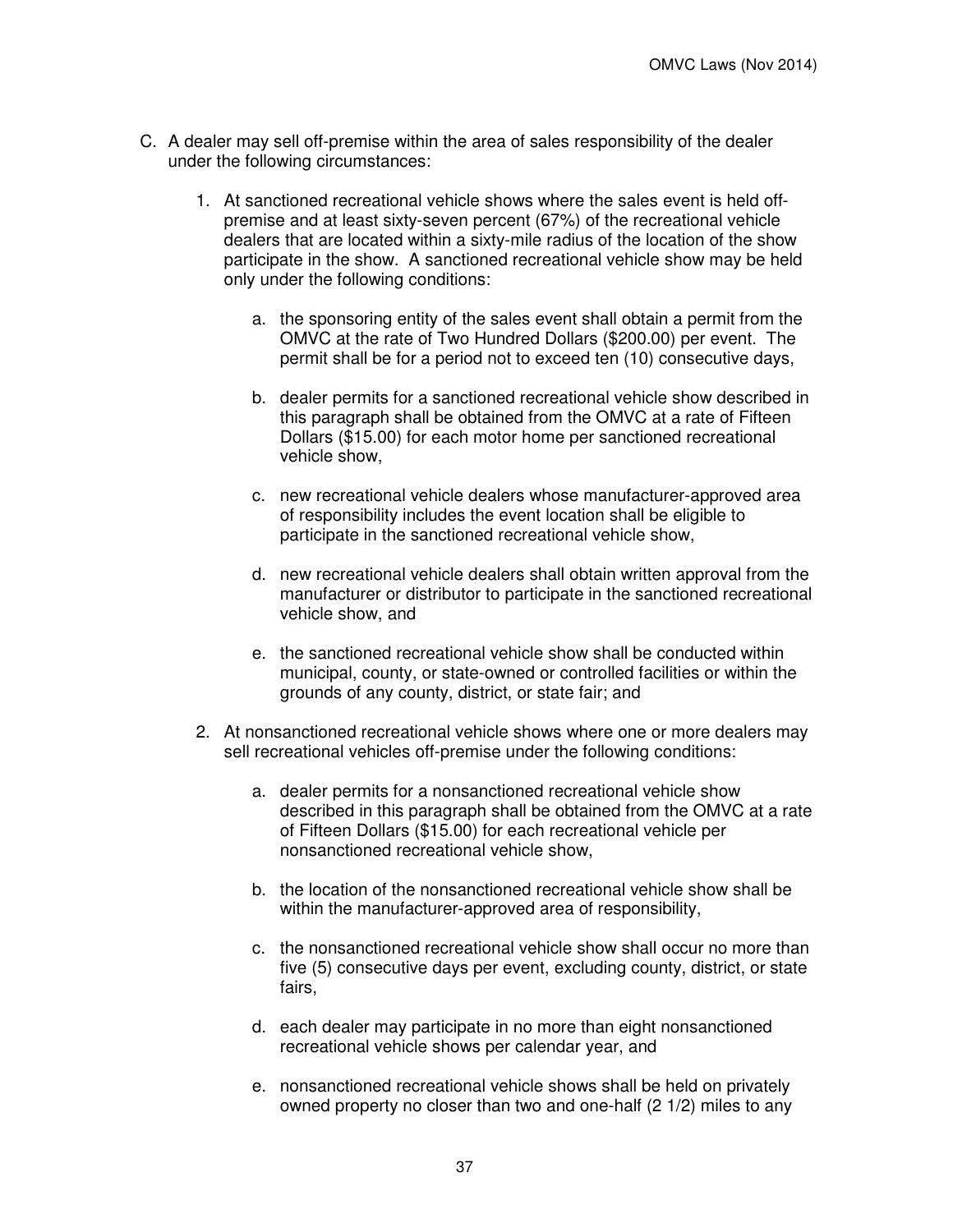other nonparticipating recreational vehicle dealer; provided, however a nonsanctioned recreational vehicle show may be held on county or municipally owned property with no mileage barrier restriction.

- D. A dealer may display a recreational vehicle within the designated area of responsibility of the dealer for promotional purposes. At an off-premise display event, no sales activities shall be conducted including, but not limited to, negotiations, financing and accepting credit applications. Sales or finance personnel shall not be permitted to participate at an off-premise display event. A permit for the off-premise display event shall not be required.
- E. A dealer agreement shall include a designated principal of the dealer. A dealer agreement may identify a family member as the successor of the principal or include a succession plan of the dealer. A dealer may at any time change a designation or succession plan made in the dealer agreement by providing written notice to the manufacturer.

## **Section 596.4 Renewal of a Dealer Agreement – Stocking and Sales Target Restrictions**

In a renewal of a dealer agreement, the manufacturer may not impose on the dealer stocking requirements or retail sales targets that are inconsistent with market growth or contraction in the area of sales responsibility of the dealer.

# **Section 596.5 Manufacturer Initiated Termination of a Dealer Agreement**

- A. A manufacturer, directly or through any officer, agent, or employee, may terminate or not renew a dealer agreement without good cause. If the manufacturer terminates or does not renew the dealer agreement without good cause, the manufacturer shall comply with the provisions of subsections D and E of this section. If the manufacturer terminates or does not renew the dealer agreement with good cause, the provisions of subsections D and E of this section shall not apply.
- B. A manufacturer has the burden of showing good cause for terminating or not renewing a dealer agreement. All of the following factors shall be considered in determining whether there is good cause for a proposed termination or nonrenewal of a dealer agreement by a manufacturer:
	- 1. The extent of the penetration of the dealer in the relevant market area;
	- 2. The extent and quality of the service of the dealer under recreational vehicle warranties;
	- 3. The nature and extent of the investment of the dealer in business of the dealer;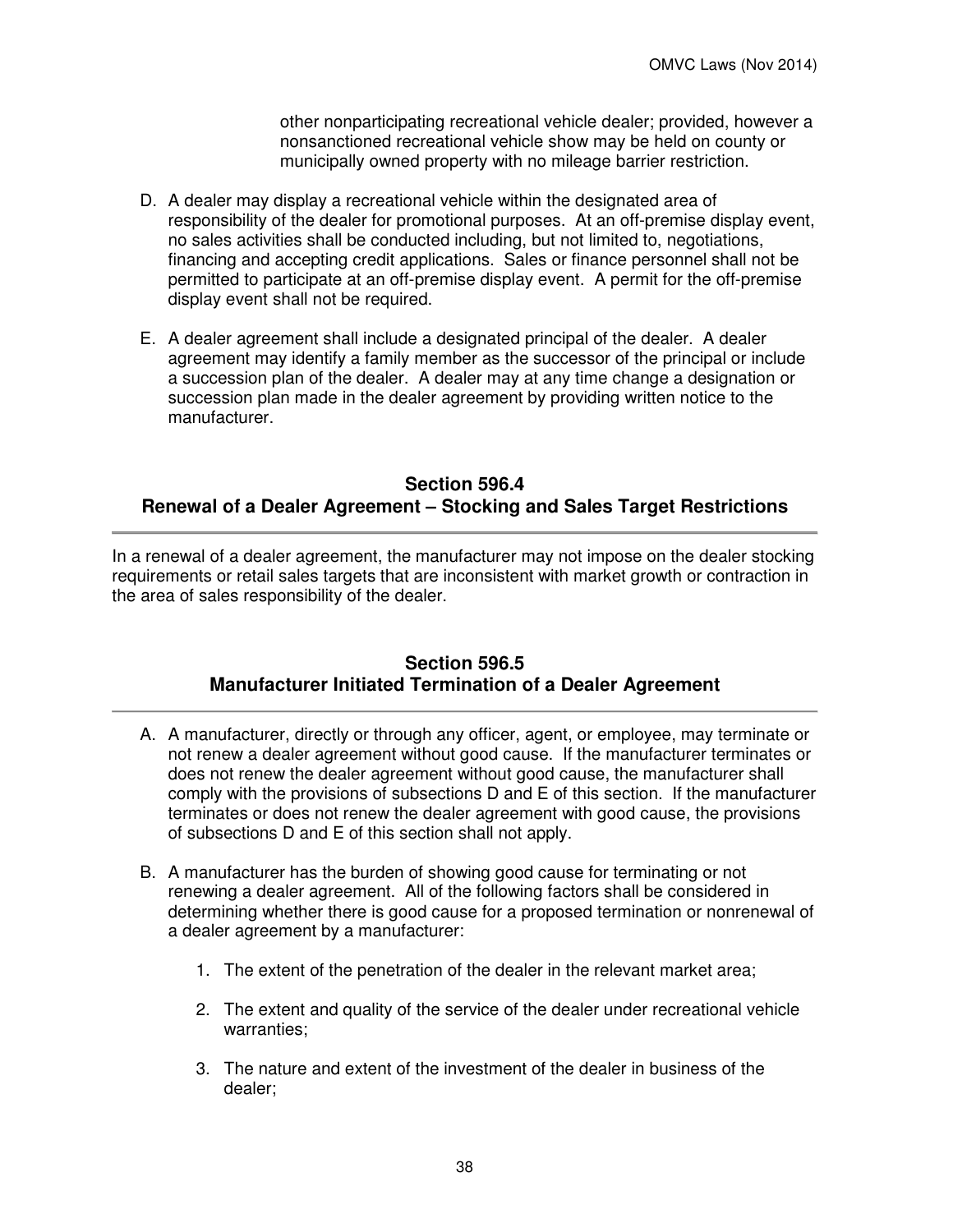- 4. The adequacy of the service facilities, equipment, parts, supplies, and personnel of the dealer;
- 5. The effect of the proposed action on the community;
- 6. Whether the dealer fails to follow agreed-upon procedures or standards related to the overall operation of the dealership; and
- 7. The performance by the dealer under the terms of dealer agreement.
- C. Except as otherwise provided in this section, a manufacturer shall provide a dealer with written notice of a termination or nonrenewal of a dealer agreement. All of the following conditions apply to a notice described in this subsection:
	- 1. Except as provided in paragraph 4 or 5 of this subsection, the manufacturer shall provide written notice at least ninety (90) days before the effective date of the termination or nonrenewal of the dealer agreement;
	- 2. The notice shall state all of the reasons for the termination or nonrenewal of the dealer agreement;
	- 3. The notice shall state that if the dealer provides to the manufacturer a written notification of the intent of the dealer to cure all claimed deficiencies within thirty (30) days after the dealer receives the notice, the dealer shall have one hundred twenty (120) days after the date of the notice to correct the claimed deficiencies. If all of the deficiencies are corrected within the one-hundredtwenty-day time period, the notice shall be deemed void and the manufacturer shall not terminate or not renew the dealer agreement because of the claimed deficiencies stated in the notice. If the dealer does not provide a notification of intent to cure deficiencies within the thirty-day time period, the termination or nonrenewal of the dealer agreement shall take effect sixty (60) days after the dealer received the notice from the manufacturer;
	- 4. A manufacturer may reduce the notice period described in paragraph 1 of this subsection from ninety (90) days to thirty (30) days and shall not be required to allow the dealer an opportunity to correct the deficiencies if the grounds for termination or nonrenewal of the dealer agreement by the manufacturer are any of the specific categories of good cause described in subsection F of this section; and
	- 5. A manufacturer shall not be required to provide notice or an opportunity to correct deficiencies under this subsection if the grounds for termination or nonrenewal of the dealer agreement by the manufacturer includes one of the following:
		- a. the dealer becomes insolvent,
		- b. the dealer is bankrupt, or
		- c. the dealer makes an assignment for the benefit of creditors.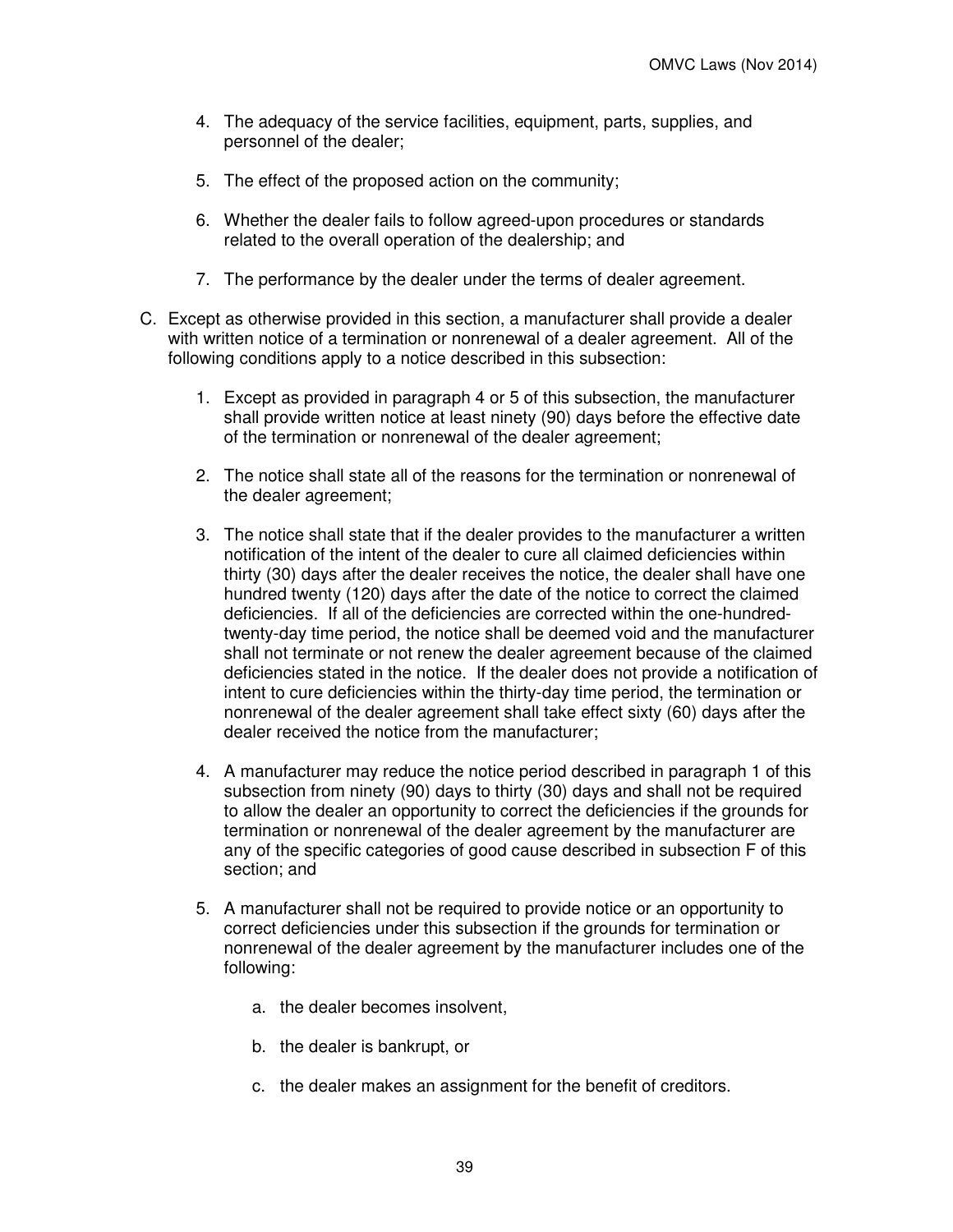- D. If a manufacturer terminates or does not renew a dealer agreement for good cause under this section the dealer, at its option, may require the manufacturer to repurchase any of the following from the dealer:
	- 1. All new, untitled recreational vehicles that were acquired from the manufacturer within eighteen (18) months before the effective date of the notice of termination of the dealer agreement that have not been used, except for demonstration purposes and have not been altered or damaged, may be repurchased at one hundred percent (100%) of the net invoice cost of the recreational vehicles, including transportation, less applicable rebates and discounts to the dealer;
	- 2. All current and undamaged accessories and proprietary parts sold to the dealer for resale within the eighteen (18) months prior to the effective date of the termination of the dealer agreement that are accompanied by the original invoice may be repurchased at one hundred five percent (105%) of the original net price paid to the manufacturer to compensate the dealer for handling, packing, and shipping the accessories and parts; and
	- 3. Any properly functioning diagnostic equipment, special tools, current signage, and other equipment and machinery, purchased by the dealer within the five (5) years prior to the effective date of the termination of the dealer agreement at the request of the manufacturer, if such equipment or machinery cannot be used in the normal course of the ongoing business of the dealer, may be repurchased at one hundred percent (100%) of the net cost of the dealer, plus freight, destination, delivery, and distribution charges and sales taxes.
- E. The dealer shall promptly return or arrange for the return of all of the items the manufacturer is required to repurchase under subsection D of this section at the expense of the manufacturer.
- F. As used in this section, "good cause" includes, but is not limited to, any of the following:
	- 1. A conviction of a felony or a plea of guilty or nolo contendere to a felony by a dealer or an owner of a dealership of a crime that was committed during the time frame of the current dealer agreement; provided, there is full disclosure, in writing, of any felony conviction or plea of guilty or nolo contendere to any such felony crime that occurred within ten (10) years of entering into such dealer agreement;
	- 2. Abandonment or permanent closing of the business operations of a dealer for twenty-one (21) consecutive business days without contacting the manufacturer prior to the closing unless the closing is due to an act of God, strike, labor difficulty, or other cause over which the dealer has no control;
	- 3. A material misrepresentation to a manufacturer by a dealer that severely affects the business relationship between the dealer and the manufacturer;
	- 4. Suspension or revocation of the license of a dealer or refusal to renew the license of the dealer by the OMVC;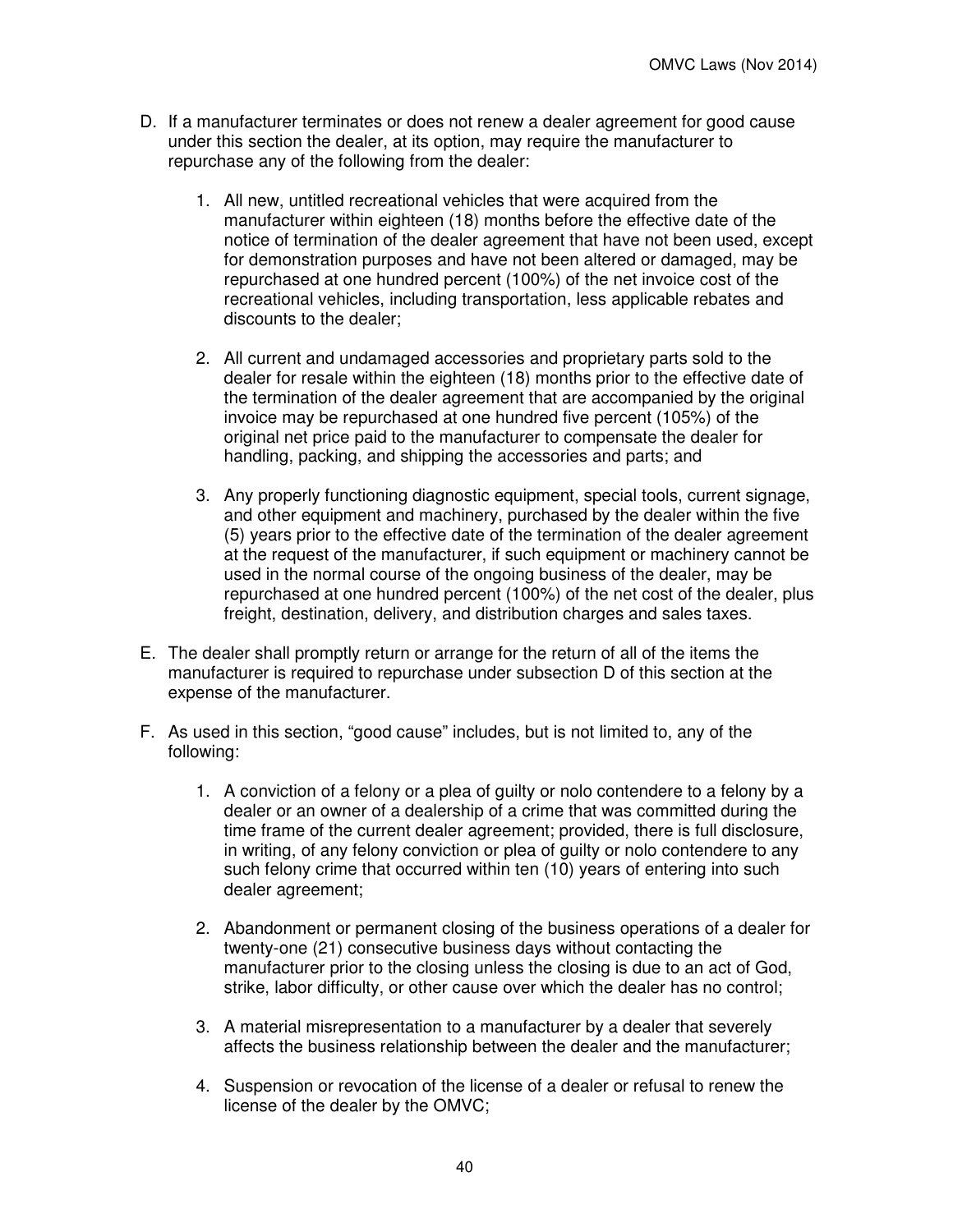- 5. A material violation of any of the provisions of the Recreational Vehicle Franchise Act by a dealer; or
- 6. The dealer becomes insolvent, is bankrupt, or makes an assignment for the benefit of creditors.

# **Section 596.6 Dealer Initiated Termination of a Dealer Agreement**

- A. A dealer may terminate a dealer agreement with a manufacturer with or without good cause. If the dealer terminates or does not renew the dealer agreement with good cause, the manufacturer shall comply with the provisions of paragraphs D and E of this section. If the dealer terminates or does not renew the dealer agreement without good cause, the provisions of paragraphs D and E of this section shall not apply. A dealer that terminates a dealer agreement shall provide the manufacturer with written notice at least ninety (90) days prior to the effective date of the termination of the dealer agreement.
- B. All of the following conditions shall apply to a termination of a dealer agreement under this section for good cause:
	- 1. The notice described in subsection A of this section shall state all reasons for the proposed termination;
	- 2. The notice described in subsection A of this section shall state that if the manufacturer provides to the dealer a written notification of intent to cure all claimed deficiencies within thirty (30) days after the manufacturer receives the notice, the manufacturer shall have one hundred twenty (120) days after the date of the notice to correct the deficiencies. If all of the deficiencies are corrected within the one-hundred-twenty-day period, the notice shall be deemed void and the dealer shall not terminate the dealer agreement because of the claimed deficiencies stated in the notice. If the manufacturer does not provide a notification of intent to cure deficiencies within thirty (30) days of receiving the notice to terminate the dealer agreement, the termination shall take effect sixty (60) days after the manufacturer received from the dealer the notice to terminate;
	- 3. A dealer may reduce the notice period described in subsection A of this section from ninety (90) days to thirty (30) days and shall not be required to allow the manufacturer an opportunity to correct the deficiencies if the grounds for termination or nonrenewal of the dealer agreement by the dealer are any of the specific categories of good cause described in subsection C of this section; and
	- 4. A dealer is not required to provide notice or an opportunity to correct deficiencies under this section if the grounds for termination or nonrenewal of the dealer agreement by the dealer includes one of the following: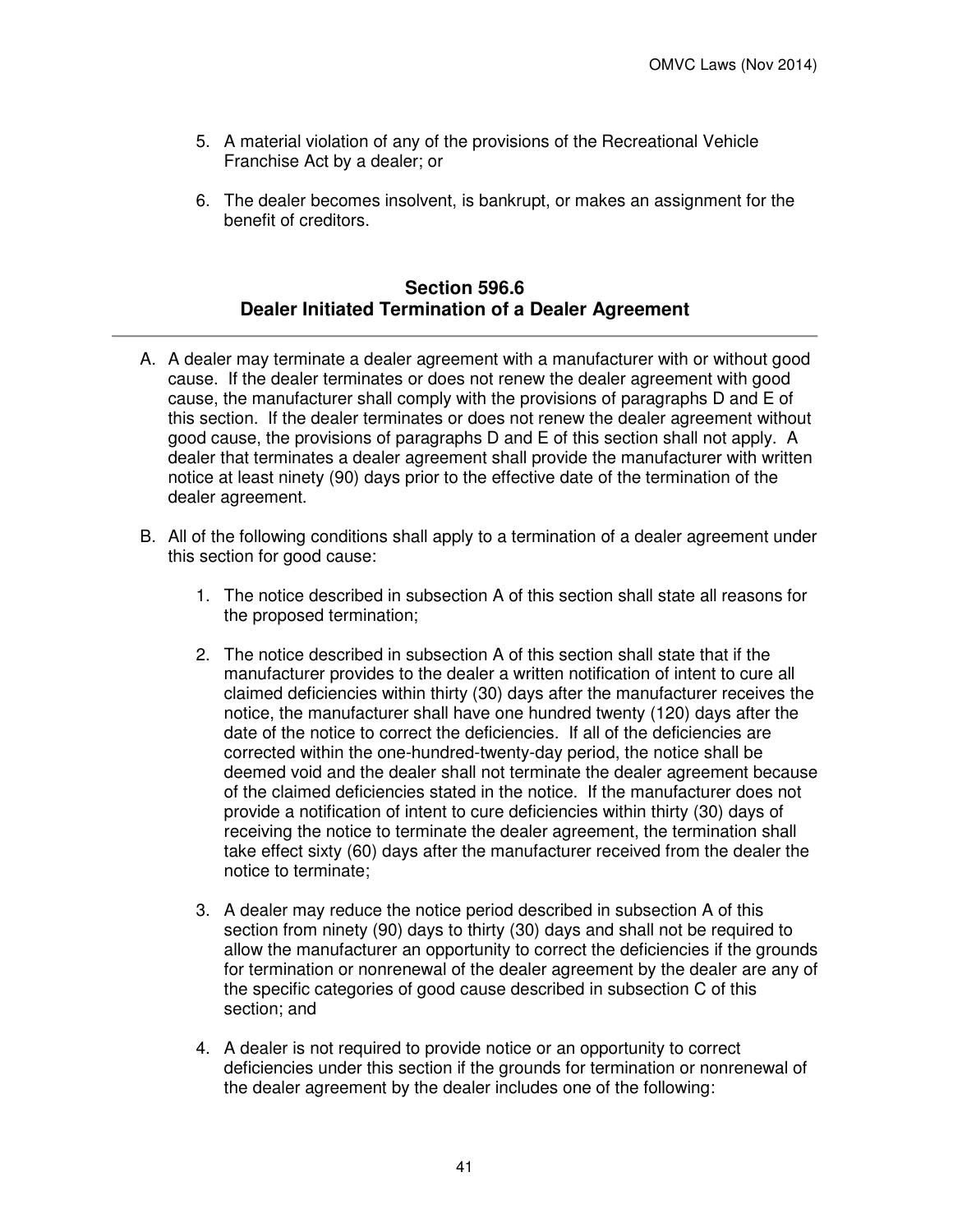- a. the manufacturer becomes insolvent,
- b. the manufacturer is bankrupt, or
- c. the manufacturer makes an assignment for the benefit of creditors.
- C. The dealer has the burden of showing good cause. Any one of the following categories is considered good cause for a proposed termination of a dealer agreement by a dealer:
	- 1. A conviction of a felony or a plea of guilty or nolo contendere to a felony by a manufacturer of a crime that was committed during the time frame of the current dealer agreement; provided, there is full disclosure, in writing, of any felony conviction or plea of guilty or nolo contendere to any such felony crime that occurred within ten (10) years of entering into such dealer agreement;
	- 2. Abandonment or permanent closing of the business operations of the manufacturer for twenty-one (21) consecutive business days without contacting the dealer prior to the closing unless the closing is due to an act of God, strike, labor difficulty, or other cause over which the manufacturer has no control;
	- 3. A material misrepresentation to the dealer by the manufacturer that severely affects the business relationship between the dealer and manufacturer;
	- 4. A material violation of any of the provisions of the Recreational Vehicle Franchise Act by the manufacturer;
	- 5. A material breach of the dealer agreement by the manufacturer; or
	- 6. The manufacturer becomes insolvent, is bankrupt, or makes an assignment for the benefit of creditors.
- D. If the manufacturer fails to cure any claimed deficiencies pursuant to subsection B of this section, the dealer may require that the manufacturer repurchase any of the following from the dealer:
	- 1. All new, untitled recreational vehicles that were acquired from the manufacturer within eighteen (18) months prior to the effective date of the notice of termination of the dealer agreement that have not been used, except for demonstration purposes, and that have not been altered or damaged, may be repurchased at one hundred percent (100%) of the net invoice cost of the recreational vehicles, including transportation, less applicable rebates and discounts to the dealer;
	- 2. All current and undamaged accessories and proprietary parts sold to the dealer for resale within eighteen (18) months prior to the effective date of the termination of the dealer agreement that are accompanied by the original invoice may be repurchased at one hundred five percent (105%) of the original net price paid to the manufacturer to compensate the dealer for handling, packing, and shipping the accessories and parts; and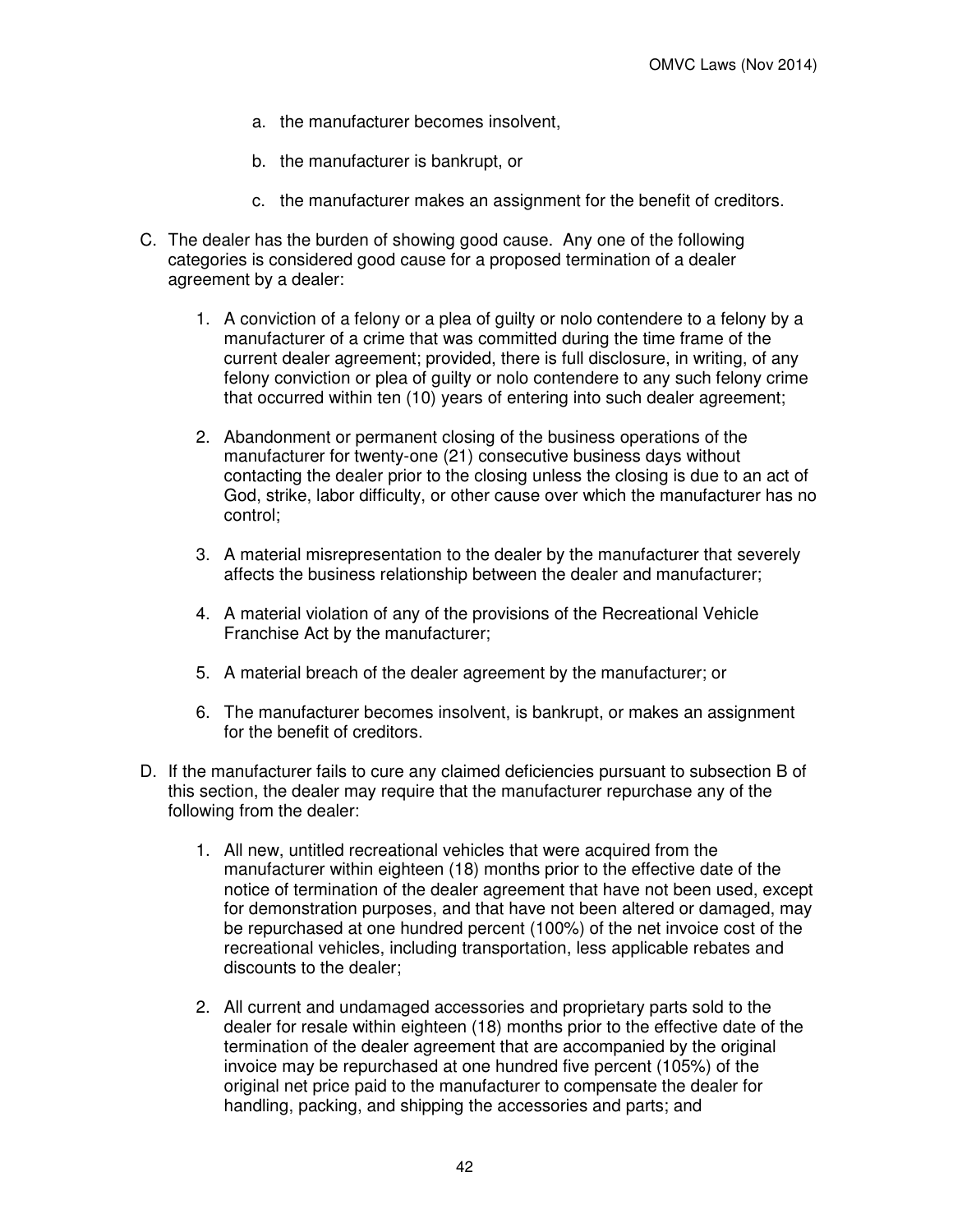- 3. Any properly functioning diagnostic equipment, special tools, current signage, and other equipment and machinery, purchased by the dealer within five (5) years prior to the effective date of the termination of the dealer agreement if such equipment or machinery cannot be used in the normal course of the ongoing business of the dealer, may be repurchased at one hundred percent (100%) of the net cost of the dealer, plus freight, destination, delivery, and distribution charges and sales taxes.
- E. The dealer shall promptly return or arrange for the return of all of the items the manufacturer is required to repurchase under subsection D of this section at the expense of the manufacturer.

# **Section 596.7 Sale of Remaining Inventory Post Termination**

The OMVC may not prohibit a dealer from selling the remaining in stock inventory of a particular line-make after a dealer agreement has been terminated or not renewed pursuant to the provisions of Section 7 or 8 of this act. If recreational vehicles of a line-make are not returned or required to be returned to the manufacturer, the dealer may continue to sell all line-makes that were subject to the dealer agreement and are currently in stock until those line-makes are no longer in the dealer inventory.

### **Section 596.8 Change of Ownership of a Dealership**

- A. All of the following conditions shall apply to a proposed sale of the business assets, transfer of the stock, or other transaction that will result in a change of ownership of a dealer, except a transaction described in subsection B of this section:
	- 1. The dealer shall provide written notice to the manufacturer at least ninety (90) days prior to the proposed closing of the transaction;
	- 2. If the dealer is not in breach of the dealer agreement or in violation of the provisions of this act at the time the dealer provides the notice described in paragraph 1 of this subsection, the manufacturer shall not object to the proposed transaction, unless the prospective transferee meets one or more of the following:
		- a. the prospective transferee was previously a party to a dealer agreement with the manufacturer that the manufacturer terminated,
		- b. in the preceding ten (10) years, the prospective transferee was convicted of a felony crime or any crime of fraud, deceit or moral turpitude,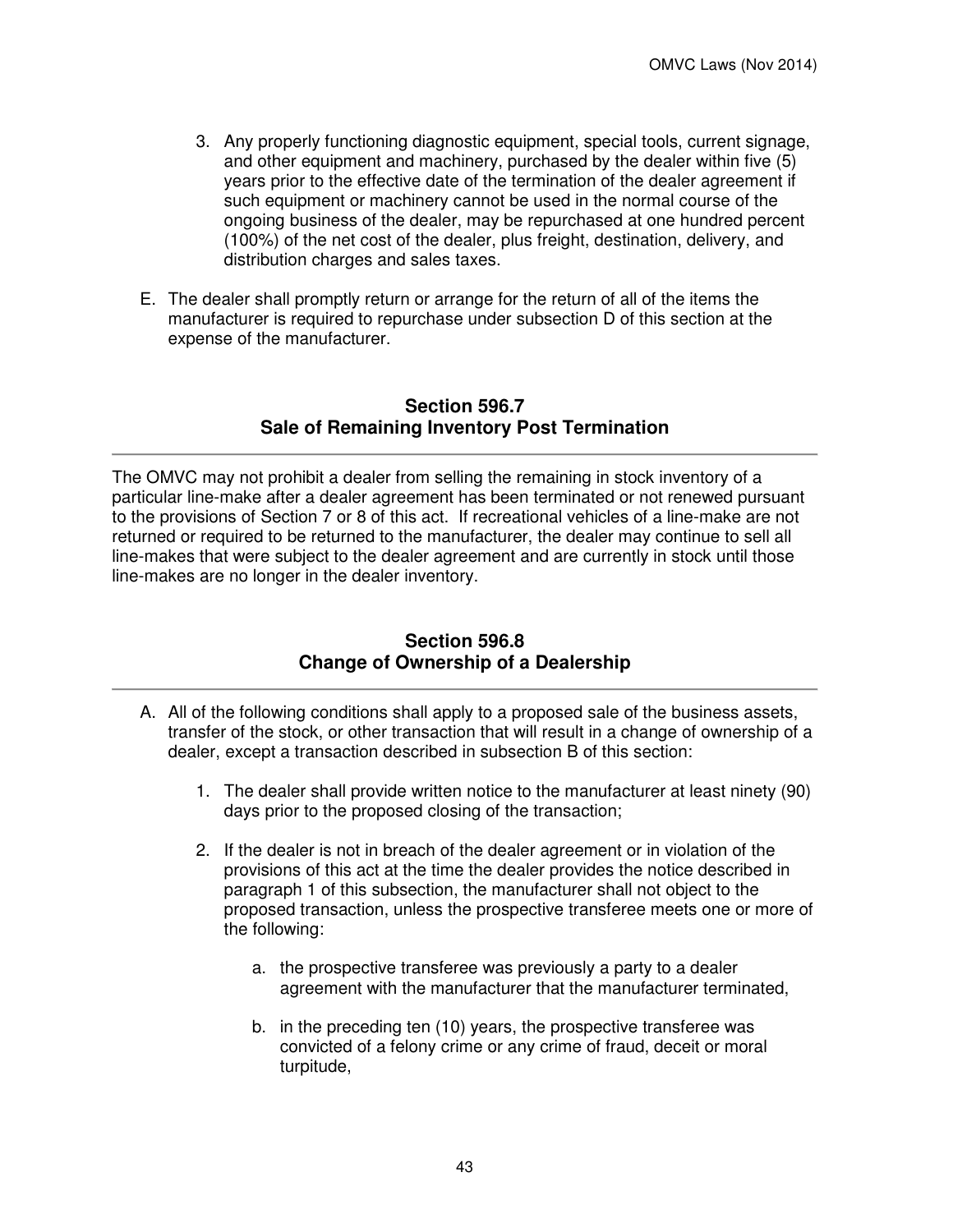- c. the prospective transferee does not have an application for a recreational vehicle dealer license pending with the OMVC or a tentative dealer agreement with a recreational vehicle manufacturer to conduct business as a dealer in this state,
- d. the prospective transferee does not have an active line of credit sufficient to purchase recreational vehicles from the manufacturer according to the terms of the dealer agreement, or
- e. in the preceding ten (10) years, the prospective transferee was bankrupt or insolvent, made a general assignment for the benefit of creditors, or a receiver, trustee, or conservator was appointed to take possession of the business or property of the prospective transferee;
- 3. If the manufacturer objects to the proposed transaction, the manufacturer shall give written notice of an objection, including the reasons by the manufacturer for objecting, to the dealer within thirty (30) days after receiving the notice described in paragraph 1 of this subsection. If the manufacturer does not give notice of an objection within the thirty-day time period, the proposed transaction shall be considered approved by the manufacturer; and
- 4. For purposes of paragraph 3 of this subsection, the manufacturer has the burden of demonstrating why the manufacturer objects to the proposed transaction.
- B. All of the following conditions apply concerning the death, incapacity, or retirement of the designated principal of a dealer:
	- 1. The manufacturer shall provide the dealer an opportunity to designate, in writing, a family member as a successor to the dealer in the event of the death, incapacity, or retirement of the designated principal;
	- 2. The manufacturer shall not prevent or refuse to honor the succession to a dealership by a family member of the deceased, incapacitated, or retired designated principal of that dealer unless the manufacturer previously provided written notice to the dealer of any objections to the succession plan of the dealer within thirty (30) days after receiving the succession plan of the dealer or any modification of the succession plan of the dealer;
	- 3. Except as provided in paragraph 5 of this subsection, unless the dealer is in breach of the dealer agreement, a manufacturer shall not object to the succession to a dealership by a family member of the deceased, incapacitated, or retired designated principal, unless the successor meets one or more of the following:
		- a. in the preceding ten (10) years, the successor was convicted of a felony crime or any crime of fraud, deceit or moral turpitude,
		- b. in the preceding ten (10) years, the successor was bankrupt, insolvent, or made an assignment for the benefit of creditors,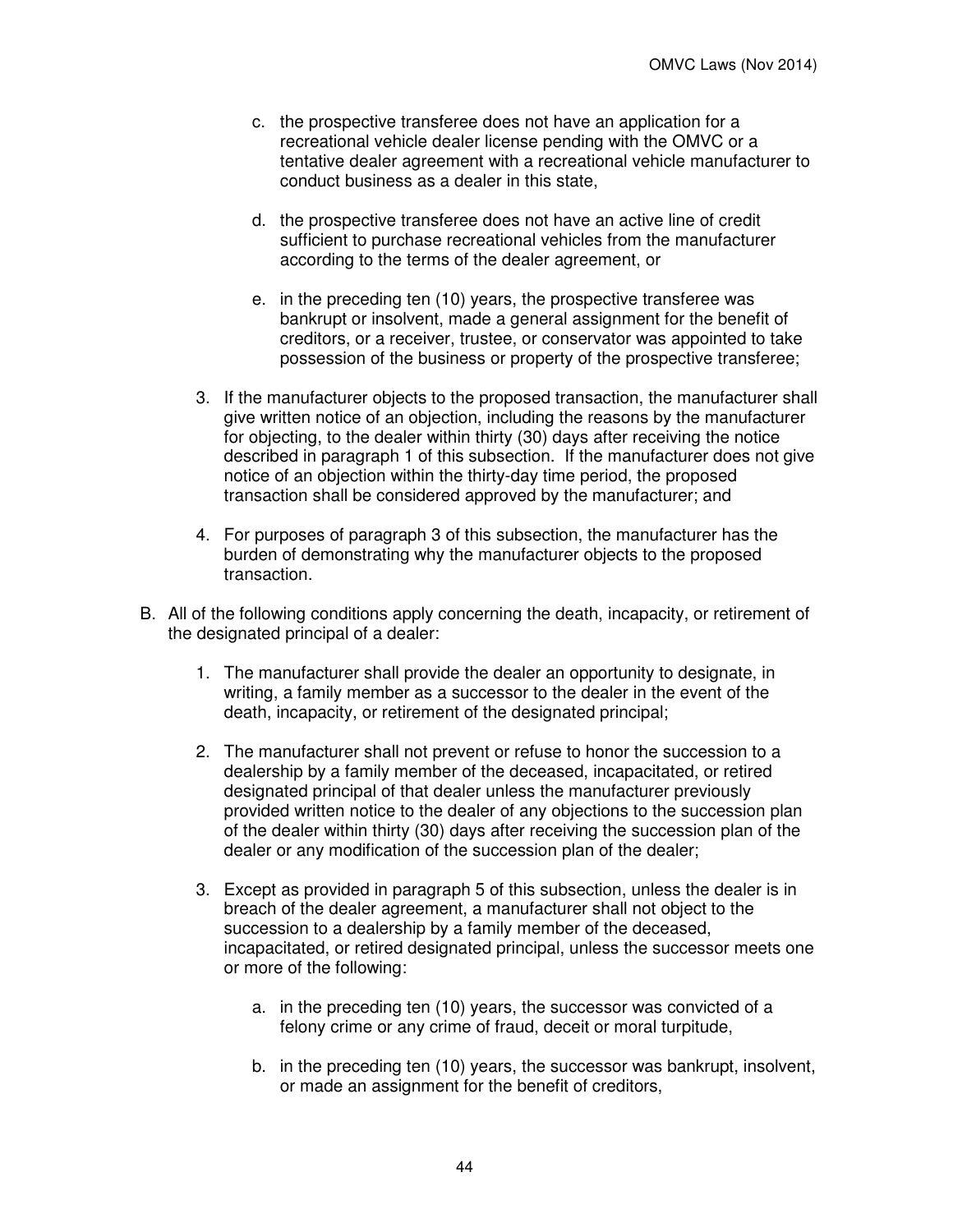- c. the successor was previously a party to a dealer agreement with the manufacturer that the manufacturer terminated for a breach of a dealer agreement,
- d. the successor does not have an active line of credit sufficient to purchase recreational vehicles from the manufacturer according to the terms of the dealer agreement, or
- e. the successor does not have an application for a recreational vehicle dealer license pending with the OMVC or a tentative dealer agreement with a recreational vehicle manufacturer to conduct business as a dealer in this state;
- 4. The manufacturer has the burden of proof regarding any objection to the succession to a dealership by a family member of the deceased, incapacitated, or retired designated principal; and
- 5. The consent of the manufacturer shall be required for the succession to a dealership by a family member of the deceased, incapacitated, or retired designated principal if the succession involves a relocation of the business or an alteration of the terms and conditions of the dealer agreement.

## **Section 596.9 Warrantor Obligations and Provisions**

- A. A warrantor has all of the following obligations to each dealer engaged in the sale or lease of products that are covered by a warranty from that warrantor:
	- 1. To specify in writing to the dealer the obligations of the dealer, if any, for preparation, delivery, and warranty service on its products;
	- 2. To compensate the dealer for warranty service required of the dealer by the warrantor;
	- 3. To provide the dealer with a schedule of compensation the warrantor will pay for warranty work and the time allowances of the warrantor for the performance of that work. All of the following conditions apply to the schedule of compensation required under this paragraph:
		- a. reasonable compensation for diagnostic work and warranty labor,
		- b. time allowances in the schedule for the diagnosis and performance of warranty labor shall be reasonable for the work to be performed, and
		- c. the compensation of a dealer for warranty labor shall be the actual retail labor rates charged by the dealer in the community in which the dealer is doing business;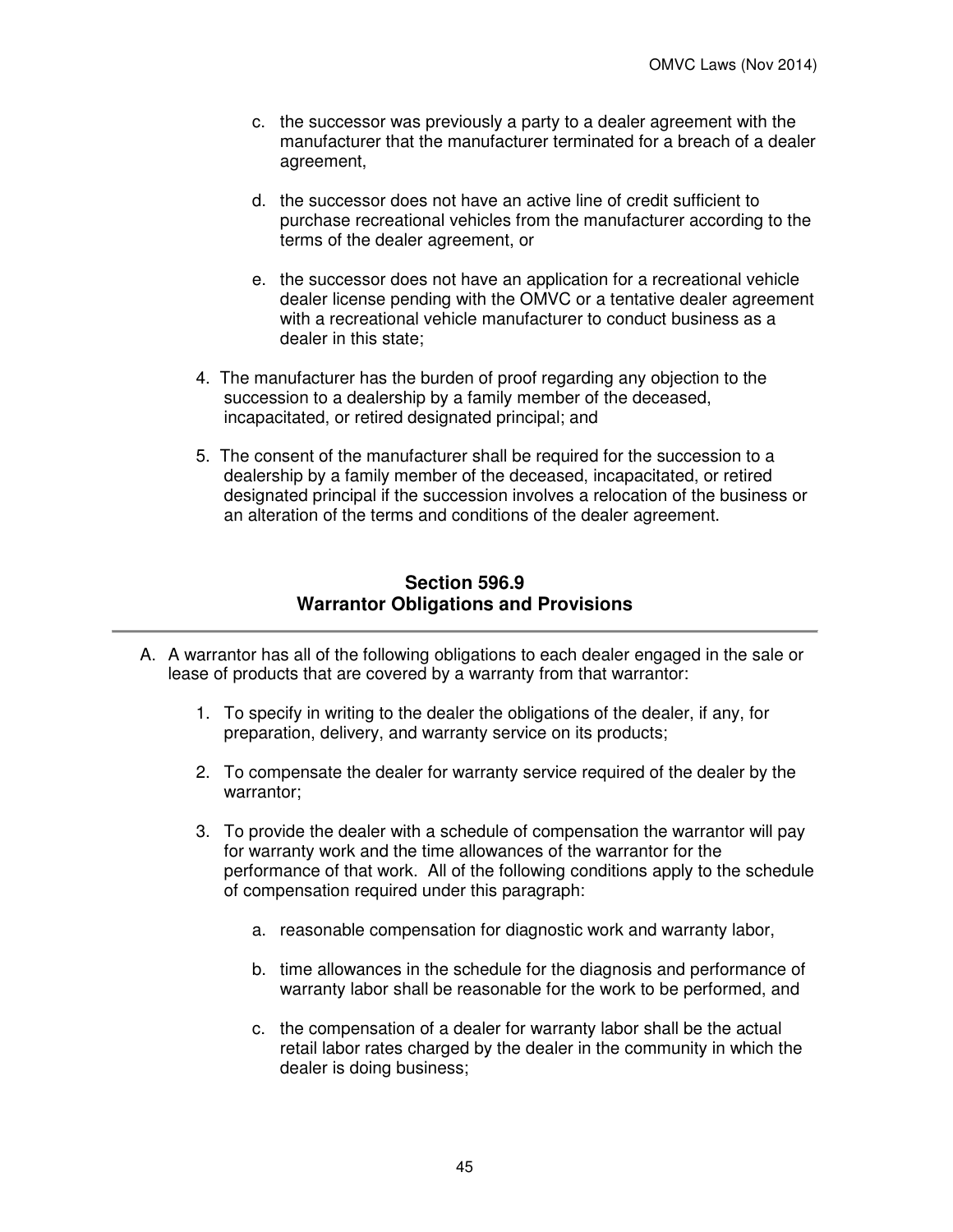- 4. To reimburse the dealer for warranty parts at actual wholesale cost, plus a minimum thirty percent (30%) handling charge and any freight costs to return warranty parts to the warrantor; and
- 5. To deny dealer claims for warranty compensation only for cause, including, but not limited to, performance of nonwarranty repairs, material noncompliance with the published policies and procedures of the warrantor, lack of material documentation of claims, fraud, or misrepresentation.
- B. A warrantor may conduct audits of the records of a dealer that sells or leases its warranted products on a reasonable basis.
- C. A dealer shall submit warranty claims to a warrantor within sixty (60) days after completing all warranty work on a warranted product.
- D. A dealer shall notify the warrantor in writing if the dealer is unable to perform material or repetitive warranty repairs as soon as is reasonably possible.
- E. A warrantor shall approve or disapprove a warranty claim on a warranted product in writing within thirty (30) days after the date the dealer submits the claim, if the claim is submitted in the manner and in the form prescribed by the warrantor. If a claim that is properly submitted is not specifically disapproved in writing by a warrantor within the thirty-day time period, the claim shall be considered approved by the warrantor and the warrantor shall pay the amount of the claim to the dealer within sixty (60) days after the dealer submitted the claim.

### **Section 596.10 Warrantor Obligations and Provisions (continued)**

- A. A warrantor shall not do any of the following:
	- 1. Fail to perform all of its warranty obligations with respect to a warranted product;
	- 2. In any written notice of a factory campaign to recreational vehicle owners and dealers, fail to include the expected date by which necessary parts and equipment, including tires and chassis or chassis parts if required, will be available to dealers to perform the factory campaign work. The warrantor shall provide sufficient parts to the dealer to perform the factory campaign work. If the number of parts provided to the dealer pursuant to this paragraph exceed the requirements of the dealer to perform the factory campaign work, the dealer may return unused parts to the warrantor for credit after completion of the factory campaign;
	- 3. Subject to the provisions of Section 14 of this act, fail to compensate a dealer for authorized repairs of warranted products damaged during the manufacturing process or damaged while in transit to the dealer if the warrantor selected the carrier;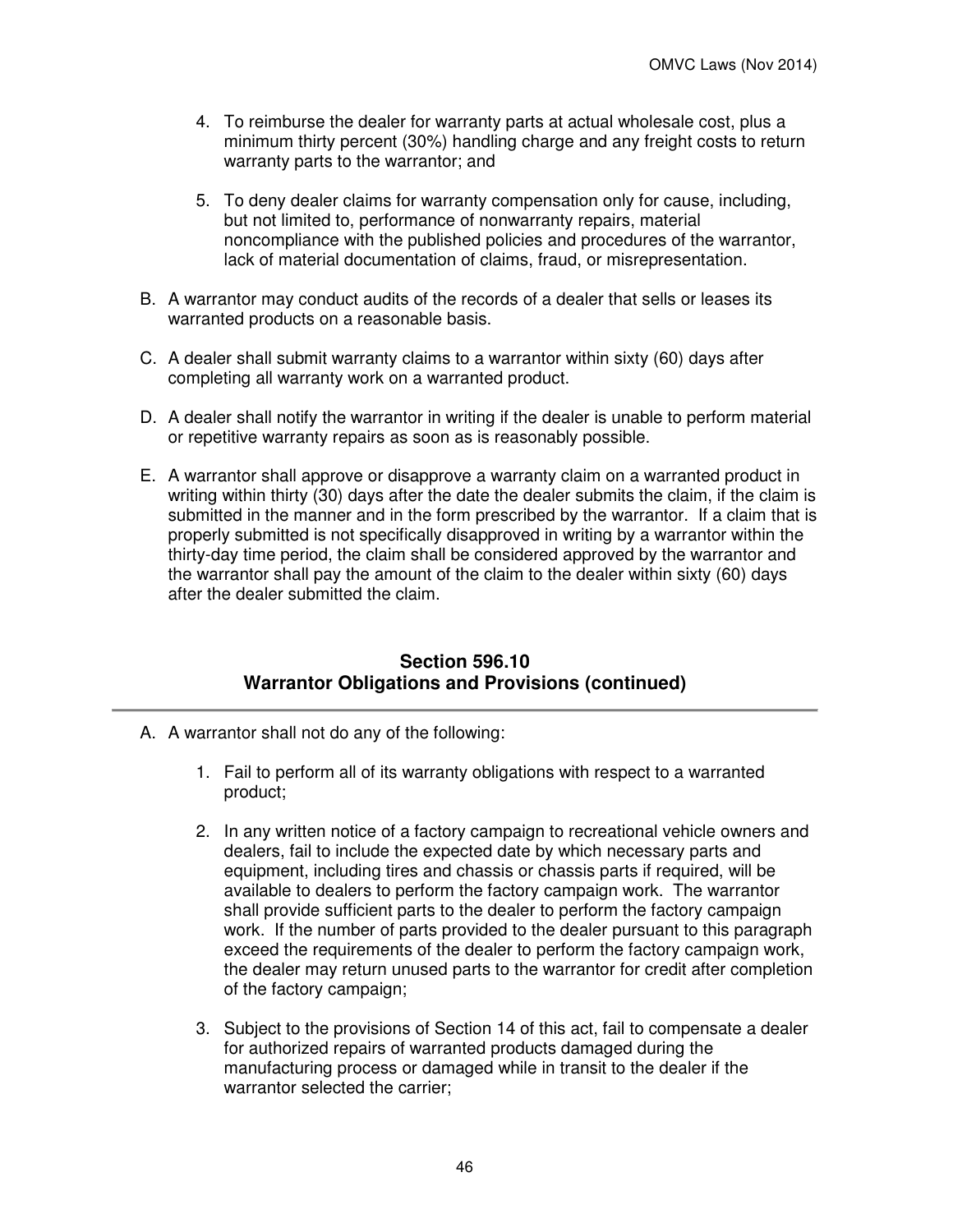- 4. Fail to compensate a dealer for authorized warranty service under this section in accordance with the applicable schedule of compensation provided to the dealer pursuant to Section 11 of this act if the warranty service is performed in a timely and competent manner;
- 5. Intentionally misrepresent in any way to a purchaser of a warranted product that any warranty concerning the manufacture, performance, or design of the warranted product is made by the dealer either as a warrantor or cowarrantor; or
- 6. Require a dealer to make warranties to customers in any manner related to the manufacture of a warranted product.
- B. A warrantor shall indemnify the dealer for any money paid or costs incurred by a dealer in connection with a claim or cause of action asserted against the dealer to the extent that payment or costs incurred are based on the negligence or intentional misconduct of the warrantor. A warrantor shall not limit the obligation to indemnify described in this subsection by agreement with the dealer. The dealer shall provide a warrantor with a copy of any claim or complaint in which an allegation described in this subsection is made within ten (10) days after receiving that claim or complaint.
- C. As used in this section and Section 13 of this act:
	- 1. "Products" mean new recreational vehicles or parts, accessories, or components of new recreational vehicles; and
	- 2. "Warranted products" mean products subject to a warranty from a specific warrantor.

### **Section 596.11 Dealer Warranty Service Obligations**

- A. A dealer shall not do any of the following:
	- 1. If a transient customer requests service work on a recreational vehicle of a line-make that the dealer is authorized to display and sell, fail to perform any warranty service work authorized by a warrantor in a reasonably competent and timely manner if failure to make such repairs would result in a safety related issue or might render the recreational vehicle unusable;
	- 2. Make a fraudulent warranty claim to a warrantor; or
	- 3. Misrepresent the terms of any warranty.
- B. A dealer shall indemnify a warrantor for any money paid or costs incurred by a warrantor in connection with a claim or cause of action asserted against the warrantor to the extent that payment or costs incurred are based on the negligence or intentional misconduct of the dealer. A dealer shall not limit the obligation to indemnify described in this subsection by agreement with the warrantor. The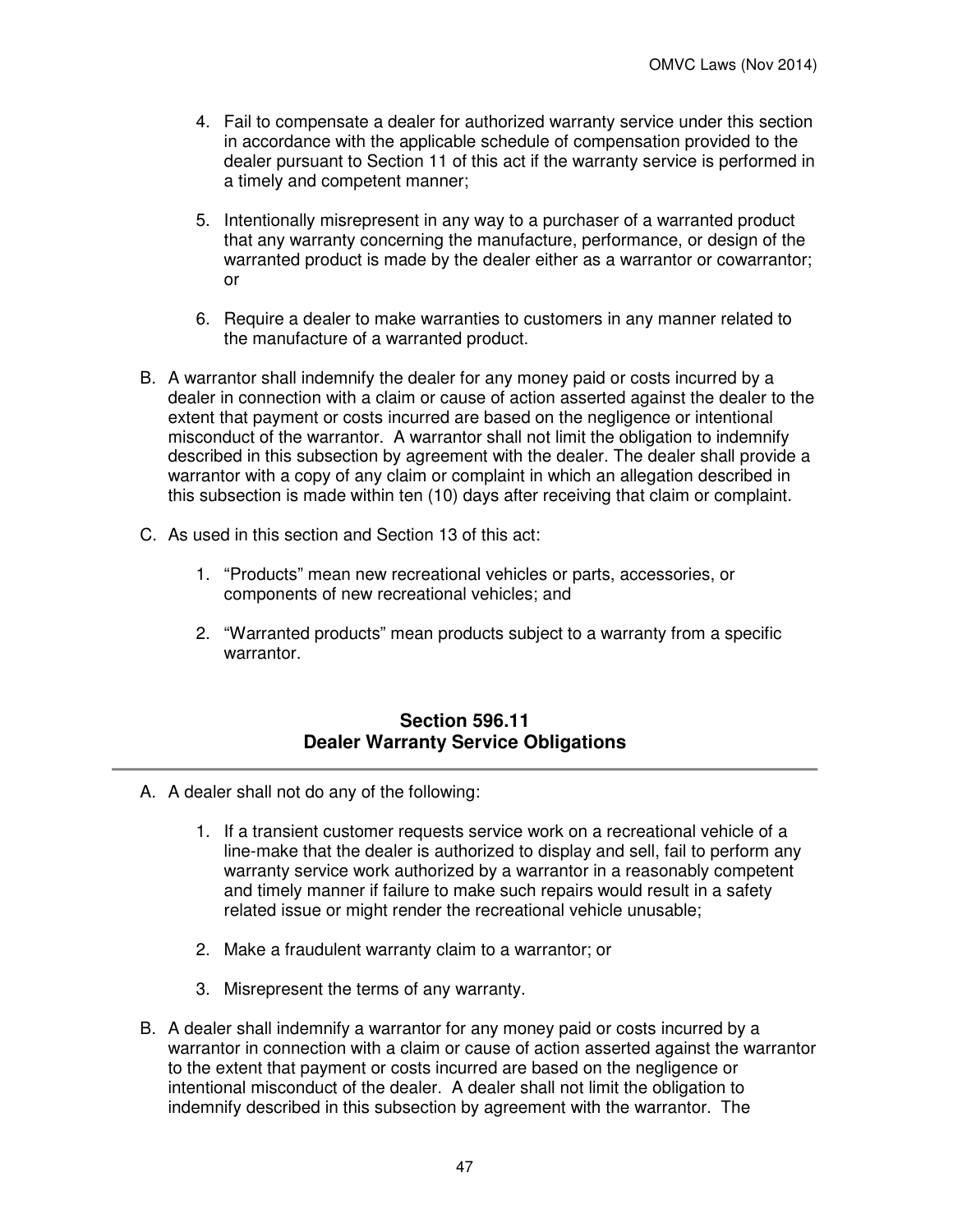warrantor shall provide a dealer with a copy of any claim or complaint in which an allegation described in this subsection is made within ten (10) days after receiving the claim or complaint.

# **Section 596.12 Damage to RVs Prior to Arrival at Dealership**

- A. All of the following conditions apply if a new recreational vehicle is damaged before it is shipped to a dealer, or is damaged in transit to the dealer and the manufacturer selected the carrier or means of transportation:
	- 1. The dealer shall notify the manufacturer of the damage within the time period specified in the dealer agreement and do one of the following:
		- 5. in the notice, request authorization to replace the components, parts, and accessories damaged, or otherwise correct the damage, from the manufacturer, or
		- 6. reject the recreational vehicle within the time period specified in the dealer agreement;
	- 2. If the manufacturer refuses or fails to authorize repair of the damage within ten (10) days after receiving notice under paragraph 1 of this subsection or if the dealer rejects the recreational vehicle because of the damage within the time period specified in the dealer agreement, ownership of the recreational vehicle reverts to the manufacturer; and
	- 3. The dealer shall exercise due care in the custody of the damaged recreational vehicle; provided, the dealer shall have no financial or other obligation with respect to that recreational vehicle.
- B. A dealer agreement shall include a time period for inspection and rejection of damaged recreational vehicles under subsection A of this section that is not less than two (2) business days after the physical delivery of the recreational vehicle to the dealer.
- C. If a dealer determines that a new recreational vehicle has an unreasonable number of miles on the odometer at the time the recreational vehicle is delivered to the dealer, the dealer may reject the recreational vehicle and said ownership of the recreational vehicle shall revert to the manufacturer. However, if the number of miles on the odometer of the recreational vehicle is less than the sum of the distance between the dealer and the factory of the manufacturer or point of distribution plus one hundred (100) miles, the dealer may not consider the number of miles on the odometer unreasonable for purposes of this subsection.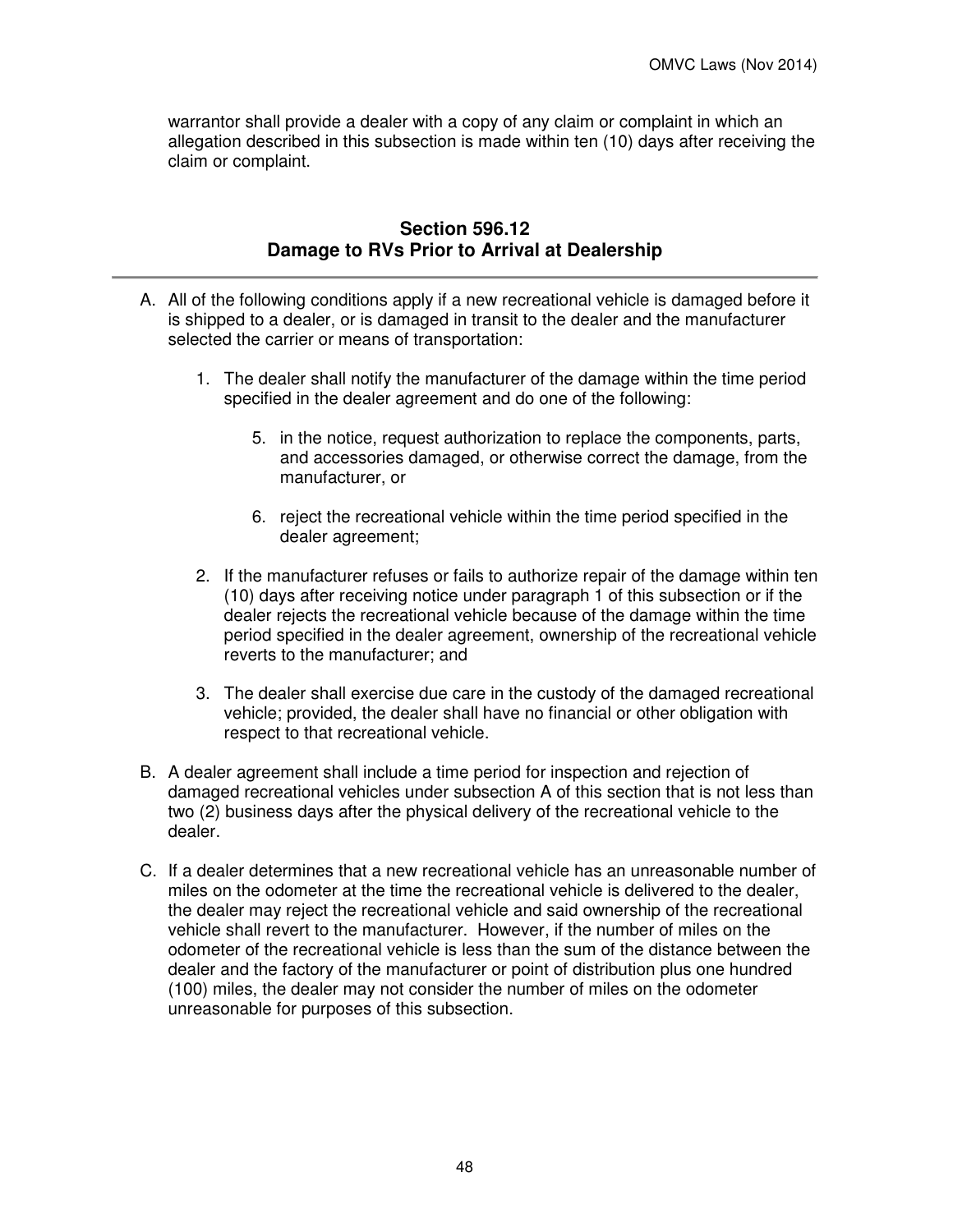# **Section 596.13 Prohibited Activity of a Manufacturer – Coercion**

- A. A manufacturer shall not coerce or attempt to coerce a dealer to purchase a product or service that the dealer did not order.
- B. A manufacturer shall not coerce or attempt to coerce a dealer to enter into any agreement with the manufacturer.
- C. A manufacturer shall not coerce or attempt to coerce a dealer to enter into an agreement with the manufacturer or any other person that requires the dealer to submit any disputes by the dealer to binding arbitration or otherwise waive the rights or responsibilities of the dealer under the provisions of this act.
- D. As used in this section, the term "coerce" includes, but is not limited to:
	- 1. Threatening to terminate or not renew a dealer agreement without good cause;
	- 2. Threatening to withhold line-makes or other product lines the dealer is entitled to display and sell under the dealer agreement; or
	- 3. Delay delivery of recreational vehicles as an inducement to amend the dealer agreement.

# **Section 596.14 Penalties for Violation of the Act**

The Oklahoma Motor Vehicle Commission may deny an application for a license, revoke or suspend a license, impose a fine against a manufacturer or distributor in an amount not to exceed Ten Thousand Dollars (\$10,000.00) per occurrence, or impose a fine against a dealer in an amount not to exceed One Thousand Dollars (\$1,000.00) per occurrence if any provision of the Recreational Vehicle Franchise Act of Title 47 of the Oklahoma Statutes is violated or for any of the following reasons:

- 1. On satisfactory proof of unfitness of the applicant in any application for any license under the provisions of the Recreational Vehicle Franchise Act;
- 2. For any material misstatement made by an applicant in any application for any license under the provisions of the Recreational Vehicle Franchise Act;
- 3. For any failure to comply with any provision of the Recreational Vehicle Franchise Act or any rule promulgated by the OMVC under authority vested to the OMVC pursuant to the Recreational Vehicle Franchise Act;
- 4. A change of condition after a license is granted resulting in the failure to maintain the qualifications for a license;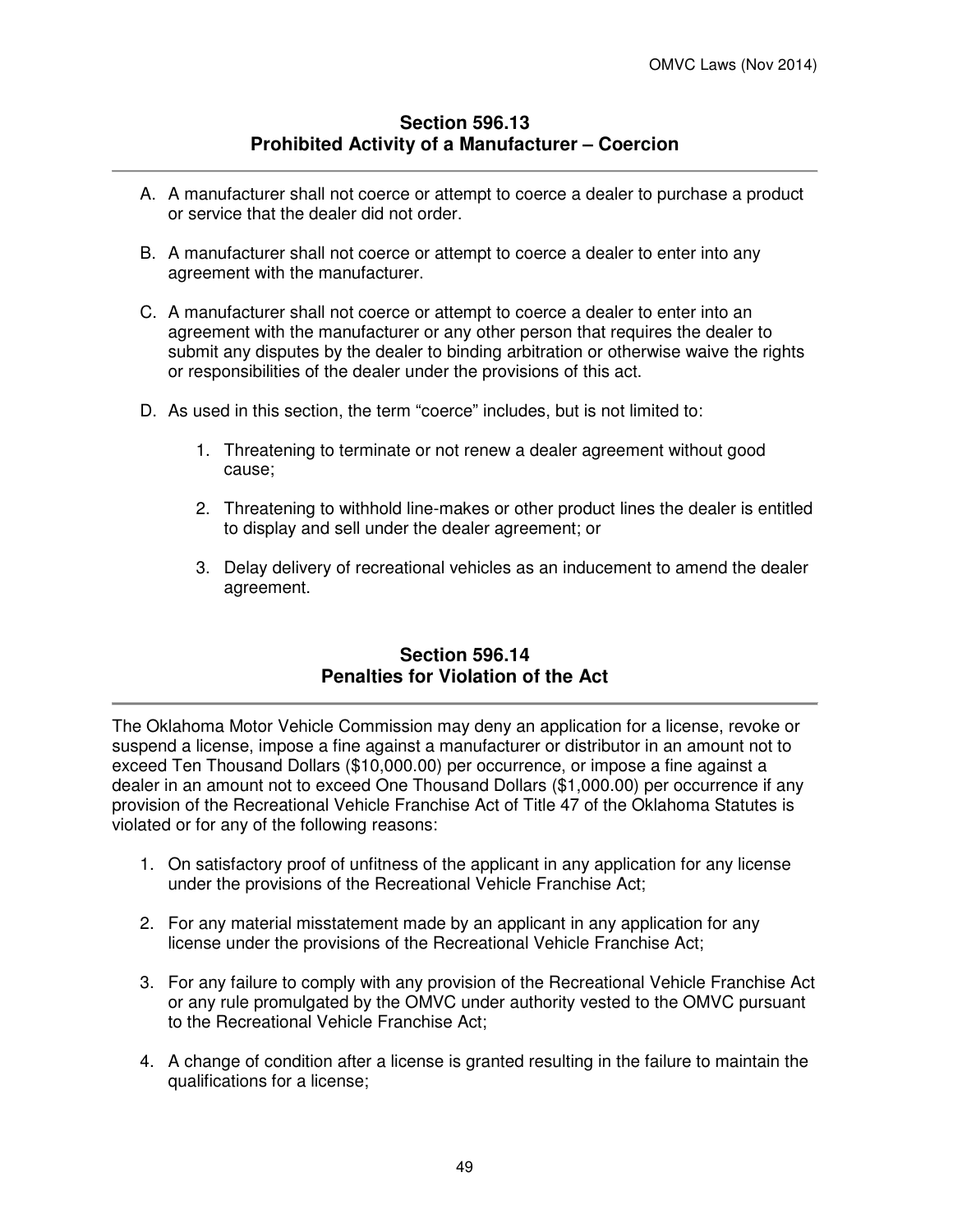- 5. Being a new recreational vehicle dealer or new recreational vehicle salesperson who:
	- a. has required a purchaser of a new recreational vehicle, as a condition of sale and delivery thereof, to also purchase special features, appliances, accessories or equipment not desired or requested by the purchaser and installed by the dealer,
	- b. uses any false or misleading advertising in connection with business as a new recreational vehicle dealer or vehicle salesperson,
	- c. has committed any unlawful act which resulted in the revocation of any similar license in another state,
	- d. has failed or refused to perform any written agreement with any retail buyer involving the sale of a recreational vehicle,
	- e. has been convicted of a crime involving moral turpitude,
	- f. has committed a fraudulent act in selling, purchasing or otherwise dealing in new recreational vehicles or has misrepresented the terms and conditions of a sale, purchase or contract for sale or purchase of a new recreational vehicle or any interest therein including an option to purchase such vehicle, or
	- g. has failed to meet or maintain the conditions and requirements necessary to qualify for the issuance of a license;
	- 6. Being a new recreational vehicle salesperson who is not employed as such by a licensed new recreational vehicle dealer;
	- 7. Being a new recreational vehicle dealer who:
		- a. does not have an established place of business,
		- b. does not provide for a suitable repair shop separate from the display room with ample space to repair or recondition one or more recreational vehicles at the same time and equipped with tools, equipment, and replacement parts as may be necessary for the servicing of recreational vehicles in such a manner as to make such vehicles comply with the safety laws of this state and properly fulfill the warranty obligation of the dealer or manufacturer,
		- c. does not hold a dealer agreement in effect with a manufacturer or distributor of new or unused recreational vehicles for the sale of the same and is not authorized by the manufacturer or distributor to render predelivery preparation of such vehicles sold to purchasers and perform authorized postsale work pursuant to the warranty of the manufacturer or distributor,
		- d. employs unlicensed salespersons or employs or utilizes the services of used recreational vehicle lots, dealers or other unlicensed persons in connection with the sale of new recreational vehicles; or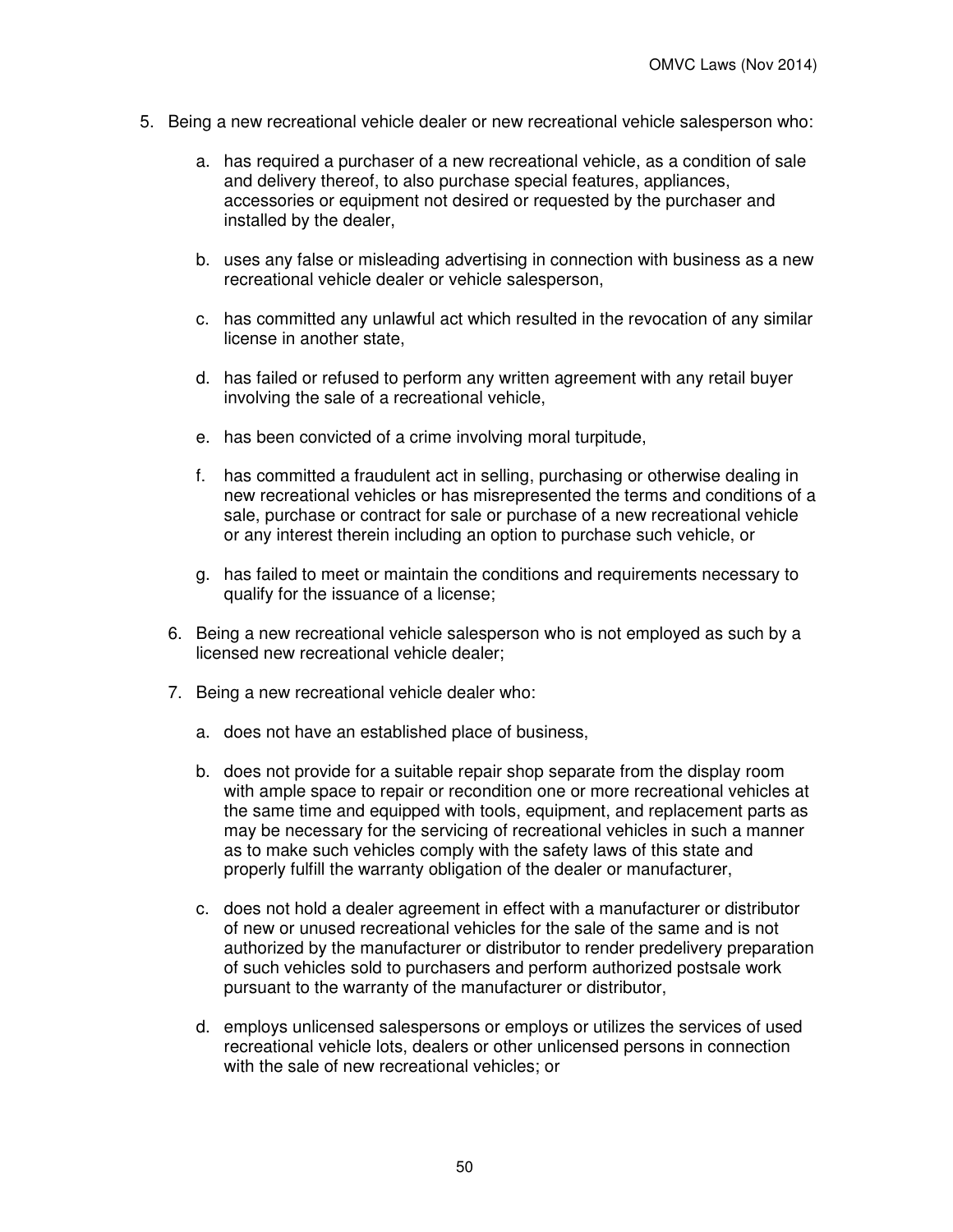- 8. Being a factory that has:
	- a. induced or attempted to induce by means of coercion or intimidation any new recreational vehicle dealer:
		- (1) to accept delivery of any recreational vehicle or vehicles, parts or accessories for recreational vehicles, or any other commodities including advertising material which shall not have been ordered by the new recreational vehicle dealer,
		- (2) to order or accept delivery of any recreational vehicle with special features, appliances, accessories or equipment not included in the list price of the recreational vehicles as publicly advertised by the manufacturer of the recreational vehicle, or
		- (3) to order or accept delivery of any parts, accessories, equipment, machinery, tools, appliances or any commodity whatsoever,
	- b. induced under threat or discrimination by the withholding from delivery to a recreational vehicle dealer certain models of recreational vehicles, changing or amending unilaterally the allotment of recreational vehicles of a dealer or withholding and delaying delivery of such vehicles out of the ordinary course of business, in order to induce a dealer by such coercion to participate or contribute to any local or national advertising fund controlled directly or indirectly by the factory or for any other purposes including contests, giveaways, other sales promotional devices, or change of quotas in any sales contest, or
	- c. required recreational vehicle dealers, as a condition of receiving the vehicle allotment of the dealer, to order a certain percentage of the recreational vehicles with optional equipment not specified by the new recreational vehicle dealer; however, nothing in this paragraph shall prohibit a factory from supporting an advertising association which is open to all dealers on the same basis.

The Commission may deny any application for license, or suspend or revoke a license issued, or impose a fine, only after a hearing for which the applicant or licensee affected shall be given at least ten (10) days' written notice specifying the reason for denying the applicant a license, or, in the case of a revocation or suspension or imposition of a fine, the offense which the licensee is alleged to have committed. The notice may be served as provided by law for the service of notices, or mailing a copy by registered mail to the last-known residence or business address of the applicant or licensee. The hearing on alleged violations shall be at such time and place as the Commission may prescribe and the aforementioned notice shall further specify the time and place. If the applicant or licensee is a motor vehicle salesperson, factory representative or distributor representative, the Commission shall in like manner additionally notify the person, firm, association, corporation or trust with whom he or she is associated, or in whose association he or she is about to enter. The Commission shall have the power to compel the production of all records, papers and other documents which may be deemed relevant to the proceeding bearing upon the complaints. The Commission shall have the power to subpoena and bring before it any person, or take testimony of any person by deposition, with the same fees and mileage and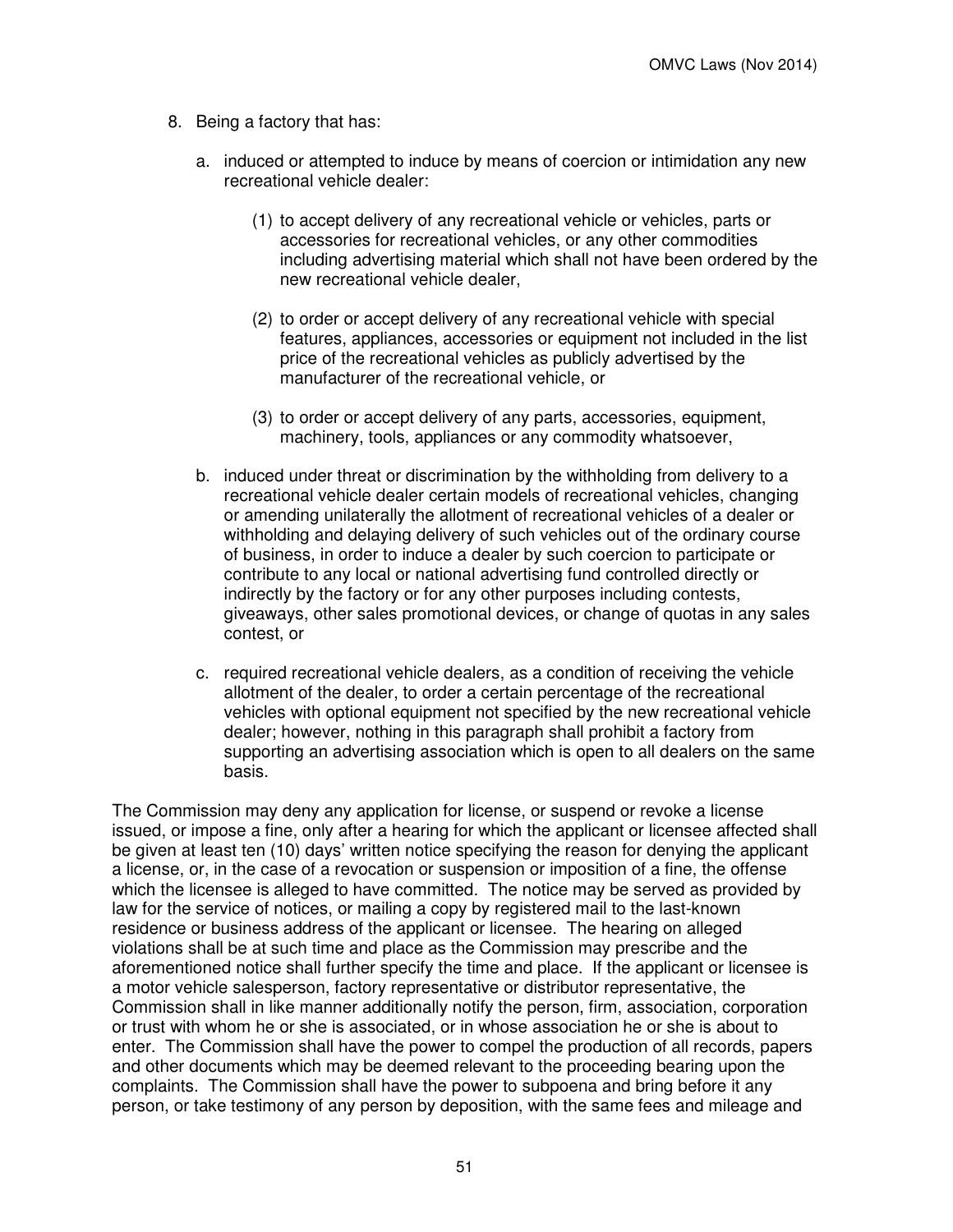in the same manner as prescribed in the proceedings before courts of the state in civil cases. Any party to the hearing shall have the right to the attendance of witnesses in his or her behalf upon designating to the Commission the person or persons sought to be subpoenaed.

## **Section 596.15 Provisions for Civil Action and Mediation**

- A. A dealer, manufacturer, or warrantor injured by another party who has violated a provision of this act may bring a civil action in court for the recovery of actual damages. The court shall award attorney fees and costs to the prevailing party in a civil action under this section.
- B. Venue for a civil action filed pursuant to this section shall be the county in which the business of the dealer is located. In an action involving more than one dealer, any county in which the business of any dealer that is party to the action is located is a proper venue for that action.
- C. Before bringing a civil action under this section, the party bringing suit for an alleged violation of this act shall serve a written demand for mediation on the offending party. The demand for mediation shall include a brief statement of the dispute and the relief sought by the party making the demand. The party making the demand for mediation shall serve the demand by certified mail to one of the following addresses:
	- 1. In an action between a dealer and a manufacturer, the address stated in the dealer agreement between the parties;
	- 2. In an action between a dealer and a warrantor that is not a manufacturer, the address stated in any agreement between the parties; or
	- 3. In an action between two dealers, the address of the offending dealer in the records of the OMVC.
- D. Within twenty (20) days after a demand for mediation is served under subsection C of this section, the parties shall mutually select an independent mediator who is approved by the OMVC, and meet with that mediator for the purpose of attempting to resolve the dispute at a location in this state selected by the mediator. The mediator may extend the date of the meeting for good cause shown by either party or if the parties agree to the extension.
- E. The service of a demand for mediation under subsection C of this section tolls the time for the filing of any complaint, petition, protest, or other action under this act until representatives of both parties have met with the mediator selected pursuant to subsection D of this section for the purpose of attempting to resolve the dispute. If a complaint, petition, protest, or other action is filed before that meeting, the court shall enter an order suspending the proceeding or action until the mediation meeting has occurred and may, if all of the parties to the proceeding or action stipulate in writing that they wish to continue to mediate under this section, enter an order suspending the proceeding or action for as long a period as the court considers appropriate. The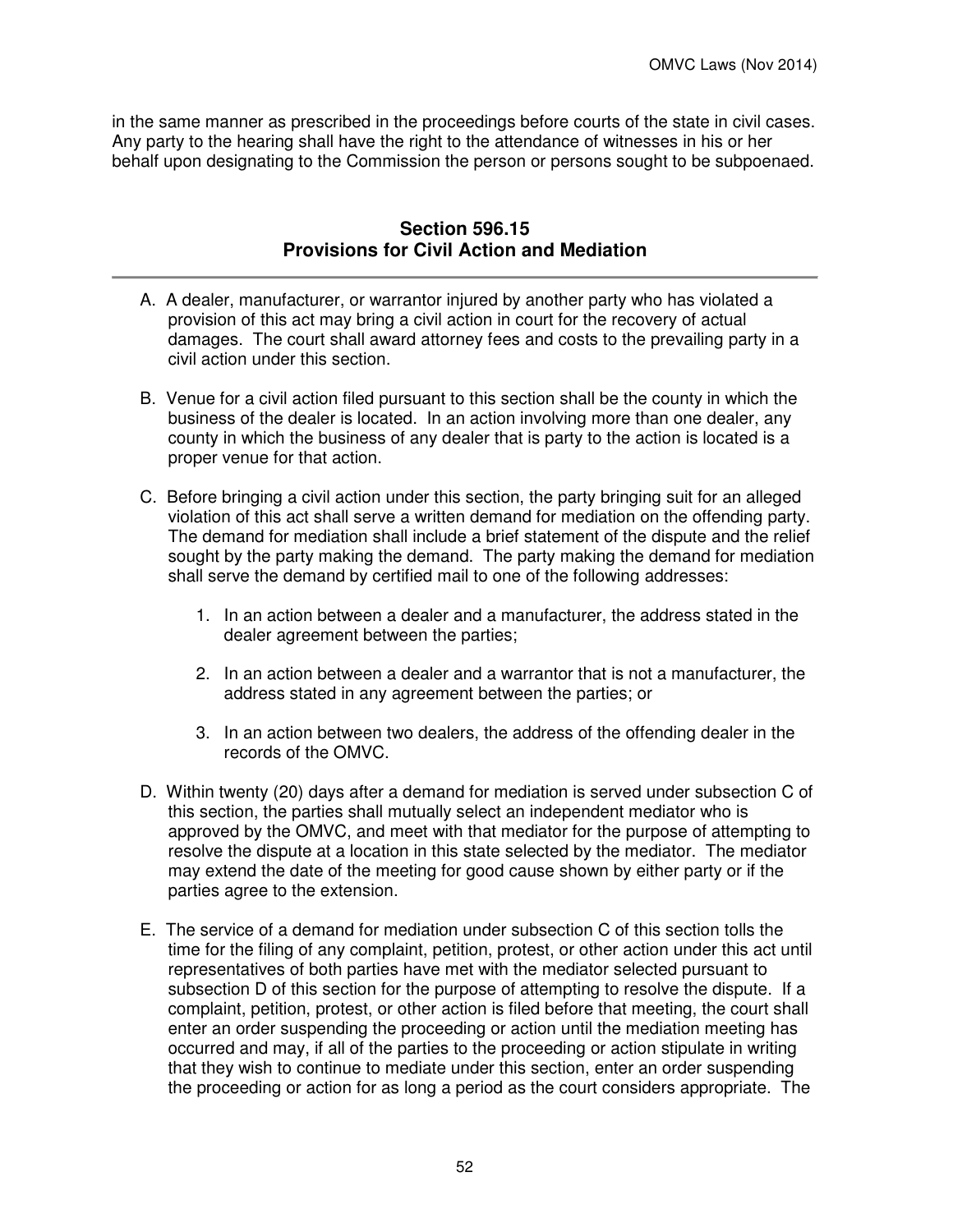court may modify, extend, or revoke a suspension order issued under this subsection if it considers that action appropriate.

F. Each of the parties to the mediation under this section is responsible for its own attorney fees. The parties shall equally divide the cost of the mediator.

# **Section 596.16 Grounds for Grant of Temporary or Permanent Injunction**

- A. In addition to any remedy available under the provisions of this act or otherwise available by law, a manufacturer, warrantor, or dealer may apply to the court for the grant, after a hearing and for cause shown, of a temporary or permanent injunction or other equitable relief restraining any person from doing any of the following:
	- 1. Acting as a dealer without a proper license;
	- 2. Violating or continuing to violate the provisions of this act. A single violation of the provisions of this act shall be a sufficient basis for the court to grant equitable relief under this section; or
	- 3. Failing or refusing to comply with any requirement of the provisions of this act.
- B. The court may not require a bond as a condition to the grant of equitable relief under this section.
- C. If, on January 1, 2011, a dealership does not meet the requirements of the definition of established place of business as defined in Section 3 of this act, the dealership shall be eligible for licensing by the OMVC for that location. If the dealership moves the dealership to a new location, the new dealership shall comply with the requirements of the definition of established place of business as defined in Section 3 of this act.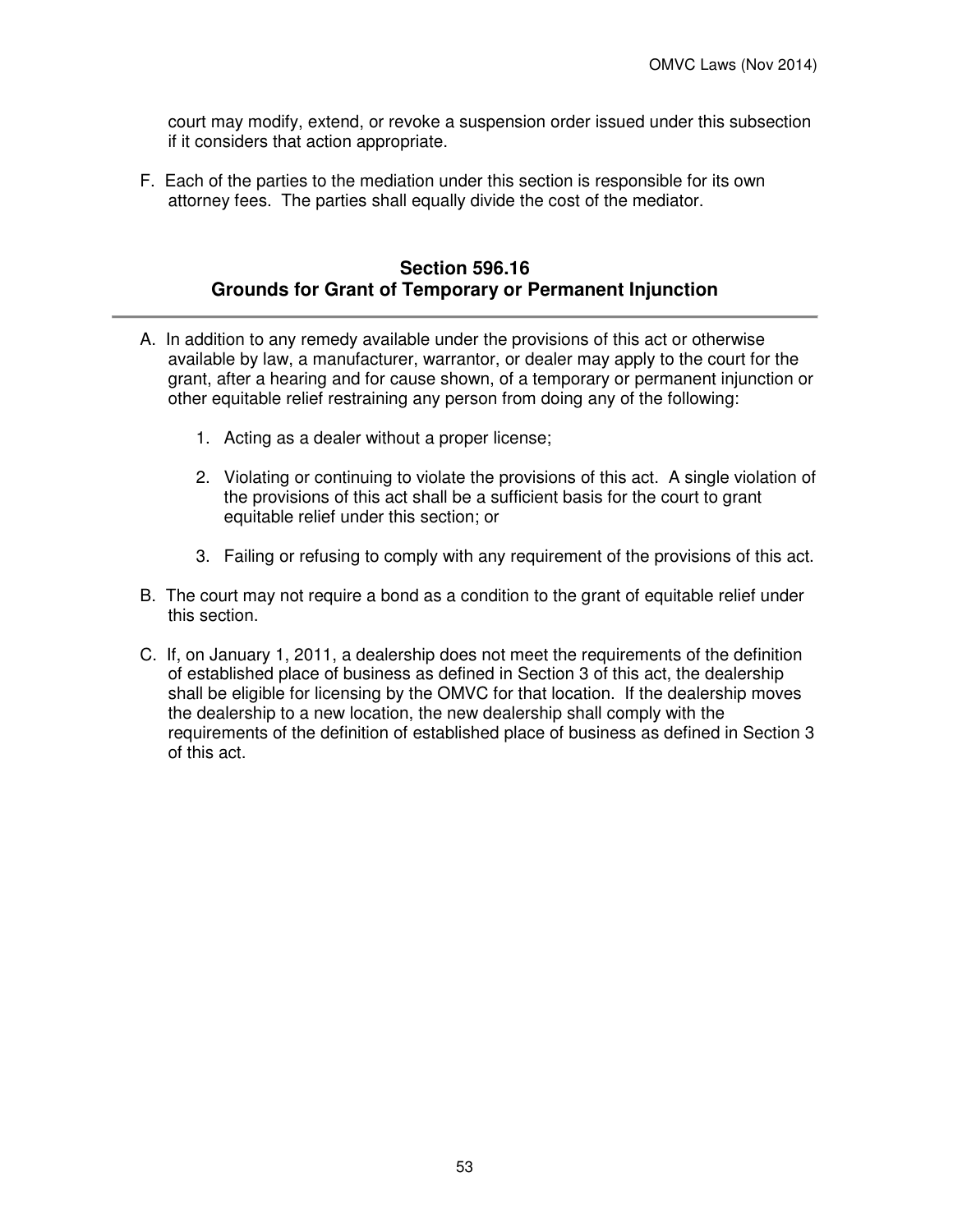# **Additional Laws Related To New Motor Vehicle Dealers**

# **Sale, Barter or Exchange of Motor Vehicles on Sunday Prohibited Title 21 Chapter 36**

#### **Section 917 - Definitions**

- A. The term "motor vehicle" as used in this act shall mean every vehicle intended primarily for use and operation on the public highways, which is self-propelled; and every vehicle intended primarily for operation on the public highways which is not driven or propelled by its own power, but which is designed either to be attached to or become a part of a selfpropelled vehicle; but not including farm tractors and other machines and tools used in the production, harvesting and care of farm products.
- B. The term "antique, classic, or special interest automobile" as used in Section 918 of this title shall mean a motor vehicle which only travels on the highways of this state primarily for historical or exhibition purposes.

#### **Section 918 – Sunday Sales Prohibited**

No person, firm or corporation, whether owner, proprietor, agent or employee, shall keep open, operate or assist in keeping open or operating any place or premises or residences whether open or closed, for the purpose of selling, bartering, or exchanging, or offering for sale, barter, or exchange, any motor vehicle or motor vehicles, whether new, used or second hand, on the first day of the week, commonly called Sunday, except as otherwise provided in this section; and provided, however, that this act shall not apply to the opening of an establishment or place of business on the said first day of the week for other purposes, such as the sale of petroleum products, tires, automobile accessories, or for the purpose of operating and conducting a motor vehicle repair shop, or for the purpose of supplying such services as towing or wrecking. Antique, classic, or special interest automobiles sold, bartered, auctioned, or exchanged by any person, firm, or corporation are exempt from the provisions of this section, as well as off-premise sales of new motorized recreational vehicles approved by the Oklahoma Motor Vehicle Commission pursuant to the provisions of the Recreational Vehicle Franchise Act.

#### **Section 919 - Penalty for Violation**

Any person, firm, partnership, or corporation who violates any of the provisions of this act shall be guilty of a misdemeanor, and upon each conviction thereof, shall be punished by a fine of not less than Seventy-five Dollars (\$75.00) nor more than Five Hundred Dollars (\$500.00), or by imprisonment in the county jail for a period not to exceed six (6) months, or the court, in its discretion, may suspend or revoke the Oklahoma motor vehicle dealer's license issued under the provisions of 47 O.S. 1951 Sec. 22.15, or by such fine and imprisonment and suspension or revocation.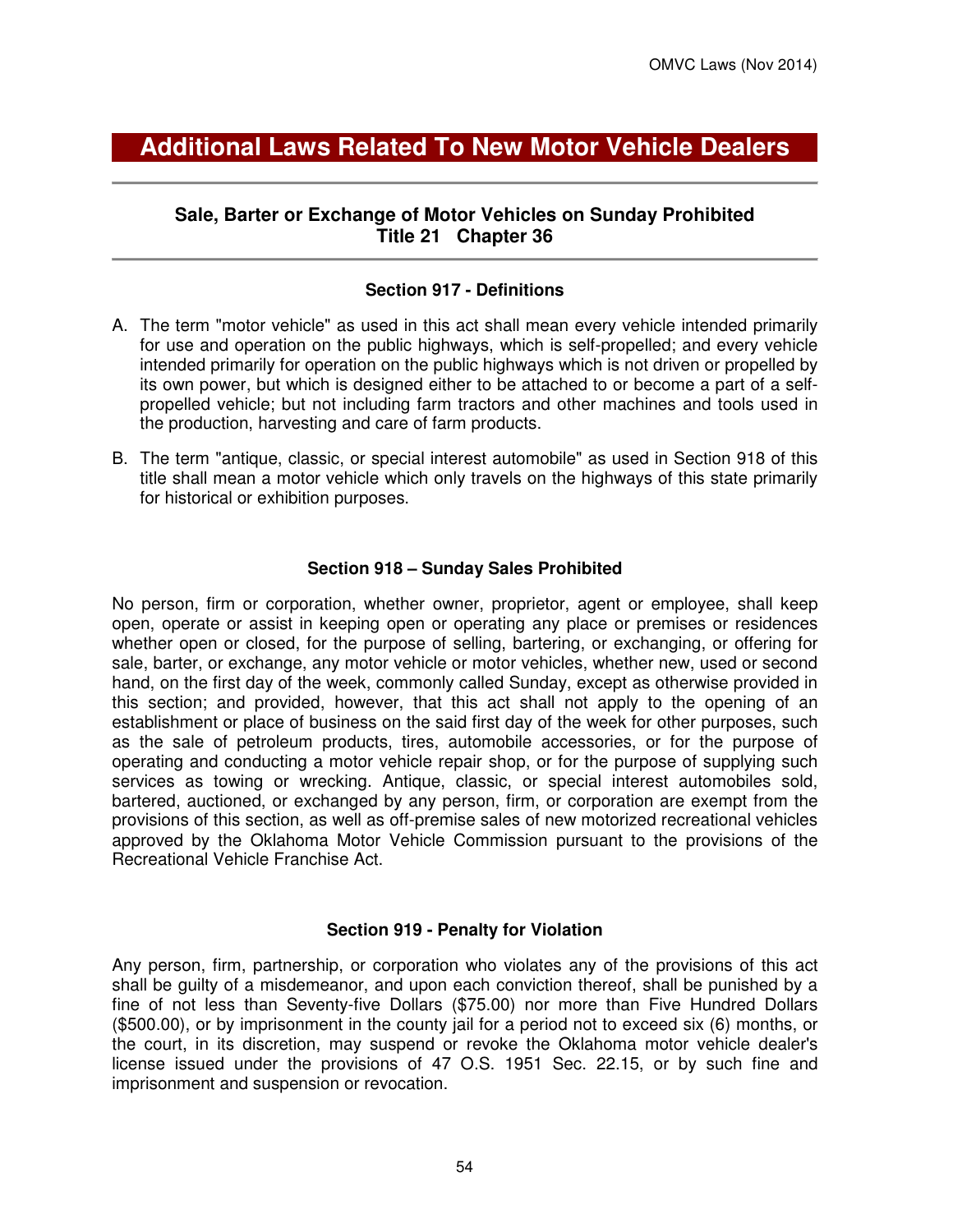### **In-Transit License Plates (D-TAGS) Title 47 Chapter 74 Section 1128**

A. Every person manufacturing or having a contract to sell new vehicles in this state shall file a verified application for a general distinctive number for all new vehicles owned or controlled by the manufacturer or dealer; provided, the Oklahoma Tax Commission shall issue a license to sell such new motor vehicles only for those types of new vehicles for which the applicant has a sales contract or franchise; provided, further, that no license shall be issued to any applicant that has not complied with the provisions of Sections 561 through 568 of this title and does not hold a current license issued by the Oklahoma Motor Vehicle Commission pursuant thereto. A separate manufacturer's or dealer's license shall be required for each separate county within which such manufacturer or dealer has an established place of business and upon payment of a license fee of Ten Dollars (\$10.00) there shall be assigned and issued to such manufacturer or dealer a Certificate of Registration and one license plate which shall be displayed upon each vehicle of such manufacturer or dealer when same is operated, driven, or displayed on any street, road, or highway, in the same manner as hereinbefore provided for vehicles owned by other persons. Such a manufacturer or dealer in new vehicles may obtain as many additional license plates as may be desired, upon the payment of the sum of Ten Dollars (\$10.00) for each additional plate; provided that no such license plate issued to any manufacturer or dealer shall be used or displayed upon any secondhand or used vehicle, or upon any new vehicle which is used for a service car, or private use, or for hire. Any person, with consent of the dealer, may operate a motor vehicle, with the dealer's tag affixed, while contemplating purchase, so long as this intent is limited to a consecutive seventy-two-hour period, or a weekend. An individual holding a valid salesman's license issued by the Oklahoma Motor Vehicle Commission shall not be subject to this limitation. If such person also buys and sells used vehicles, he shall, after obtaining his new motor vehicle dealer's license from the Oklahoma Motor Vehicle Commission, also obtain a used motor vehicle dealer's license, from the Used Motor Vehicle and Parts Commission, the cost of which shall be as prescribed in Section 1101 et seq. of this title.

(Note: Subsequent legislation has raised the D-Tag fees to \$16.00 each)

- B. Each dealer and used motor vehicle dealer shall keep a record of the purchase and sale of each motor vehicle he buys or sells, which shall show the name of the seller or buyer as the case may be, and a complete description of the vehicle purchased or sold, and such other information as the Commission may prescribe.
- C. Application for manufacturer's or dealer's license must show that such dealer or manufacturer has not violated any of the provisions of this section; and such license shall be nonassignable; and any such license may be suspended temporarily or revoked by the Commission for violation or failure to comply with this section, provided, the holder of such license shall be given ten (10) days' notice of hearing to suspend or cancel such license. If any such person subject to any of the licenses required in this section fails to obtain it when due, a penalty of twenty-five cents (\$0.25) per day on each such license shall be charged in the same manner as is now provided on delinquent motor vehicle registrations, and after a period of thirty (30) days such penalty shall be equal to the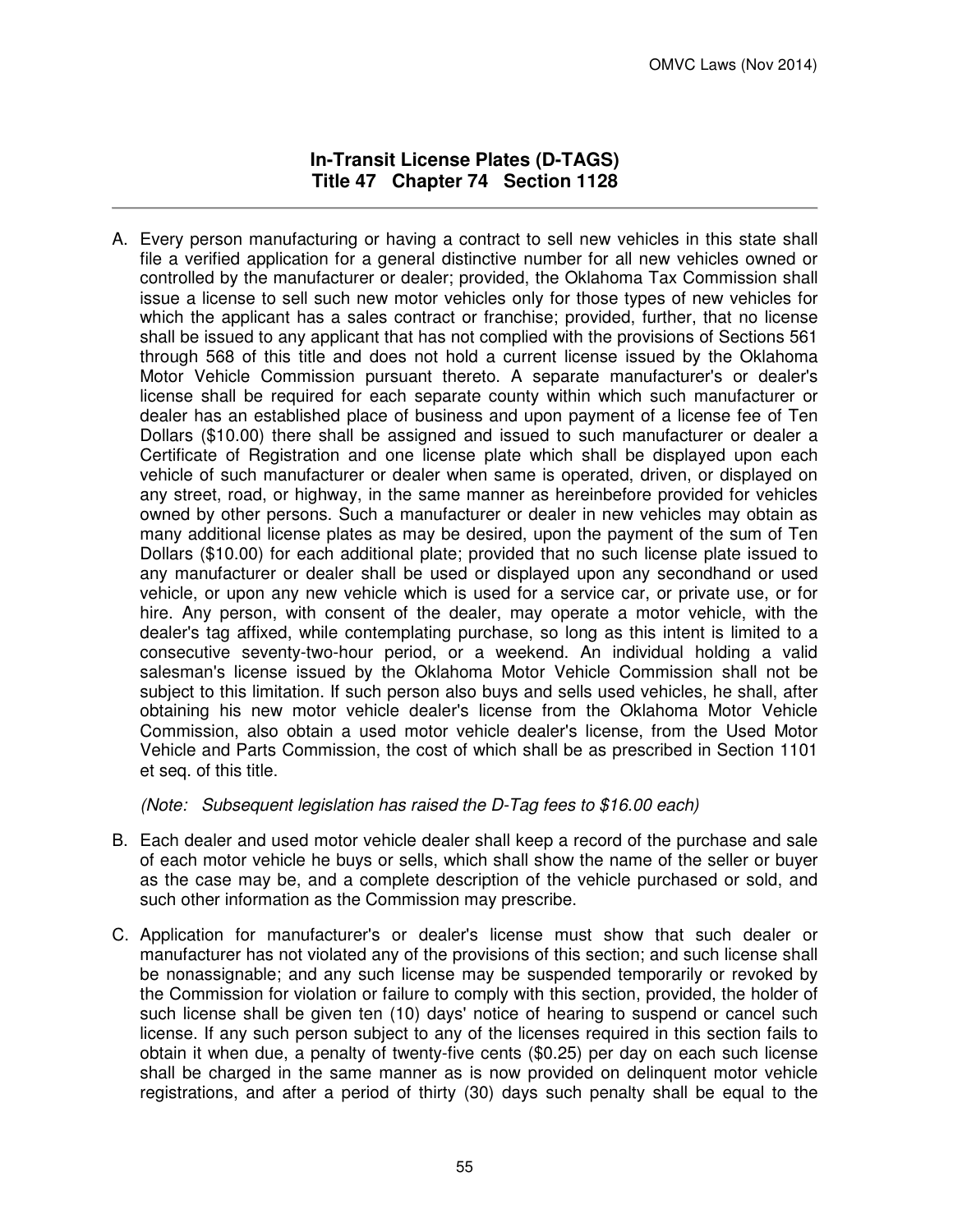license fee. It shall be the duty of every person licensed to sell new or used motor vehicles to advise each purchaser in writing about his title requirements and payment of any taxes due. Each used motor vehicle must display a proper Oklahoma license plate or a used dealer's license plate. Dealers failing to comply with provisions of this section shall be responsible for all taxes due on such sales or on such vehicles.

- D. Every person engaged in the business of transporting and delivering new or used vehicles by driving, either singly or by towbar, saddle mount or full mount method, engaging in drive-way operations as defined in Section 3 of Title 85 of the Oklahoma Statutes, or any combination thereof, from the manufacturer or shipper to the dealer or consignee and using the public highways of this state shall file with the Commission a verified application for in-transit license plates to identify such vehicles. The application shall provide for a general distinctive number for all vehicles so transported. Upon payment of a license fee of Ten Dollars (\$10.00) there shall be assigned and issued to such person one in-transit plate. Such in-transit plate shall be used by such person only on vehicles when so transported. Such person may obtain as many additional in-transit plates as desired upon payment of a fee of Ten Dollars (\$10.00) for each additional plate. Provided, a used motor vehicle dealer shall use a used dealer license plate in lieu of the in-transit license plate for transporting a used motor vehicle and, in such cases, shall be exempt from making application for an in-transit license plate. Provided further, only a person who possesses a certificate issued by the Interstate Commerce Commission or the Corporation Commission to engage in the business of transporting and delivering manufactured homes for hire may use the in-transit license plates obtained by them as herein authorized for transporting new or used manufactured homes from one location to another location within Oklahoma or from a point in another state to a point in this state. Nothing contained in this section shall relieve any person from the payment of license fees otherwise provided by law. When the Commission deems it advisable and in the public interest, it may require the holder of any in-transit license, or any person making application therefor, to file a proper surety bond in any amount it deems proper, not to exceed Ten Thousand Dollars (\$10,000.00).
- E. The Oklahoma Tax Commission shall issue dealer licenses to new and used manufactured home dealers, new and used travel trailer dealers and new and used commercial trailer dealers.
- F. All licenses provided for in this section shall expire on December 31 of each year.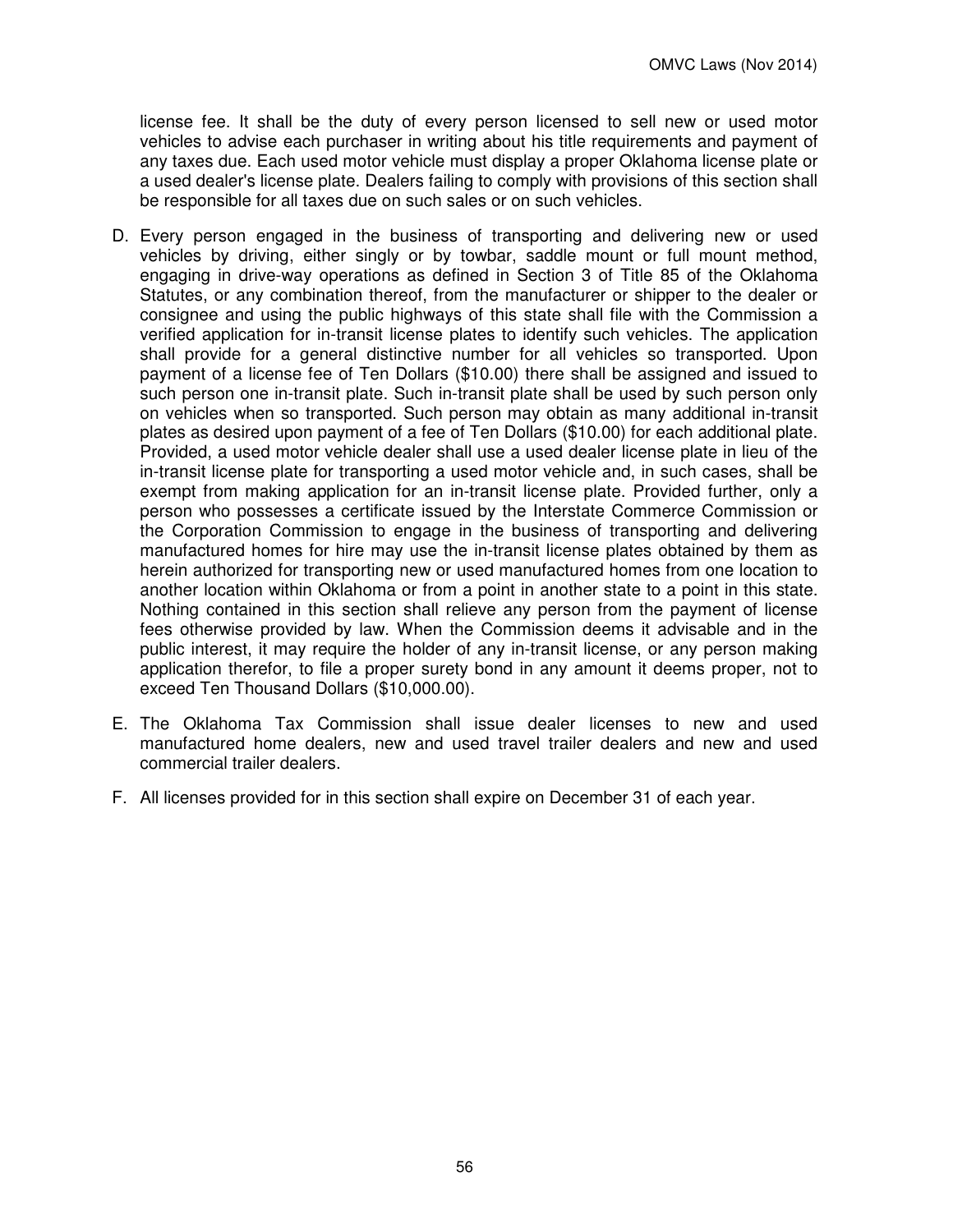### **Damage Disclosure to Purchasers of New Motor Vehicles Title 47 Chapter 74 Section 1112.1**

- A. Every dealer shall disclose in writing to the purchaser of a new or previously unregistered motor vehicle, prior to entering into a contract for the vehicle or, if unknown at that time, prior to delivery of the vehicle, the following information:
	- 1. Any material damage known by the dealer to have been sustained by the vehicle and subsequently repaired; and
	- 2. Any damage, including but not limited to material damage or flood damage, known by the dealer to have been sustained by the vehicle and not repaired.
- B. For purposes of this section, "material damage" means damage sustained by a motor vehicle as follows:
	- 1. The damage required repairs having a value, including parts and labor calculated at the repairer's cost, exceeding three percent (3%) of the manufacturer's suggested retail price of the vehicle or Five Hundred Dollars (\$500.00), whichever is greater. The replacement of damaged or stolen components, excluding the cost of repainting or refinishing those components, if replaced by the installation of new original manufacturer's equipment, parts, or accessories that are bolted or otherwise attached as a unit to the vehicle, including but not limited to, the hood, bumpers, fenders, mechanical parts, instrument panels, moldings, glass, tires, wheels, and electronic instruments, shall be excluded from damage calculation, except that any damage having a cumulative repair or replacement value which exceeds ten percent (10%) of the manufacturer's suggested retail price of the vehicle shall be deemed material damage;
	- 2. The damage was to the frame or drive train of the motor vehicle;
	- 3. The damage occurred in connection with a theft of the entire vehicle; or
	- 4. The damage was to the suspension of the vehicle requiring repairs other than wheel balancing or alignment.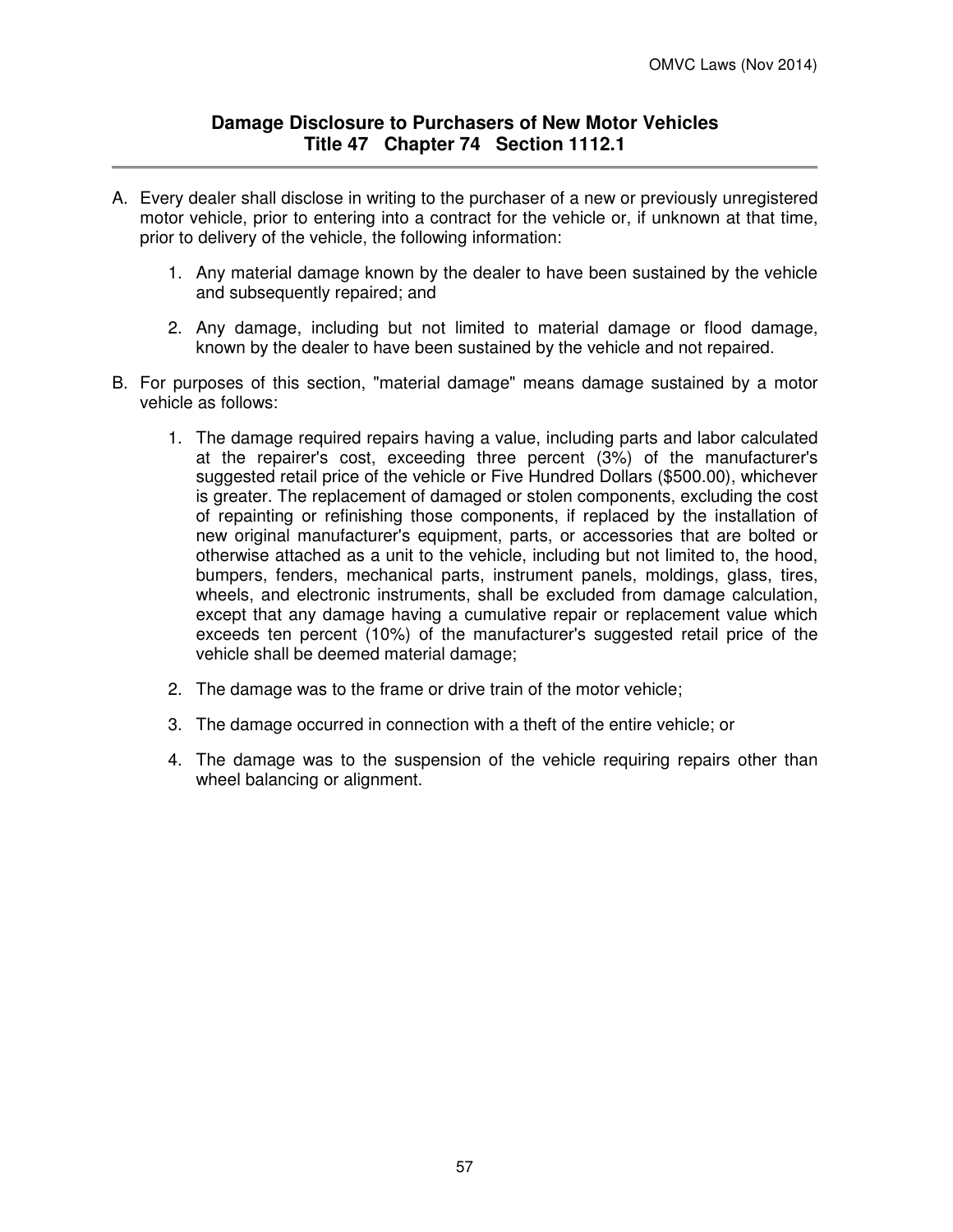- A. As used in this section:
	- 1. **"Consumer"** means the purchaser, other than for purposes of resale, of a motor vehicle, any person to whom such motor vehicle is transferred during the duration of an express warranty applicable to such motor vehicle, and any other person entitled by the terms of such warranty to enforce the obligations of the warranty; and
	- 2. **"Motor vehicle"** means any motor-driven vehicle required to be registered under the Oklahoma Motor Vehicle License and Registration Act, excluding vehicles above ten thousand (10,000) pounds gross vehicle weight and the living facilities of motor homes.
- B. For the purposes of this act, if a new motor vehicle does not conform to all applicable express warranties, and the consumer reports the nonconformity, directly in writing, to the manufacturer, its agent or its authorized dealer during the term of such express warranties or during the period of one (1) year following the date of original delivery of the motor vehicle to a consumer, whichever is the earlier date, the manufacturer, its agent or its authorized dealer shall make such repairs as are necessary to conform the vehicle to such express warranties, notwithstanding the fact that such repairs are made after the expiration of such term or such one-year period.
- C. If the manufacturer, or its agents or authorized dealers are unable to conform the motor vehicle to any applicable express warranty by repairing or correcting any defect or condition which substantially impairs the use and value of the motor vehicle to the consumer after a reasonable number of attempts, the manufacturer shall either accept a return of the vehicle from the consumer and refund to the consumer the full purchase price including all taxes, license, registration fees and all similar governmental fees, excluding interest, less a reasonable allowance for the consumer's use of the vehicle or replace the motor vehicle with a comparable new model acceptable to the consumer. If a comparable model cannot be agreed upon, the purchase price shall be refunded less a reasonable allowance for the consumer's use of the vehicle. Refunds shall be made to the consumer, and lienholder if any, as their interests may appear. A reasonable allowance for use shall be the purchase or lease price of the new motor vehicle multiplied by a fraction having as the denominator one hundred twenty thousand (120,000) miles and having as the numerator the miles directly attributable to use by the consumer beyond fifteen thousand (15,000) miles. It shall be an affirmative defense to any claim under this act:
	- 1. That an alleged nonconformity does not substantially impair such use and value; or
	- 2. That a nonconformity is the result of abuse, neglect or unauthorized modifications or alterations of a motor vehicle.

In no event shall the presumption described in this subsection apply against a manufacturer unless the manufacturer has received prior direct written notification from or on behalf of the consumer and has had an opportunity to cure the defect alleged.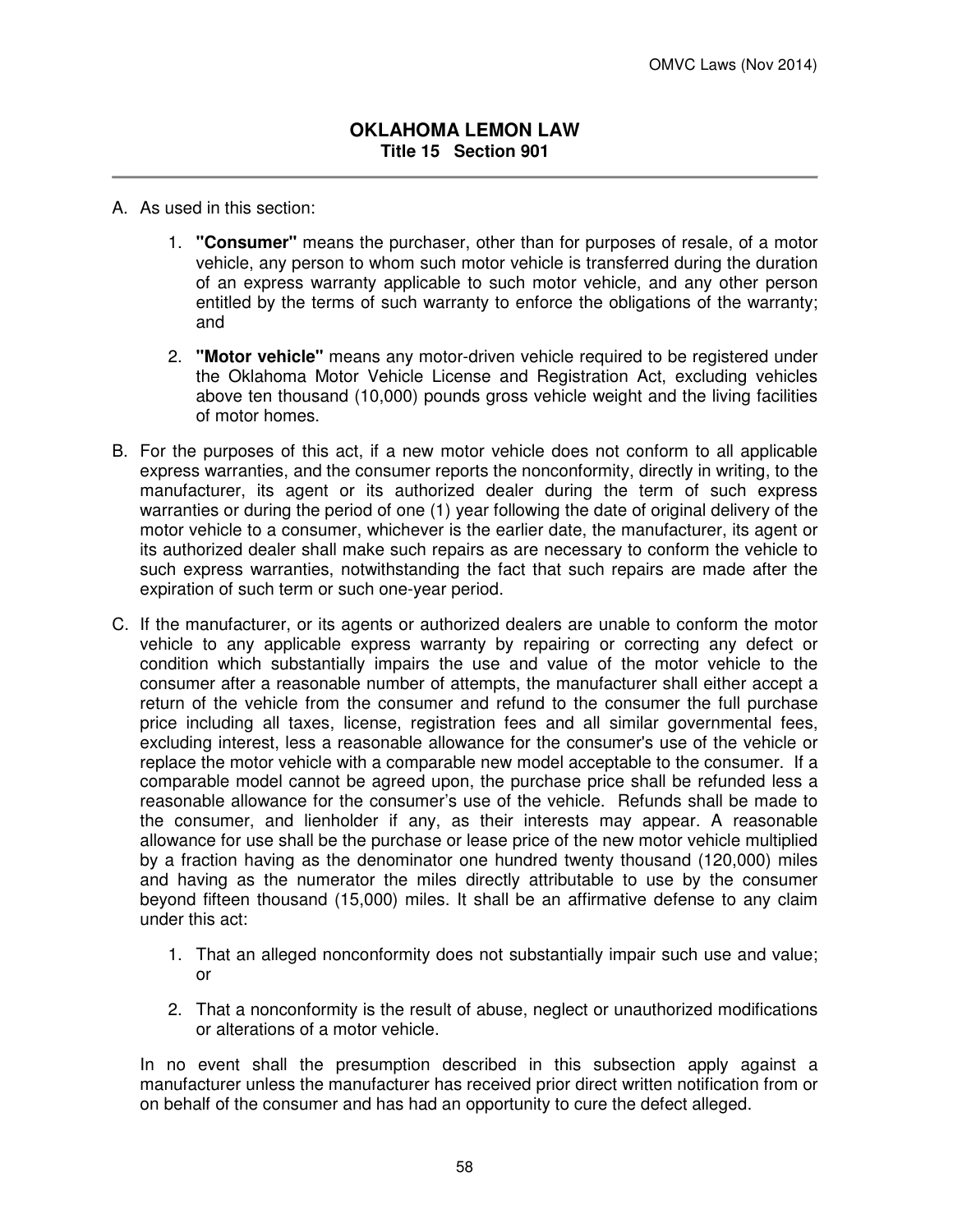- D. It shall be presumed that a reasonable number of attempts have been undertaken to conform a motor vehicle to the applicable express warranties, if:
	- 1. The same nonconformity has been subject to repair four or more times by the manufacturer or its agents or authorized dealers within the express warranty term or during the period of one (1) year following the date of original delivery of the motor vehicle to a consumer, whichever is the earlier date, but such nonconformity continues to exist; or
	- 2. The vehicle is out of service by reason of repair for a cumulative total of thirty (30) business days during such term or during such period, whichever is the earlier date.

The term of an express warranty, such one-year period and such thirty-day period shall be extended by any period of time during which repair services are not available to the consumer because of a war, invasion, strike, fire, flood or other natural disaster.

- E. Nothing in this act shall in any way limit the rights or remedies which are otherwise available to a consumer under any other law.
- F. If a manufacturer has established an informal dispute settlement procedure which complies in all respects with the provisions of Title 16, Code of Federal Regulations, Part 703, as from time to time amended, the provisions of subsection C of this section concerning refunds or replacement shall not apply to any consumer who has not first resorted to such procedure.
- G. The Oklahoma Attorney General shall prepare and place on the Attorney General's website a written statement explaining the rights of a purchaser under this law. The dealer shall provide to the purchaser at the time of the original purchase of a new motor vehicle the written statement prepared by the Attorney General.
- H. Vehicles returned pursuant to the provisions of this act may not be resold in the state unless:
	- 1. The manufacturer provides the same express warranty the manufacturer provided the original purchaser, except that the term of the warranty need only last for twelve thousand (12,000) miles of twelve (12) months after the date of resale, whichever is earlier; or
	- 2. The manufacturer, through its licensed dealer, provides the consumer with a written statement on a separate piece of paper that clearly discloses the reason or reasons the vehicle was reacquired by the manufacturer.
- I. Notwithstanding the provisions of subsection H of the section, returned vehicles shall not be resold if a new motor vehicle has been returned pursuant to the provisions of this act or a similar statute in another state because of nonconformity resulting in complete failure of the braking or steering system likely to cause death or serious bodily injury if the vehicle is driven.
- J. In any civil action pursuant to this section wherein the consumer is the prevailing party in the civil action, the consumer shall recover all costs and reasonable attorney fees as determined by the court.